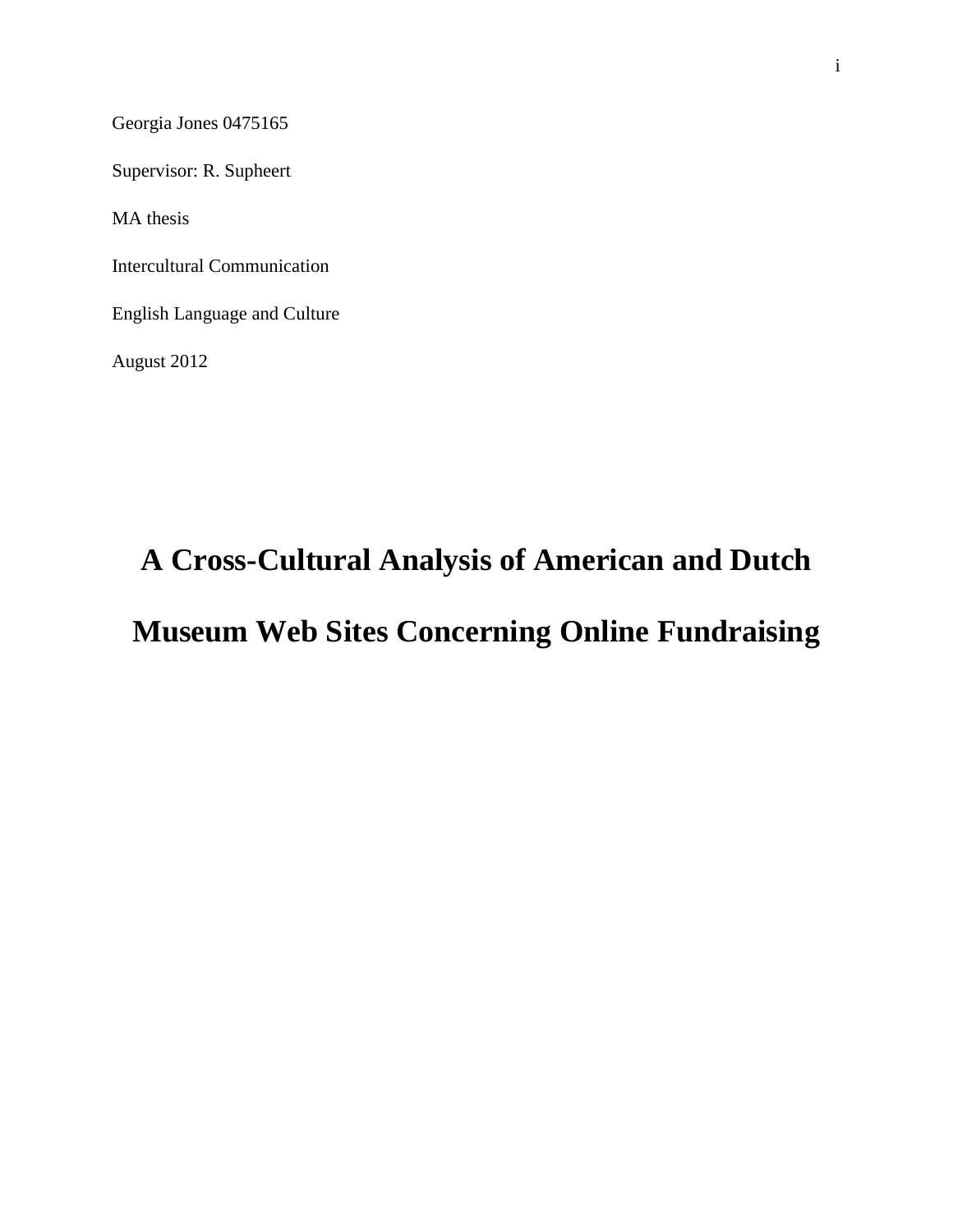*"Fundraising is the gentle art of teaching the joy of giving."*

Hank Rosso

{Henry A. Rosso (1917-1999), founder of The Fund Raising School, San Francisco, USA}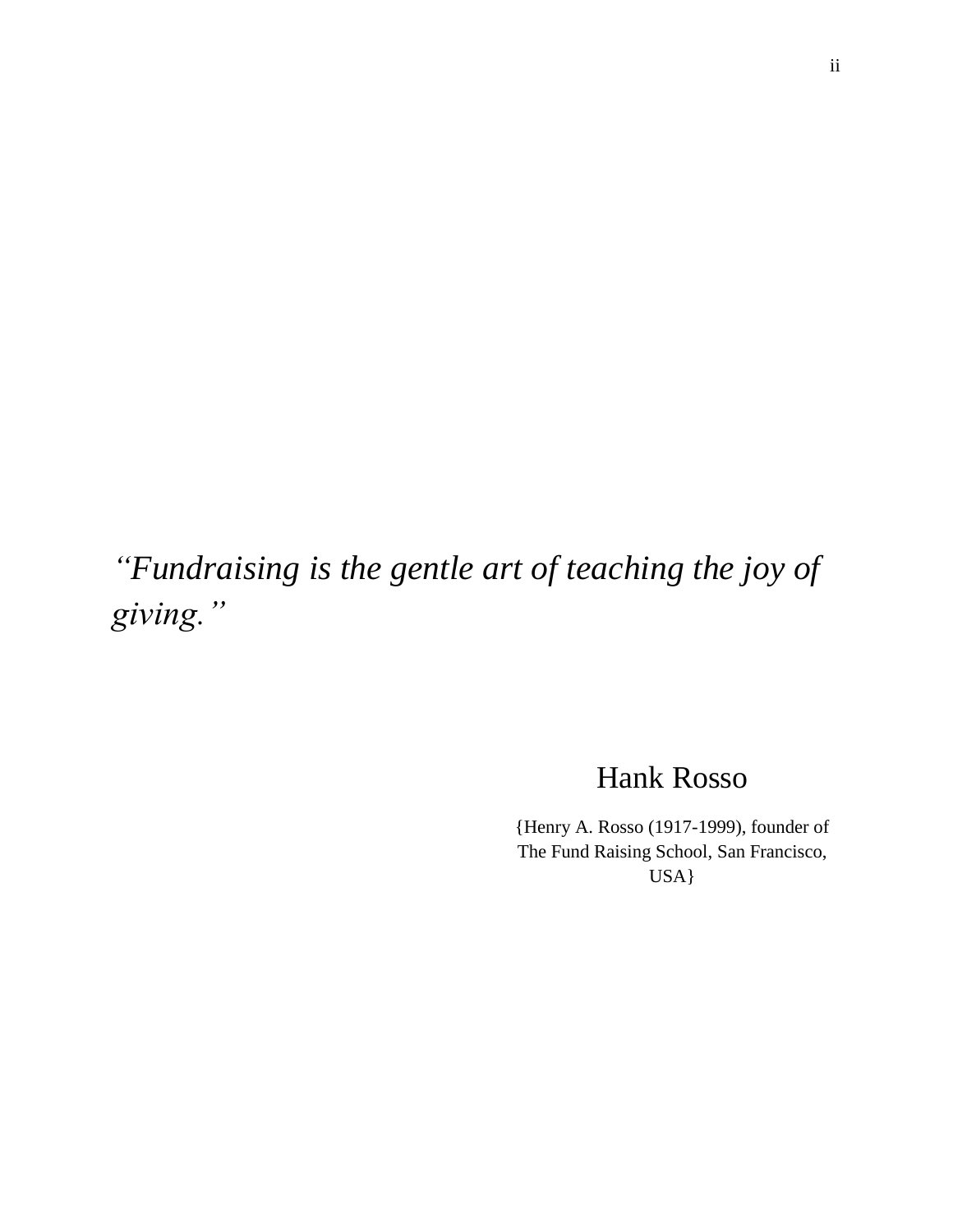# <span id="page-2-0"></span>**Abstract**

This study focuses on the information that can be found online encouraging support and donations to Dutch and American museums. Four English language web sites, two American and two Dutch, are analyzed and compared to identify possible issues that potential American donors might have when visiting Dutch museum sites. The expert-evaluation technique and heuristics are used to locate potential problems in content presentation, audience awareness, tone, style and credibility. In an effort to model the effects of culture on web design, Hofstede's cultural dimensions are used as the theoretical basis for comparing the content presented. It was found that the information on the Dutch web pages concerning online fundraising could be improved significantly by including various features that would appeal more to an American audience. Keywords: Online Fundraising, Intercultural Communication, Heuristics, Culturally Customized Web Design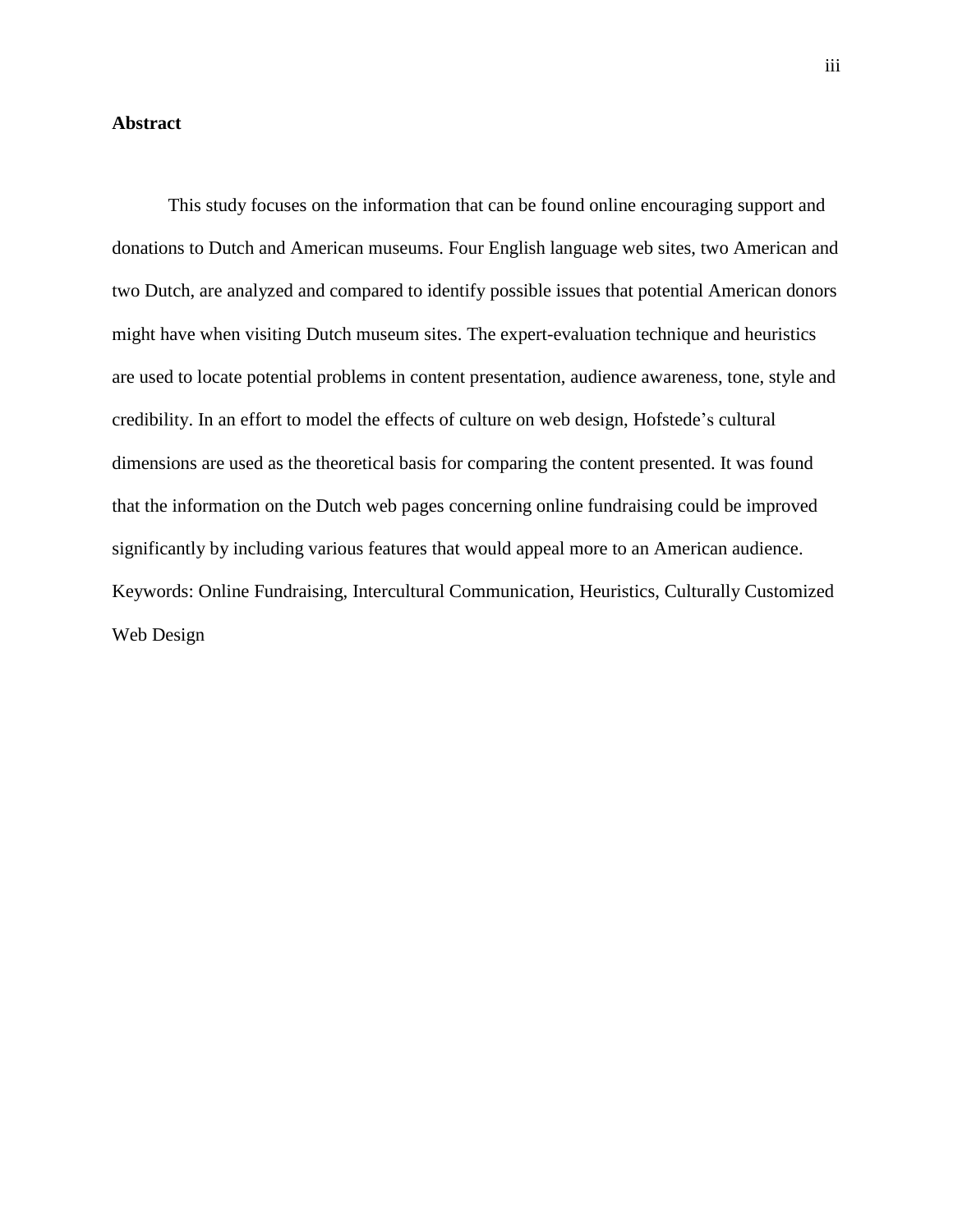# **Table of Contents**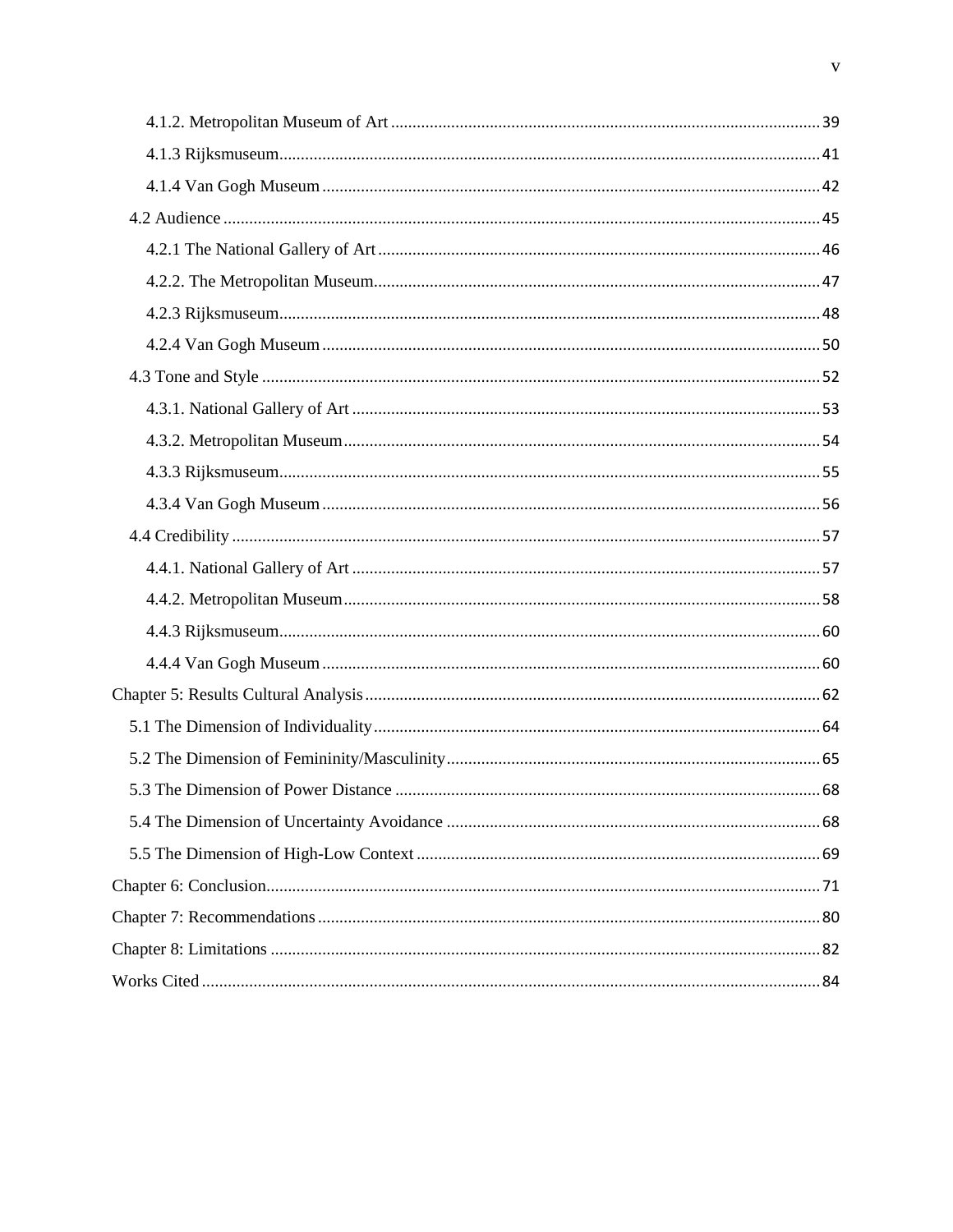#### <span id="page-5-0"></span>**Chapter 1: Introduction**

In the Netherlands the role of government support and subsidies given to cultural institutions is changing. As the current Dutch government makes clear in its cultural policy document *More than quality, a new vision on cultural policy (Meer dan kwaliteit, een nieuwe visie op cultuurbeleid* ) the cultural sector will have to deal with budget cuts of approximately 200 million euros (2). The basic cultural infrastructure will have to absorb most of these cuts, amounting to 125 million euros (2). In practice this means that those cultural institutions that receive direct subsidies from the government will be hit the hardest.

The policy document makes clear that the Dutch government believes that cultural institutions should become less dependent on government subsidies and that these institutions should strengthen their relationship with the public and society (21). It is suggested that these policy changes will stimulate a *culture of giving* and a *culture of asking,* where the "Maecenas" shall once again obtain a prominent role (22). Be that as it may, the budget cuts do mean that many Dutch cultural organizations are being forced to rethink how to operate and survive in this new post government-subsidy era. Any new Dutch government will be faced with the same need to cut government deficits to meet agreed European norms and, therefore, fundraising and a more entrepreneurial spirit in the cultural sector will most probably be of increasing importance in the Netherlands.

Due to these cultural subsidy cuts, which are affecting all European Union countries, the Dutch government as well as Dutch cultural institutions are focusing on the role that fundraising plays in the United States, where the government has never supported the cultural sector to the extent that it has in the Netherlands. In the cultural context, the role of private giving by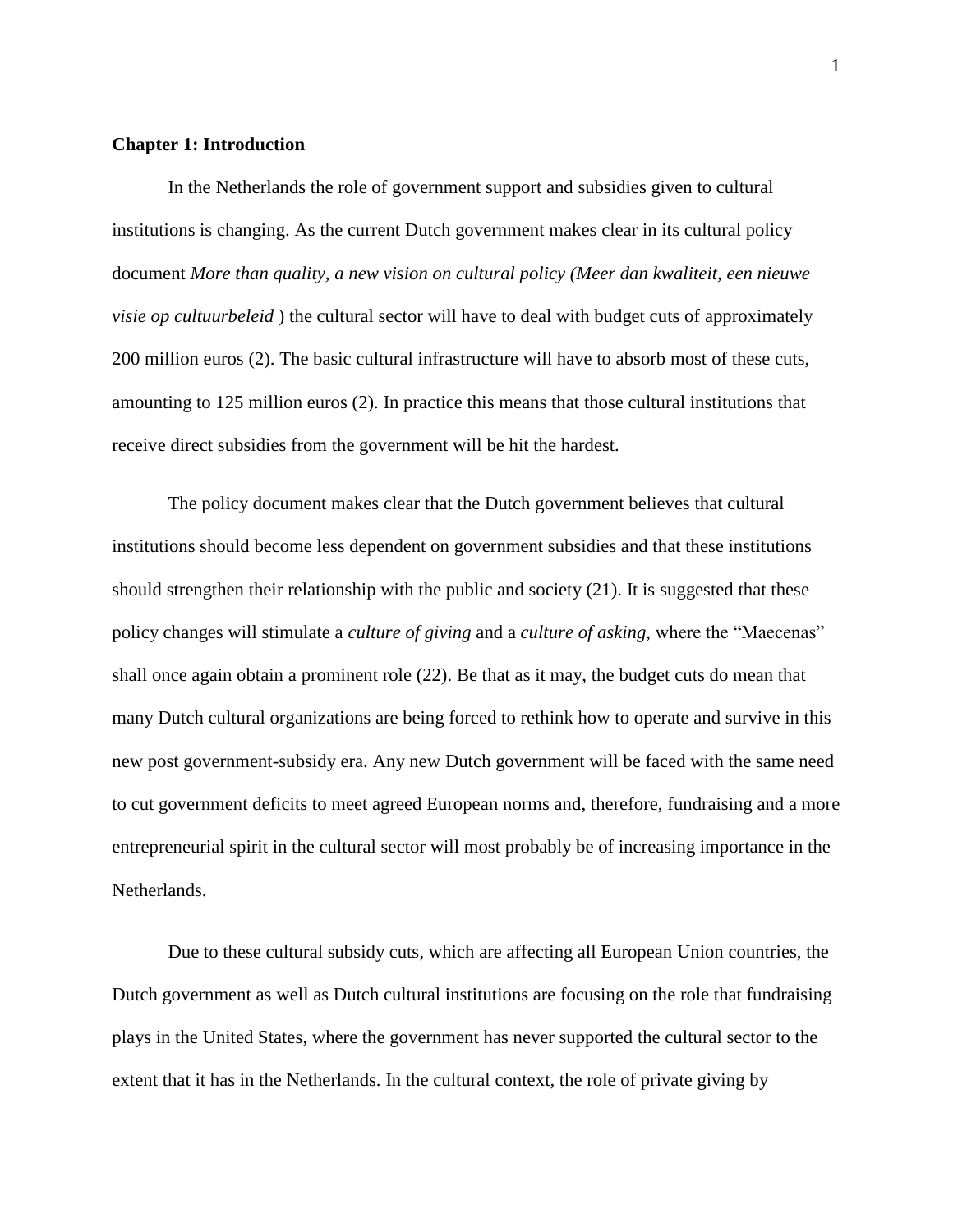individuals is far larger in the United States than in the Netherlands. As Renee Steenbergen, art historian and mediator between private givers and museums, mentions on her web site: "Participating in the arts by private parties is very common in the United States, much more so than in the Netherlands. This is because the American system constitutes mainly of a gift culture whereas the Dutch culture still has to develop this." (*Reneesteenbergen.com*)

The American culture of giving and the drying up of government subsidies across Europe has meant that more and more European cultural institutions are focusing on winning donations from American individuals. As Paul Sonne writes in his article "The Culture of Giving" in the *Wall Street Journal*: "Iconic cultural institutions like the Tate, the Marinsky and the Louvre have all set up American or International "friends groups" in the last decade, cashing in on donations coming from the U.S. where American supporters take advantage of domestic tax write-offs"  $(15)$ .

This same trend can be observed in the Netherlands where American benefactors are becoming a target for Dutch cultural institutions as well. Various Dutch museums, such as the Mauritshuis, have set up broadly similar support groups ("International Friends Circles" or "American Friends Circles"), which include private American benefactors. Furthermore, the importance of Americans as a potential donor target group is clear from data collected from the annual reports of various Dutch museums such as the Van Gogh Museum and the Rijksmuseum which indicate that Americans are the second largest group visiting their web sites after the Dutch.

Considering this, it becomes clear that the Internet provides an ideal channel from which to reach, engage and inform potential benefactors for any organization. Recent studies, such as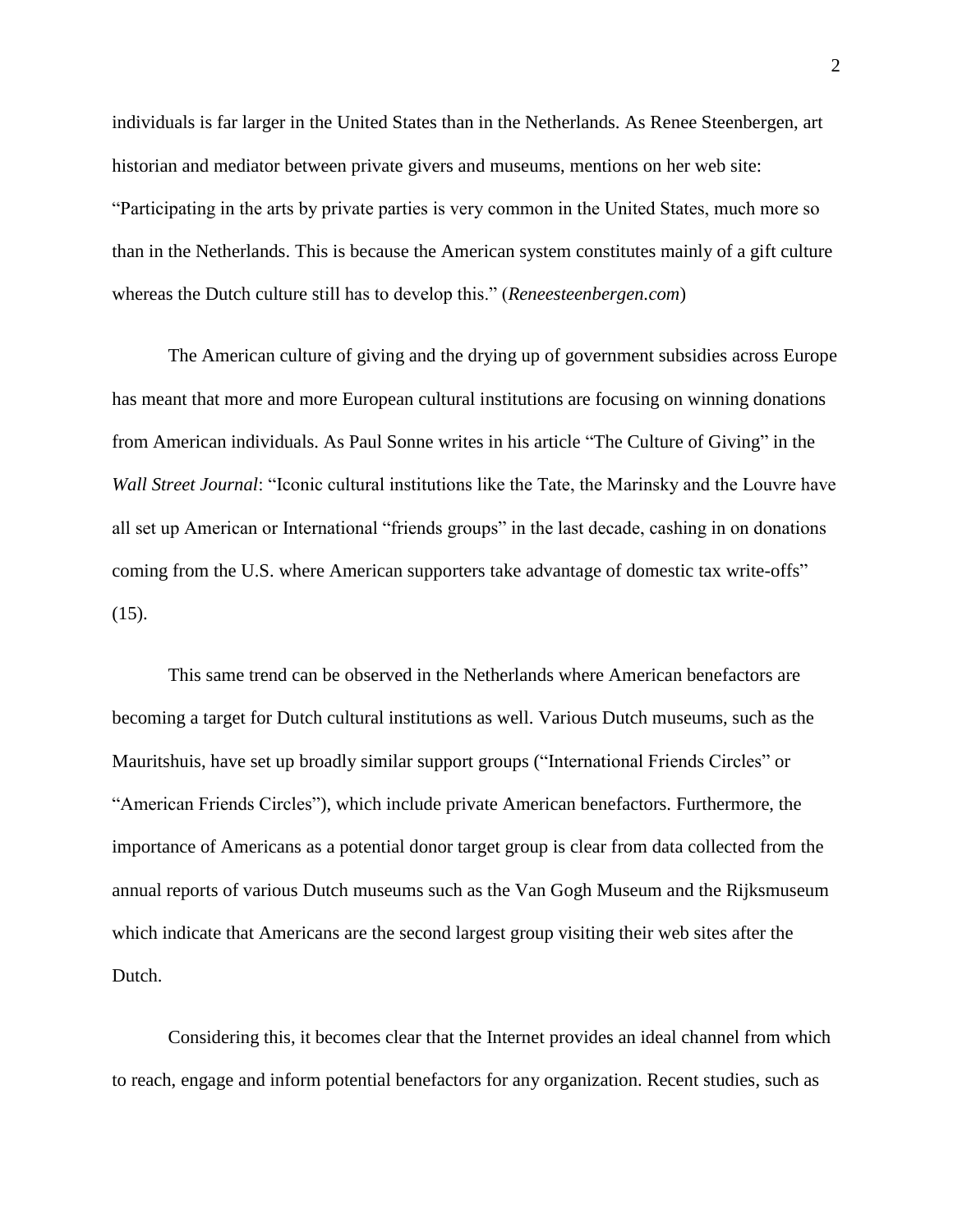David L. Rogers' *The Network Is Your Customer*, suggest that "whereas in the past personal contacts were believed to be the most important factor in fundraising worldwide, online fundraising is of growing importance" (8). Nowadays, an institution's web site is almost like a welcome card, and it plays a vital role in helping people learn about the organization and what options there are for becoming involved. The impact of a web site should not be underestimated as the case of the Metropolitan Museum makes clear. Their 2010-2011 annual report mentions that an estimated amount of more than \$13 million was brought in by its website during the financial year (*Metmuseum.org*). Although a proportion of this is accounted for by online sales, the figure does suggest that its online fundraising section is a success.

The importance of a good web site and its potential role in attracting new donors has not been studied extensively in the Netherlands. However, American research published in the *International Journal of Non-Profit and Voluntary Marketing* by Harrison-Walker and Williams suggests that the design and structure of web sites are starting to play an important role in attracting new donors. As Harrison-Walker and Williamson emphasize: "It appears that online fundraising is proving to be an important component of the overall fundraising strategy and may be particularly useful in attracting new benefactors" (249). Online fundraising therefore has many advantages, allowing organizations to reach out and connect to more people from all over the world than ever before. However, online fundraising is more complex than it may first appear.

As fundraising spills over national borders, institutions have to be aware and understand that there are various culturally determined elements which are critical in determining the success of their web sites (Singh and Pereira 27). Designing a web site from one's own perspective without being prepared for cultural differences can lead to misinterpretation and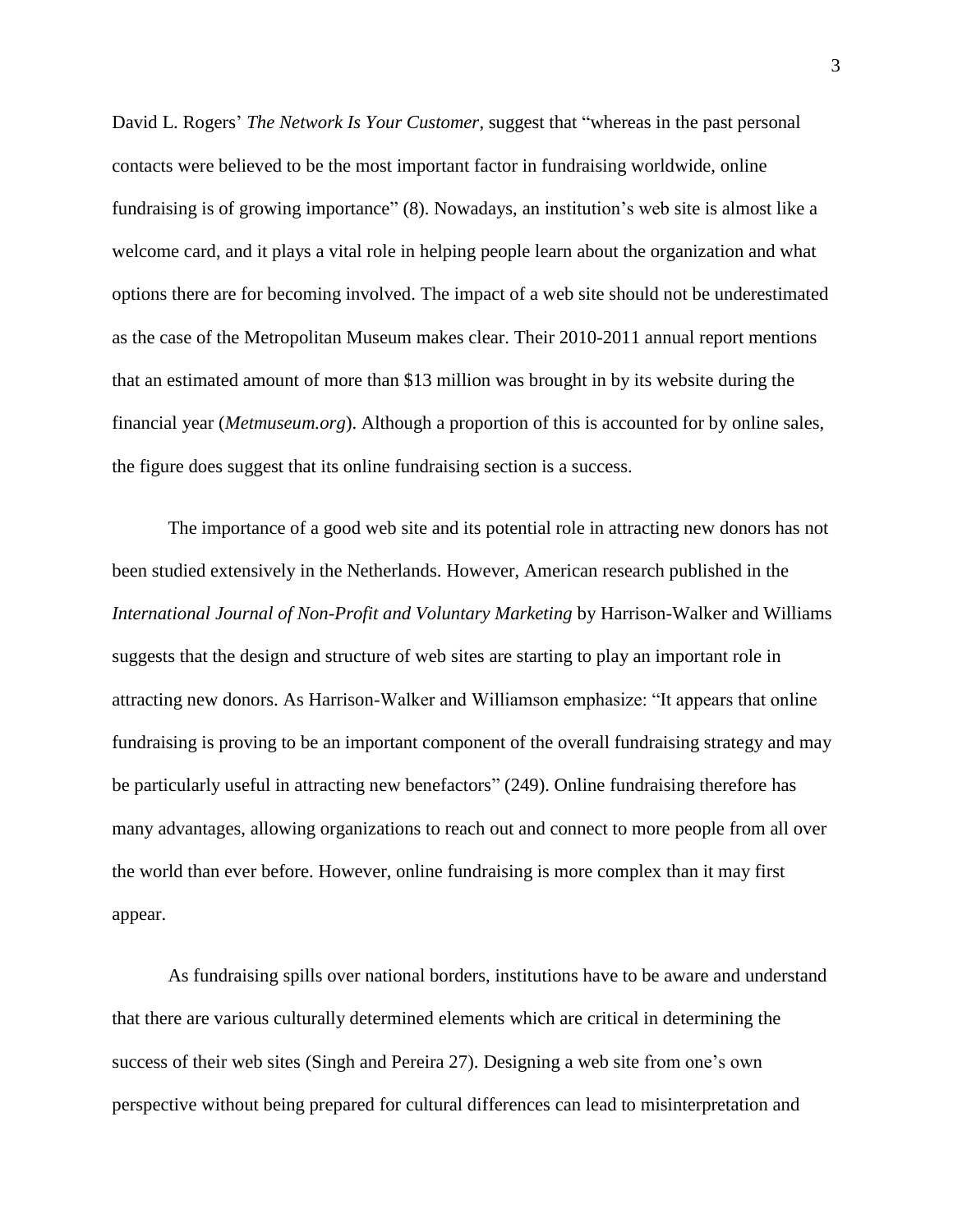unsuccessful online fundraising. Studies on web sites and culture show that culture can influence lay-out, image and color preferences that directly affect the way that a user interacts with the site (Barber and Badre 8). Therefore, a key issue in the quest for global success through the Internet is: "the ability to design a web site that draws targeted audiences, generates the desired behavior, builds trust and loyalty with these customers, and is invulnerable to competitive marketing actions" (Singh and Pereira ix).

In the context of intercultural communication, this thesis will look specifically at the internationally oriented English language Internet web sites that the Van Gogh Museum and the Rijksmuseum have set up alongside their Dutch language sites. The sections of the web sites about supporting the museum will be compared, from an intercultural perspective, to the sections on supporting the museums of two leading American cultural institutions, the National Gallery of Art in Washington DC, and the Metropolitan Museum in New York. The choice of these museums will be explained in further detail in Chapter Three.

The aim of this research is to analyze the extent to which those sections of the web sites concerning sponsorship of the two Dutch cultural institutions differ from the sponsorship sections of the American web sites in terms of their web design and cultural usability. The analysis will determine whether the Dutch web sites appeal to the American web visitor and if not why not. It is assumed that the American web sites will display culturally specific American features that can be used as an example to establish criteria helpful in the analysis and comparison between the Dutch and the American web sites. In the analysis of the chosen web sites, different aspects will be taken into account. The central question of this thesis is whether the web sites set up in English by Dutch cultural institutions present an identifiable Dutch cultural bias, when compared to those set up by American museums. If this proves to be the case,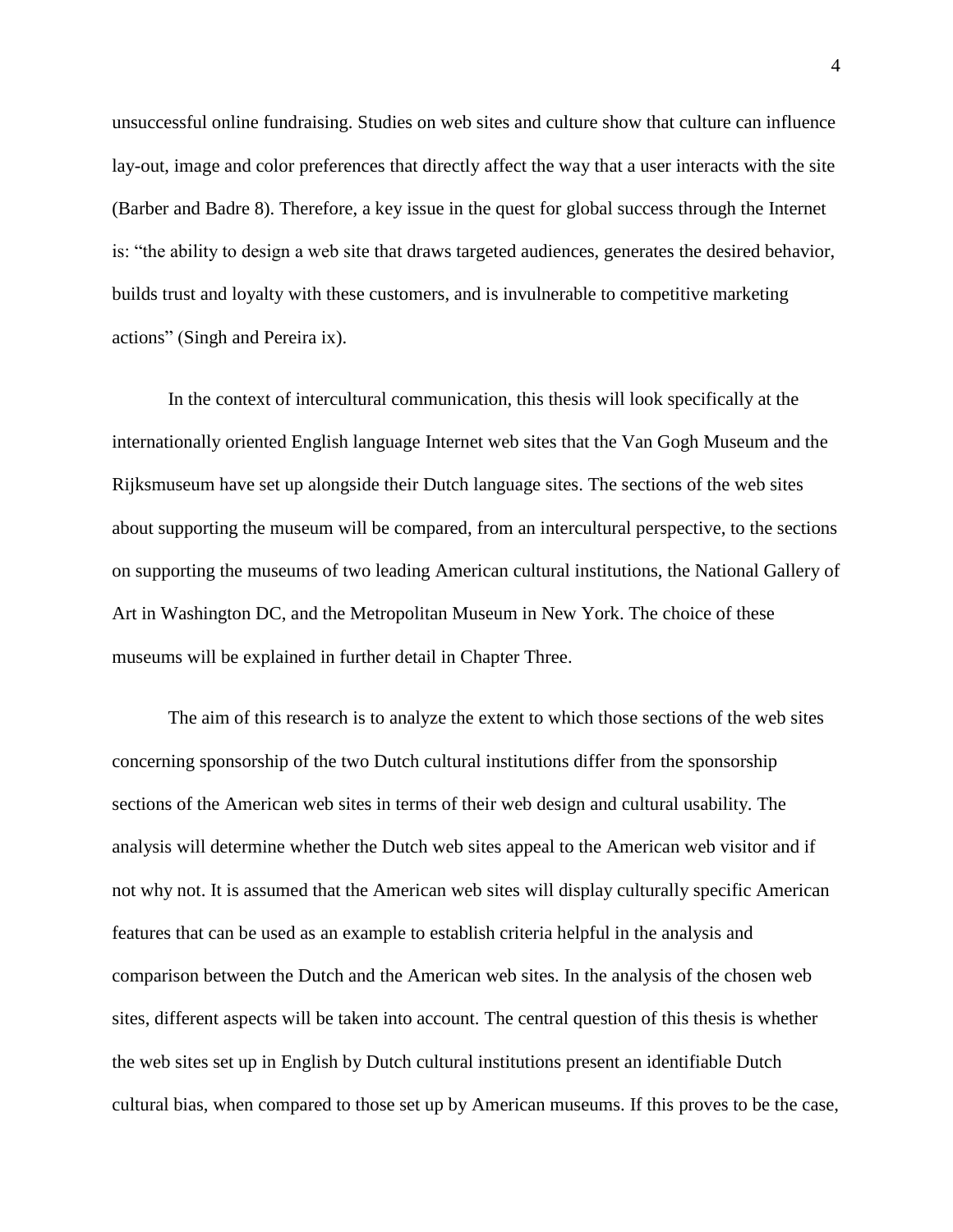they might be unintentionally discouraging potential American benefactors from signing up with Dutch museums because of their online presentation. A key question is whether Dutch institutions have, for instance, designed their web sites with American cultural proclivities in mind.

To determine if this is the case a two-part analysis of the four web sites will be conducted. Firstly, the comprehensibility of the web sites will be considered. Web sites have to be comprehensible and people have to be able to find what they are looking for with relative ease. Even if the designers and writers have taken into account cultural differences between American and Dutch readers, this will serve little purpose if the web site has not been structured in a comprehensible way. Therefore the heuristics of these web sites will be considered on the basis of the guidelines developed by Jan Spyridakis. Secondly, the web sites will be analyzed in terms of Hofstede's cultural dimension theory. As only translating a Dutch web site into English is not enough, special attention also has to be paid to cultural specific features and this goes further than language alone (Singh and Pereira 28).

Chapter Two will provide a theoretical framework that introduces the sources that are used in this thesis. It will provide quotations from the literature and cite studies that have proven to be useful in this research. At the end of the chapter, a number of hypotheses will be presented. Chapter Three will discuss the method used for the two-part analysis of the four web sites on the basis of comprehensibility, heuristics and cultural customization. Chapter Four will present the results of the analysis of the web sites based on their comprehensibility and heuristics. Chapter Five will continue with the second part of the analysis. The results of the investigation of cultural dimensions on the four web sites will be discussed. Chapter Six will a present a conclusion of all findings. Chapter Seven will present a series of recommendations for improving the sponsorship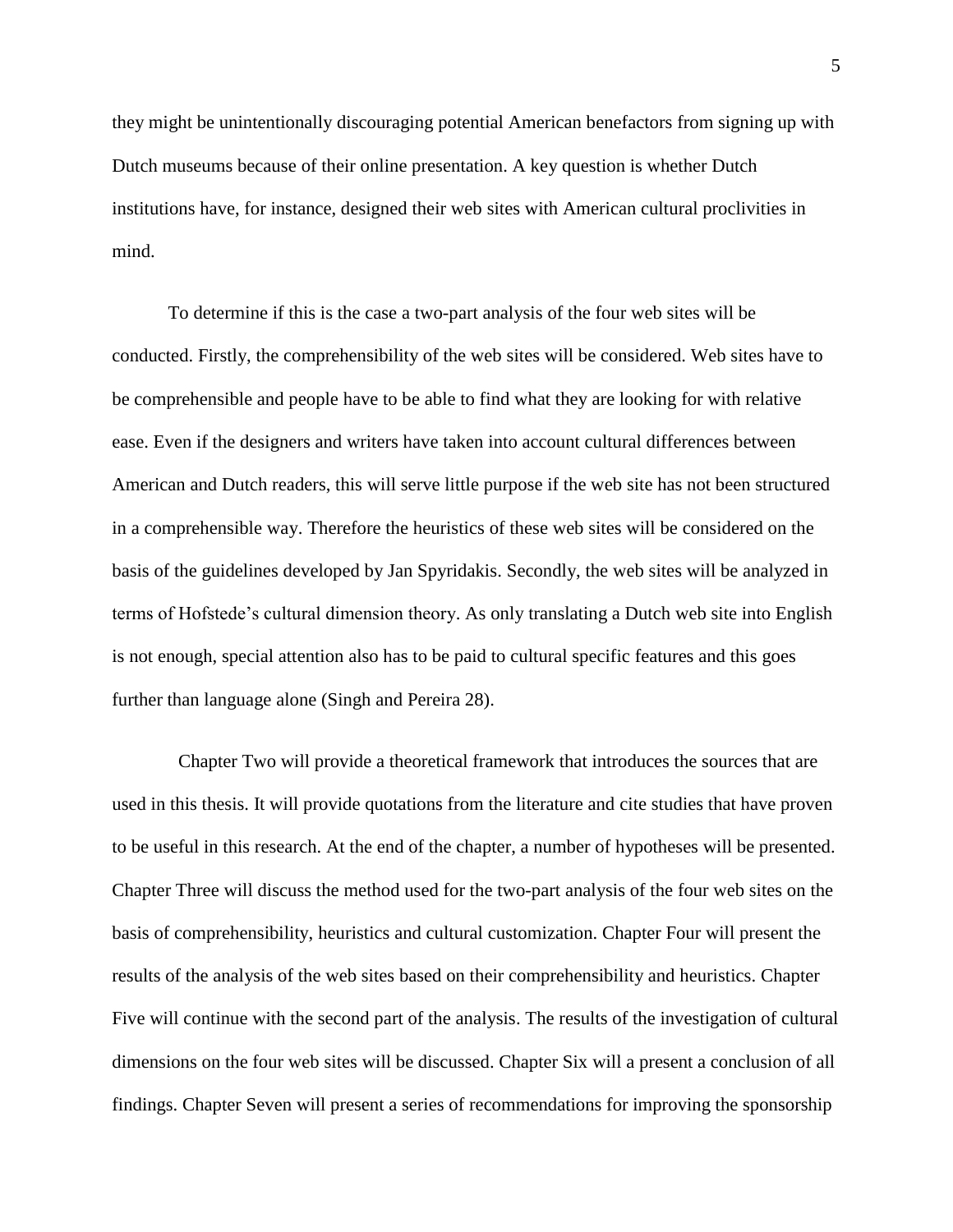sections of the Dutch web sites and improve their appeal to an American audience. Chapter Eight will deal with the limitations of the research.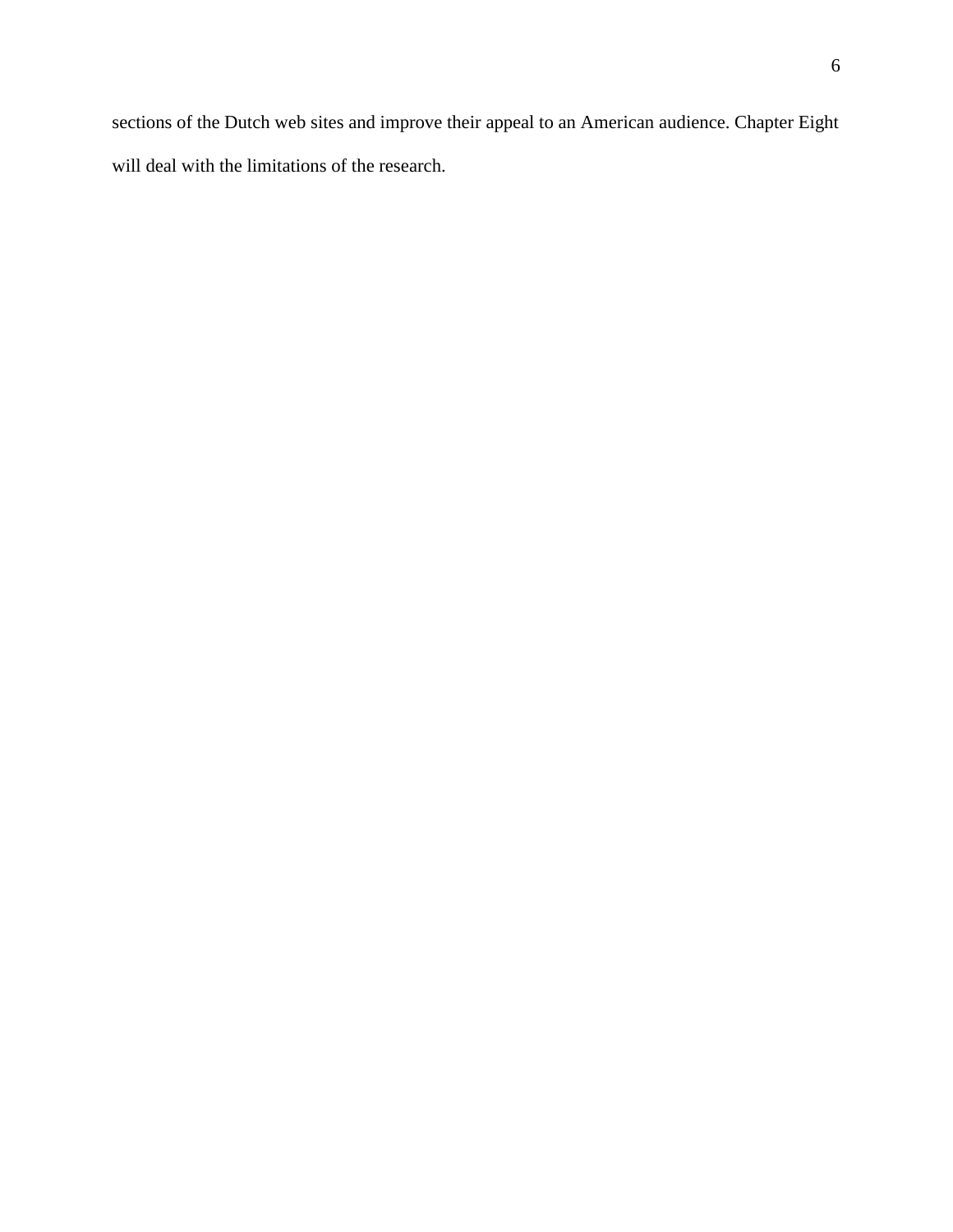#### <span id="page-11-0"></span>**Chapter 2: Theoretical Framework**

Ever since the arrival of the World Wide Web it has been evolving. Today it is seen as providing unprecedented advantages to companies attempting to tap the global market. With this globalization, however, certain questions arise. One of these is the extent to which culture influences web preference and usability and the impact this has on the success of a web site. As the basis for improving web sites, web site evaluation and analysis are of great importance to locate potential problems successfully. This importance derives from the fact that analyzing and evaluating web sites may uncover certain culture specific features that can provide solutions for improving comprehensibility of web sites.

Web evaluation and cultural analysis theories are the focus of this chapter. The models that will be discussed, dealing with heuristics and the cultural customization of web design, form the theoretical basis for this thesis. Before taking cultural differences on web sites into account, it must first be determined if the web sites are comprehensible. Even if the designers and writers have adapted their web site in terms of cultural differences between American and Dutch readers, this will serve little purpose if the web site is not comprehensible and web site visitors cannot find what they are looking for with relative ease. As the goal of this research is to establish whether Dutch web sites are attracting as many potential American donors as possible, an analysis of this kind is expected to provide useful insight in regard to determining readers' comprehension and the overall effectiveness of web sites.

#### <span id="page-11-1"></span>**2.1 Evaluating Web Sites**

According to De Jong and Lentz, specialists on web evaluation, web analysis can provide certain insights on the effectiveness of web pages. In the study *An evaluation of local*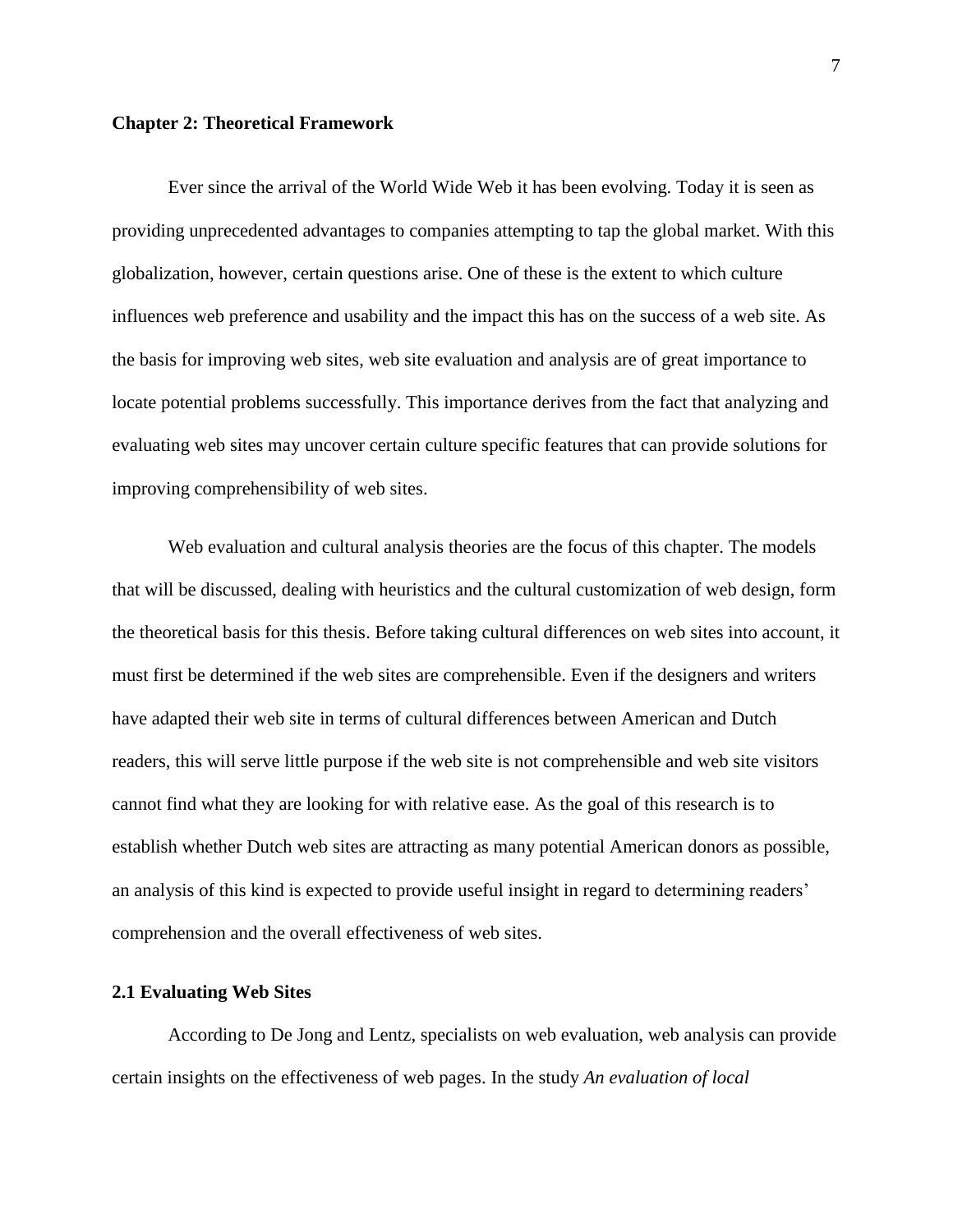*government web sites from the perspective of user scenarios (Evaluatie van gemeentelijke web sites aan de hand van gebruikersscenario's)* they mention different methods for web analysis. These are the expert-evaluation method, where experts evaluate a web site and the userevaluation method where feedback and evaluations on web sites are gathered from a group of web site visitors. De Jong and Lentz mention that the scenario-evaluation method is part of the expert-evaluation method but that the big difference is that web site evaluators judge the web site from different user perspectives instead of merely their own.

De Jong and Lentz argue that all means for evaluating web sites have their limitations and that the expert-evaluation method does not have their preference. One of their main arguments is that when the scenario method is not used the knowledge of the expert can have an undesired effect on the validity of the research (12). Furthermore, they suggest that it is hard for experts to judge the needs, language use and preferences of a specific audience (14). Despite these limitations, the expert-evaluation method remains a popular research technique for web site analysis, because it is efficient and less time consuming than the user-evaluation method or the scenario-evaluation method (De Jong and Lentz 14). Although the expert-evaluation method has some recognized shortcomings, it provides a variety of useful guidelines for locating problems with web sites (De Jong and Lentz 12). In the light of this, the expert-evaluation method has been used in this thesis.

To determine how effective a web site is features such as user friendliness, navigational structure, information quality and visual design are important (De Jong and Lentz 14). These features (amongst others) are what Lentz calls heuristics. Lentz defines heuristics as "recommendations for proper web sites" (12). According to Lentz, heuristics are used to judge if web visitors understand what they read on a web site. Lentz mentions that working with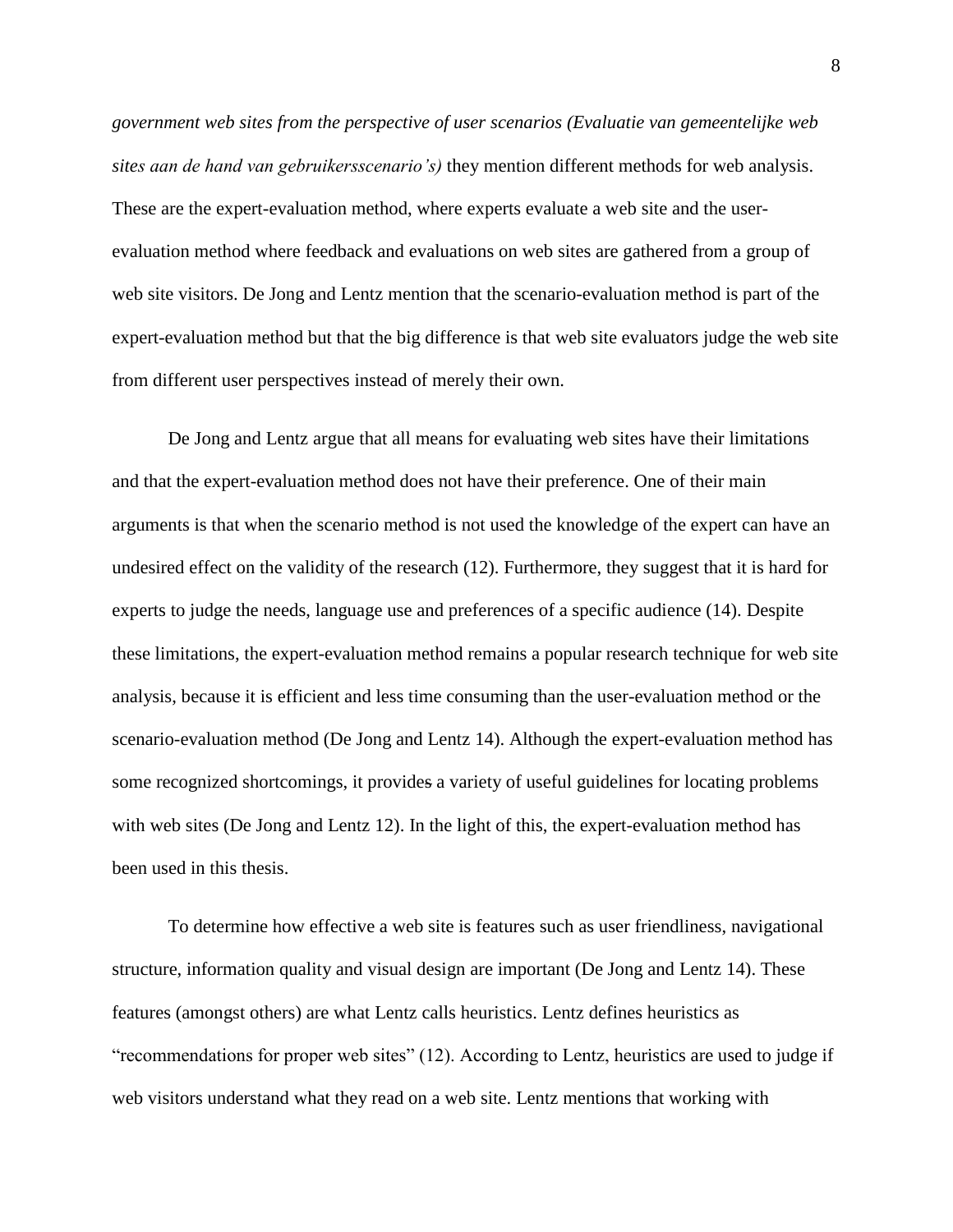heuristics can help uncover potential problems that might otherwise be missed (16). Furthermore, by using heuristics experts are offered new perspectives. Heuristics make the expert focus on certain parts of web sites and evaluate them with a set of criteria. By using these criteria as an analytical tool experts can judge if a web site is comprehensible or not. As potential donors visiting the web sites should be drawn in and immediately be able to find how they can participate in supporting the museum, heuristics are an important point of analysis in this thesis.

#### <span id="page-13-0"></span>**2.2 Comprehensible Web Sites**

Spyridakis' study *Comprehensible Web Pages and Evaluating their Success* provides a number of heuristics for evaluating web sites. Spyridakis' study is important in the field of web analysis because, as she makes clear, unlike other research done on the subject, her research focuses on writing topics such as content selection, structure, word usage and tone etc. (359).

Spyridakis states that readers of hypertext have three tasks and that these are selecting what information to access on a web site, navigating the site, and forming a text representation of information that crosses pages and sites (360). To assist in maximizing readers' comprehension and improving the effectiveness of Web Sites, Spyridakis offers a set of guidelines that enables authors to create Web pages that their readers can understand and that helps evaluators to judge the comprehensibility of a specific web site (359).

According to Spyridakis, presenting content is an important point when evaluating the effectiveness of a web site. As Spyridakis makes clear: "Once users of a Web page locate the content they are seeking by scanning the page, they become real "readers" of the Web page, and like readers of print materials, they try to make sense of sentences, paragraphs, and pages" (359). Spyridakis mentions that organized content helps readers orient themselves and presents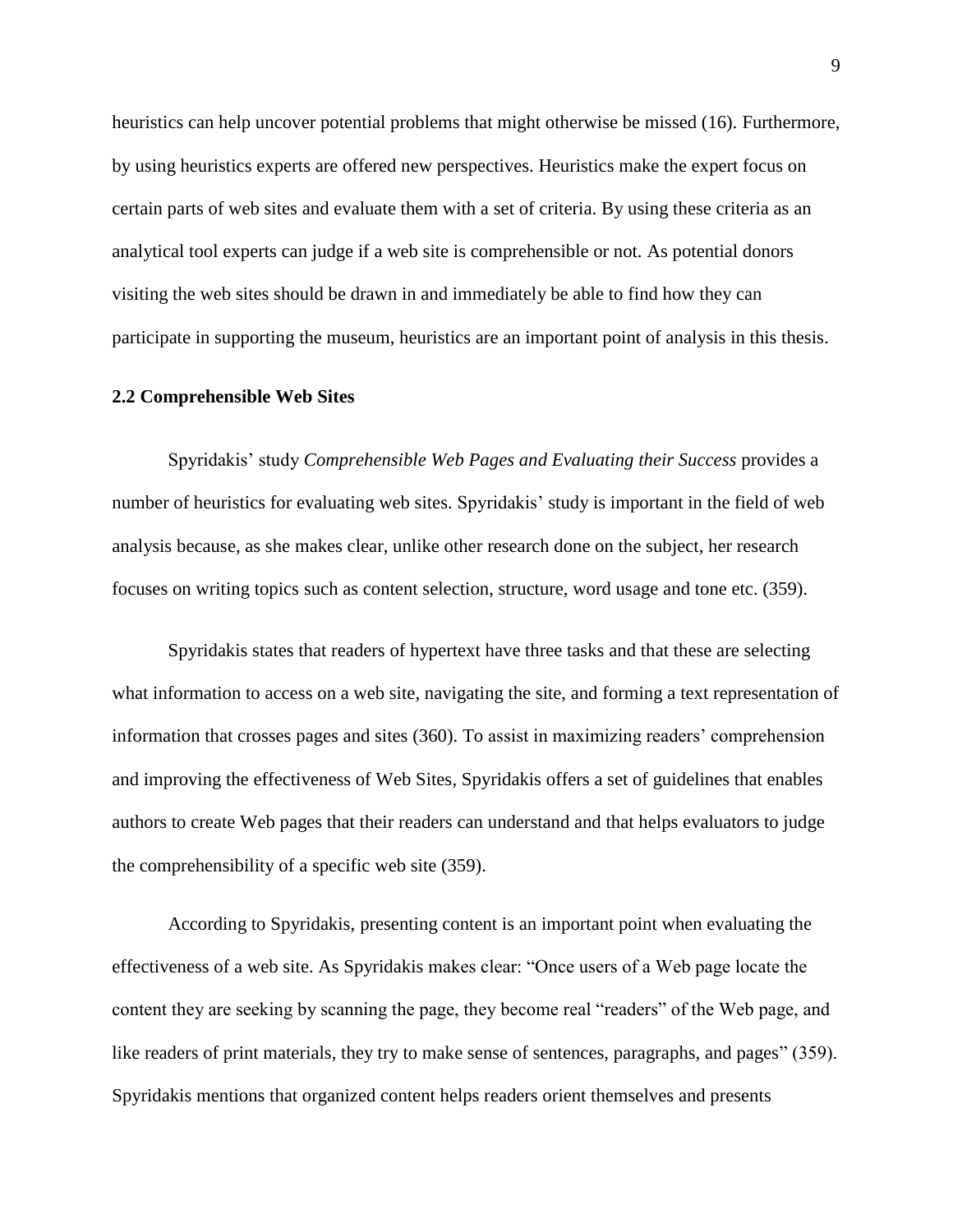information that is structured in a way that helps readers identify what is important to them with relative ease (360). Irrelevant or muddled content makes it harder for readers to find what they are looking for and makes the process of finding relevant information more of a challenge.

In addition to content, Spyridakis underlines the importance of identifying one's audience when evaluating the effectiveness of web pages (361). Being aware of the audience is important when designing web sites because the more interesting and relevant the reader finds a text to be the more likely they are to comprehend it (Spyridakis 362).

Another of Spyridakis' guidelines focuses on the subject of style and tone. Spyridakis suggests that the use of the active voice in a text makes readers move more quickly through a text while absorbing more from it (369). Spyridakis also mentions the advantages of using concise wording and short sentences for increasing comprehension (370). In addition, Spyridakis recommends choosing a tone that fits the message and audience of the web page (361).

Spyridakis recommends that readers are more likely to continue reading if they feel that the information given on the web site is credible and mentions various effective features in obtaining this seal of credibility (373). Credibility of web sites is easily affected by the absence or presence of certain web features. As Spyridakis makes clear: "For some, the credibility of a company or institution may begin with its Web sites" (373).

In line with Spyridakis, the *Federal Plain Language Guidelines 2010* (FPLG) offer a list of recommendations compiled by The Plain Language Action and Information Network of the United States to "improve communication from the federal government to the public" (*Plainlanguage.gov*). They advise that paragraphs should be kept short and include topic sentences that draw the audience into the new block of text (9). This makes the text more inviting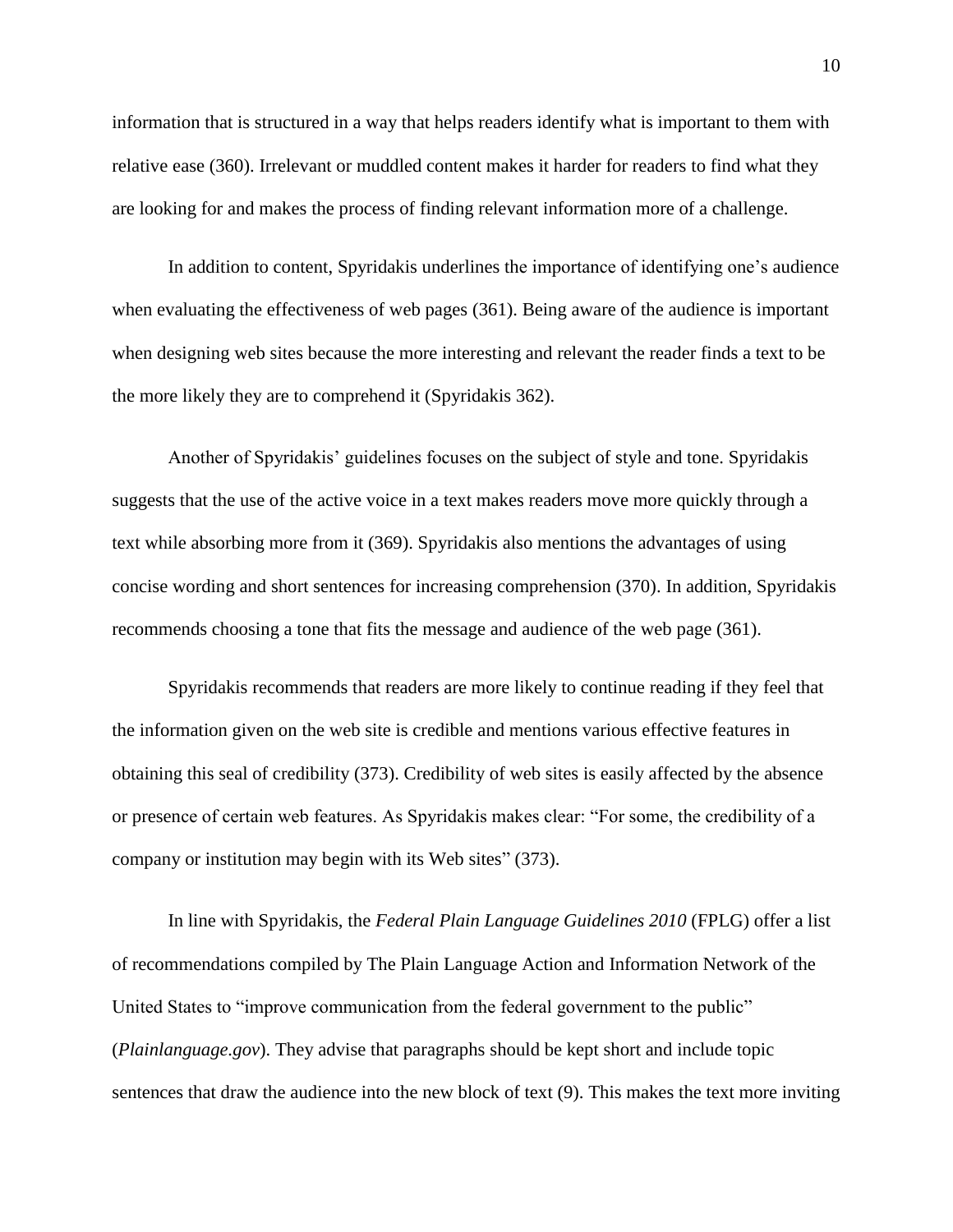to read and easier to scan. Limiting each paragraph or section to one topic makes it easier for the audience to understand the information provided (10). It must be mentioned that as both Jan Spyridakis and the FPLG guidelines are American sources, this could create a bias in their suggestions. For the purpose of this thesis, however, this is not believed to be a disadvantage as American web users are the subject of this research.

In this thesis, the previously mentioned guidelines set up by Spyridakis', have been adopted as the tool for analysis. These heuristics provide insights into audience, content, tone, style and credibility. These points of analysis have been chosen to establish the level of accessibility, comprehensibility and effectiveness of the web sites. These points will be further discussed in the Method Chapter where the specific method of analysis will be explained.

#### <span id="page-15-0"></span>**2.3 Defining Culture**

After comparing heuristics and judging comprehensibility, the first step towards analyzing web sites on the basis of culture is to explain what is meant by culture. For over a century, scholars have tried to define culture adequately, but to this day no agreement has been reached regarding its nature (Spencer-Oatey and Franklin 13). It has, though, become increasingly accepted that culture affects people's behavior and interpretations of behavior and that central to any definition of culture is the concept of "shared values" (Spencer-Oatey and Franklin 15, Singh and Pereira 28). The question that arises in the context of shared values is what exactly is meant by this term. One explanation, put forward by the social psychologist Milton Rokeach suggests that: "a value system is an enduring organization of beliefs concerning preferable modes of conduct" (29).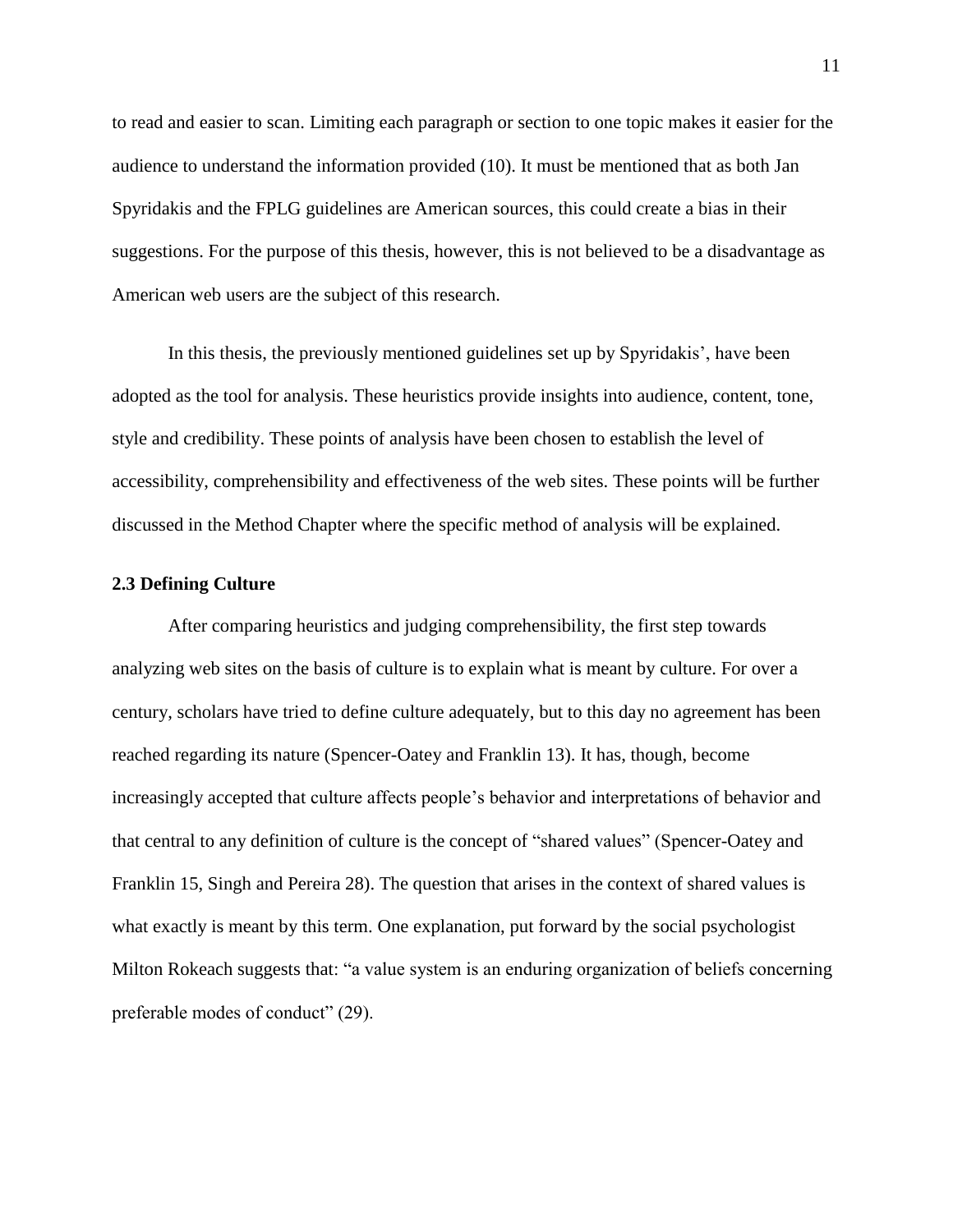The way people construct values is influenced by various factors including the environment they live in and the way they have been taught to see things (Singh and Pereira 24). Culture, however, is more than this alone. As Moore and Woodrow suggest:

...the cumulative result of experience, beliefs, values, knowledge, social organizations, perceptions of time, spatial relations, material objects and possessions and concepts of the universe acquired or created by groups of people over the course of generations. It is socially constructed through individual and group effort and interactions. Culture manifests itself in patterns of language, behavior, activities, procedures, roles and social peers and may even look similar to those of people from other cultures. (151)

Thus, culture manifests itself in a number of ways and differs from group to group. These manifestations of culture are important in the context of this thesis as they influence the process of communication.

As the same culture is not shared by everyone, coming in contact with different cultures can hardly be avoided. As Spencer-Oatey and Franklin make clear, this interaction between different cultural groups can be challenging in many different ways (90). Although the same language might be spoken, certain other factors and cues might be interpreted differently across different cultures (94). People are often unaware of their own culturally based communication styles and this can lead to misunderstanding. For communication to be successful, "each party must be aware of their own culture and the cultural starting points of the other" (Ferraro 106).

## <span id="page-16-0"></span>**2.4 Hofstede's Dimensions of Culture**

Cultural values are often used to explain behavioral differences amongst different cultures (Singh and Pereira 24). In the early 1980's, the Dutch social scientist Geert Hofstede,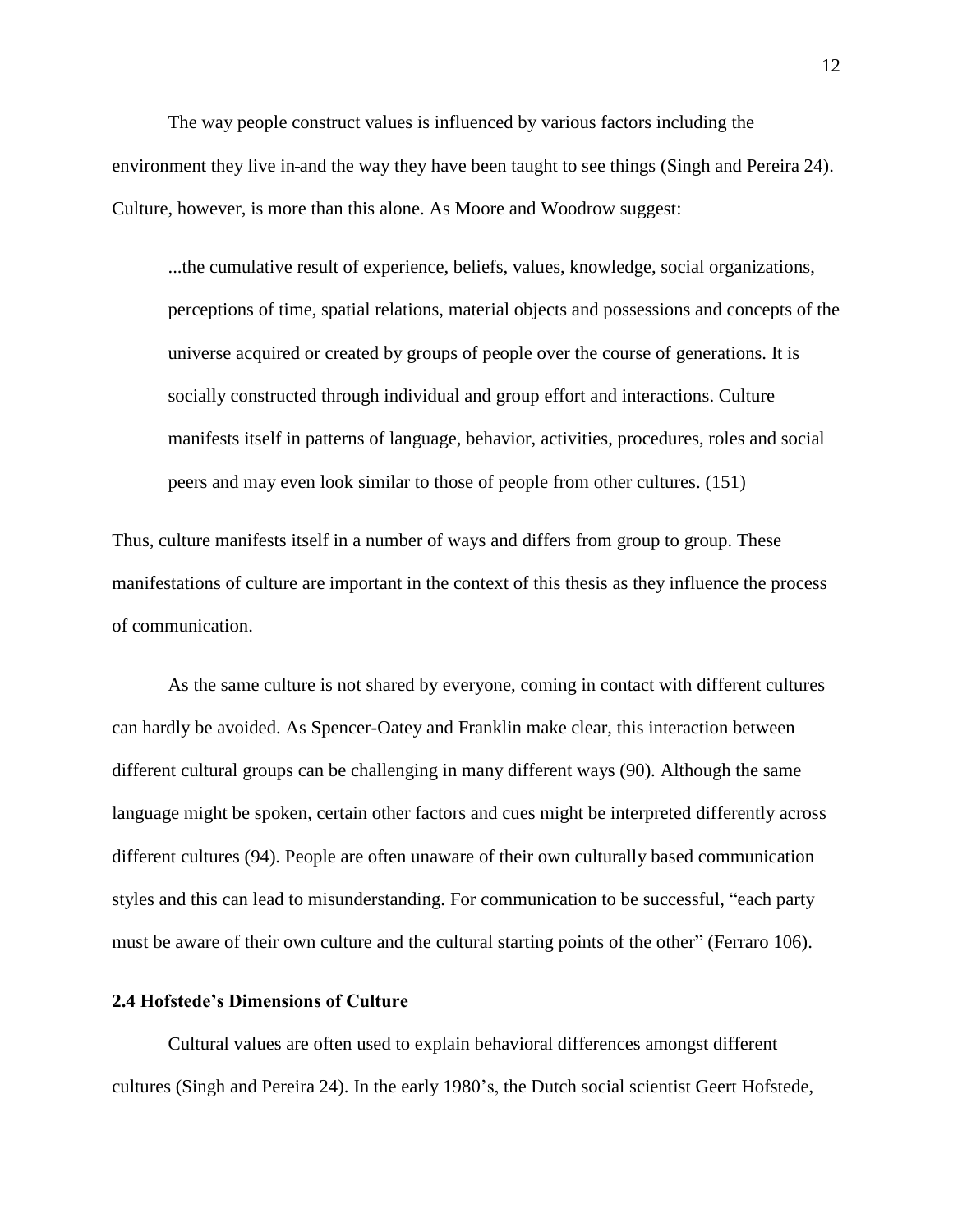derived four major dimensions of cultural values on the basis of surveys conducted in the early 1970's of one hundred thousand and sixteen IBM employees in more than seventy different countries on all four continents asking about their attitudes and work-related values (Spencer-Oatey and Franklin 17). By averaging the score of all respondents from a particular country, Hofstede used statistical techniques to identify four dimensions of cultural values. This framework of value differences, found in various parts of the world, was designed to help explain and to better understand the value preferences most commonly observed across different cultural groups (Spencer-Oatey and Franklin 18).

The four fundamental dimensions of country/cultural-level variation that emerged from Hofstede's study were: High/Low Power Distance; Individualism/Collectivism; Masculinity/Femininity; and High/Low Uncertainty Avoidance. Later a fifth dimension Long-Term/Short-Term Orientation was added. Although this last dimension is included in the table below, it will not be covered further in this thesis because it did not form part of the analytical framework that this research has used. Each of Hofstede's values implies differences in behavior. The cultural dimensions summarized below combine definitions used by Spencer-Oatey and Franklin and Singh and Pereira: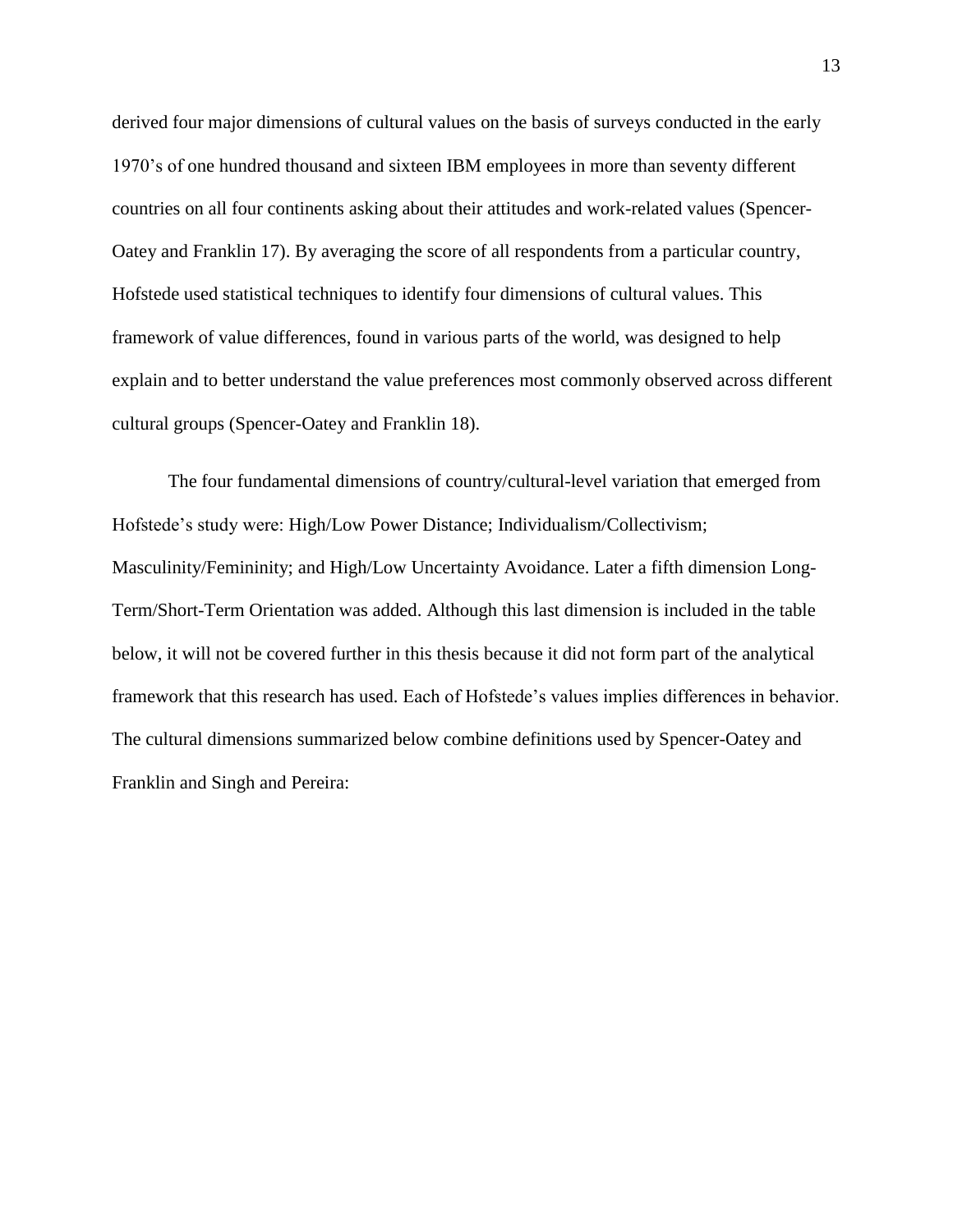| <b>Power Distance</b>              | Expresses the degree to which less powerful  |
|------------------------------------|----------------------------------------------|
|                                    | members of a society accept and expect that  |
|                                    | power is distributed unequally. A belief in  |
|                                    | authority and hierarchy is present in these  |
|                                    | societies.                                   |
| Individualism vs. Collectivism     | Expresses a belief in the importance of the  |
|                                    | goals of the individual versus the goals of  |
|                                    | the group and indicates how closely or       |
|                                    | loosely a society is nit                     |
| Masculinity vs. Femininity         | Expresses how gender roles are allocated in  |
|                                    | different cultures and what emphasis is      |
|                                    | placed on values like achievement,           |
|                                    | assertiveness, mastery, harmony, and caring. |
| <b>Uncertainty Avoidance</b>       | Expresses to what extent members of a        |
|                                    | cultural group feel threatened by uncertain  |
|                                    | or unknown circumstances and except          |
|                                    | ambiguity and limited structure.             |
| Long-term – Short-term Orientation | Expresses whether the focus of people's      |
|                                    | efforts is on the future or the present.     |
|                                    |                                              |

Table 1: Hofstede's Dimension of Culture

While there has been some criticism regarding Hofstede's work, his approach has been used extensively in research and has been accepted as being an important catalyst for the development of cultural theory (Spencer-Oatey and Franklin 18). On this basis, it is considered to be "a valid foundation for the analysis of web sites and web site adaption to local cultures" (Singh and Pereira 55).

#### <span id="page-18-0"></span>**2.5 Values in Web Design**

Nitish Singh and Arun Pereira's *The Culturally Customized Web Site* published in 2005 discusses whether the web is a culturally neutral medium of communication or a medium infused with cultural values. The book analyzes cultural aspects of international web site design and presents a tested framework for designing culturally adapted international web sites (Singh and Pereira 2).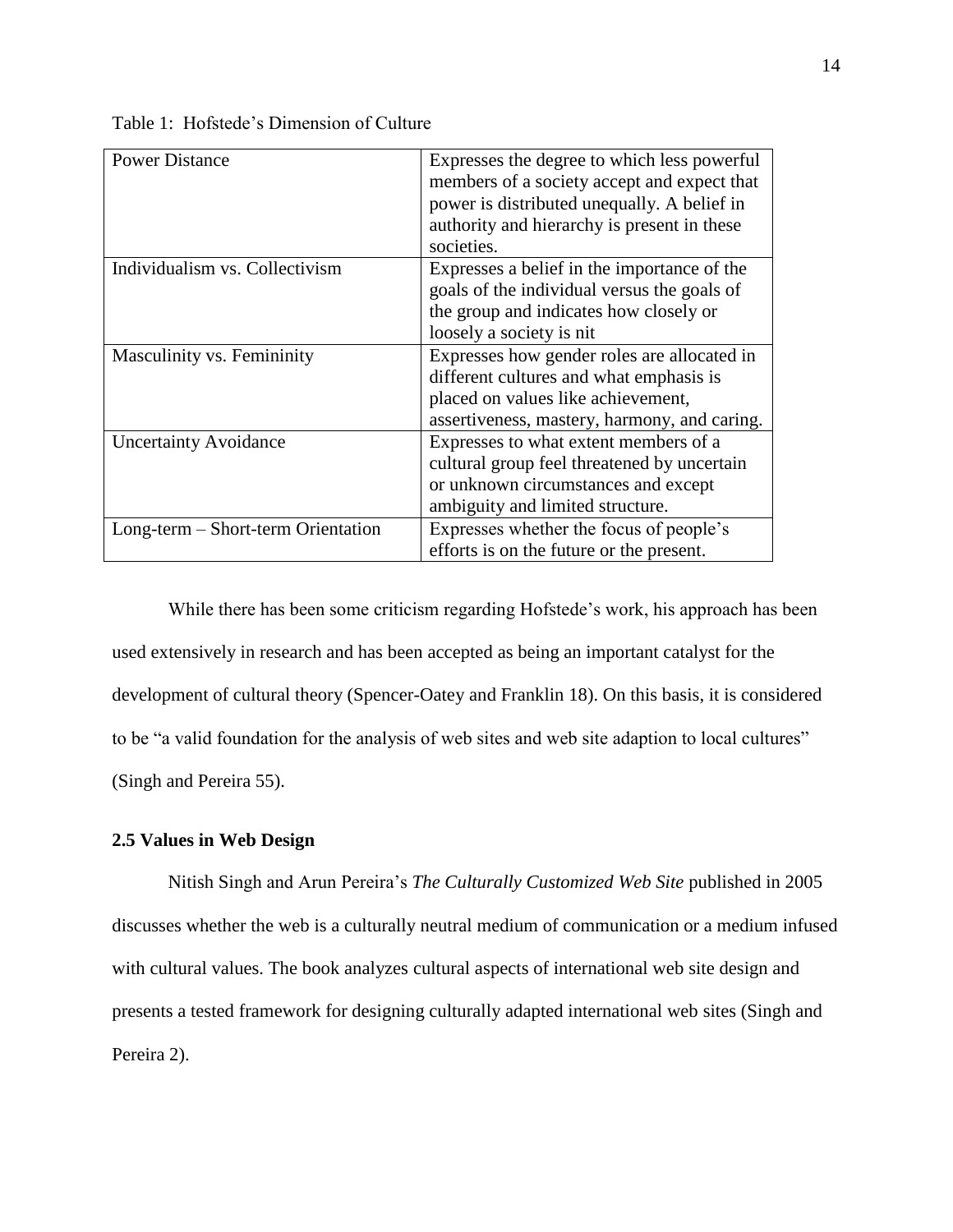To analyze the cultural aspects of web sites, Singh and Pereira devised their own Cultural Values Framework combining Hofstede's original four dimensions with a fifth High/Low Context Cultures dimension based on the work of T.E. Hall. Hall's dimension concentrates on behavioral differences and patterns found in communication and the way in which messages are used to convey meaning (Spencer-Oatey and Franklin 23). Hall's work has been used widely and has been validated by various researchers when analyzing advertising and promotional differences between cultures (Spencer-Oatey and Franklin 24). By comparing a self-made list of interactive features commonly found on web sites (newsletters, FAQ's, security policy, privacy policy, graphics, hyperlinks etc.) to Hofstede and Hall's cultural dimensions, Singh and Pereira found that web sites do indeed reflect values consistent with those predicted by the Cultural Value Framework. To understand what this implies for web design and how the model is used, a short summary of the five cultural dimensions used by Singh and Pereira and the implications that they have for web design is necessary.

#### <span id="page-19-0"></span>**2.5.1 Power Distance Dimension in Web Design**

Countries scoring high on the Power Distance (PD) dimension tend to have a hierarchical social structure and place more emphasis on status and authority than countries that score lower do. In view of this, Singh and Pereira suggest that when targeting web site visitors in high PD societies certain elements need to be emphasized. Firstly, countries scoring high on the PD dimension often include pictures of important people and information concerning hierarchies on their web sites. This helps visitors get to know the organization and to establish a basis for authority. Secondly, proper titles are often highlighted on these web sites to show the professional degree persons hold and to delineate each individual's position in the hierarchy.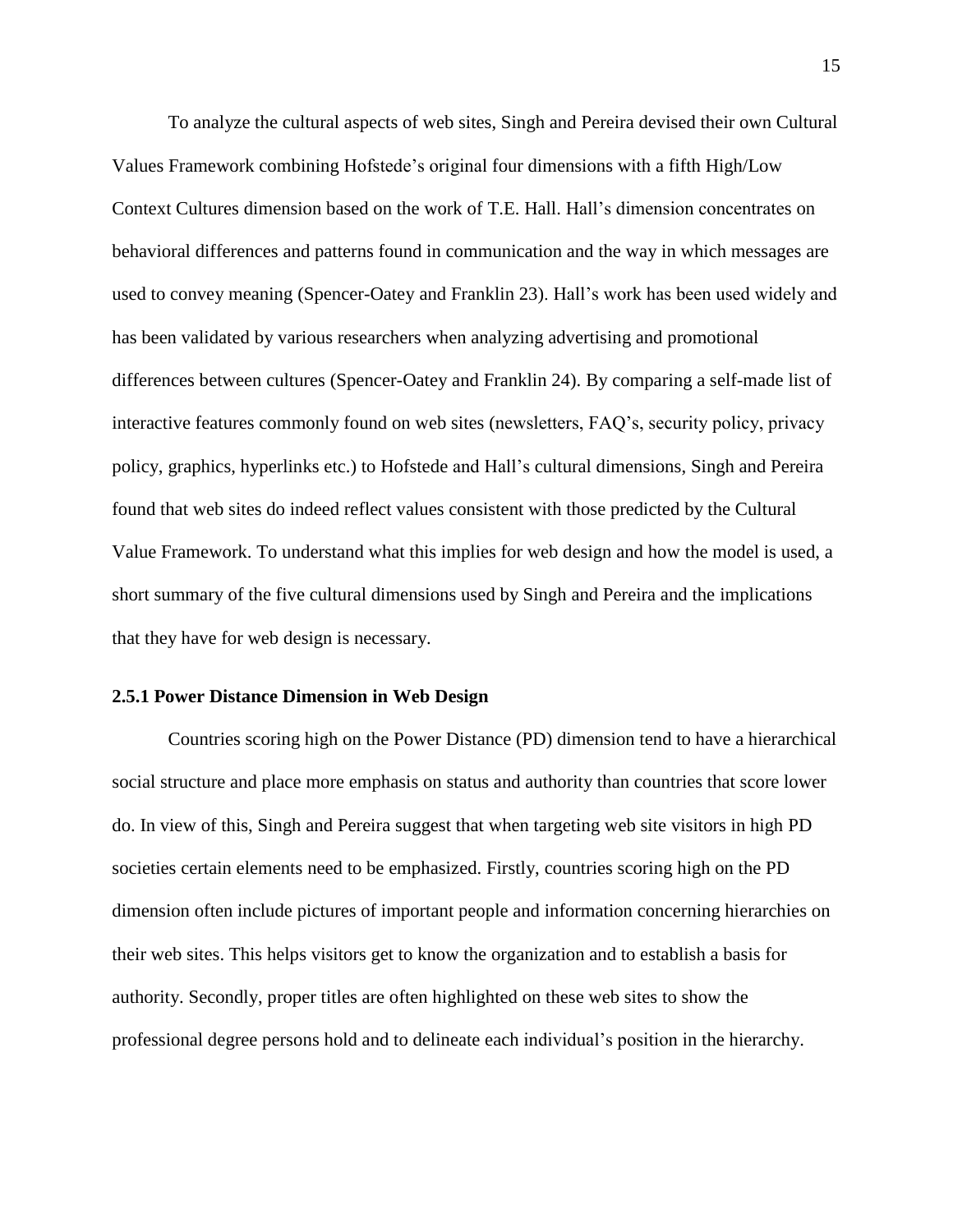Thirdly, these web sites are likely to display quality awards and other marks of distinction prominently to show status (Singh and Pereira 115).

For targeting web site visitors in low PD societies, Singh and Pereira make clear that the characteristics mentioned above are not priorities. Although hierarchical charts and awards won may be found on such web sites, they are less necessary for establishing a basis for authority or importance. Instead, low PD societies tend to show a greater concern for equal rights and the expertise of the individual. Singh and Pereira's advice is that when designing for low PD societies, it is best to focus on one or more of the other cultural dimensions for which they have high scores.

### <span id="page-20-0"></span>**2.5.2 Individualism vs. Collectivism in Web Design**

According to Singh, Pereira and Hofstede individualist societies encourage personal achievement, and are generally more self-reliant and centered on "I-consciousness" (Singh and Pereira 75). Self-reliance, achievement and freedom are all valued to a greater extent in these societies than in societies scoring high on the dimension of collectivism. Therefore, societies scoring high on the Dimension of Individualism are more geared towards the individual web visitor and it is therefore more important to incorporate web elements such as a privacy policy and policies for the protection of personal information. Furthermore, images and themes depicting self-reliance, self-recognition and achievement are more common, as are other factors such as an emphasis on product uniqueness, a promotional tone directed toward individuals and individual acknowledgement (Singh and Pereira 87).

Countries scoring high on the Collectivism dimension, on the other hand, are more connected and less centered around the individual. In these societies, "strong societal bonds are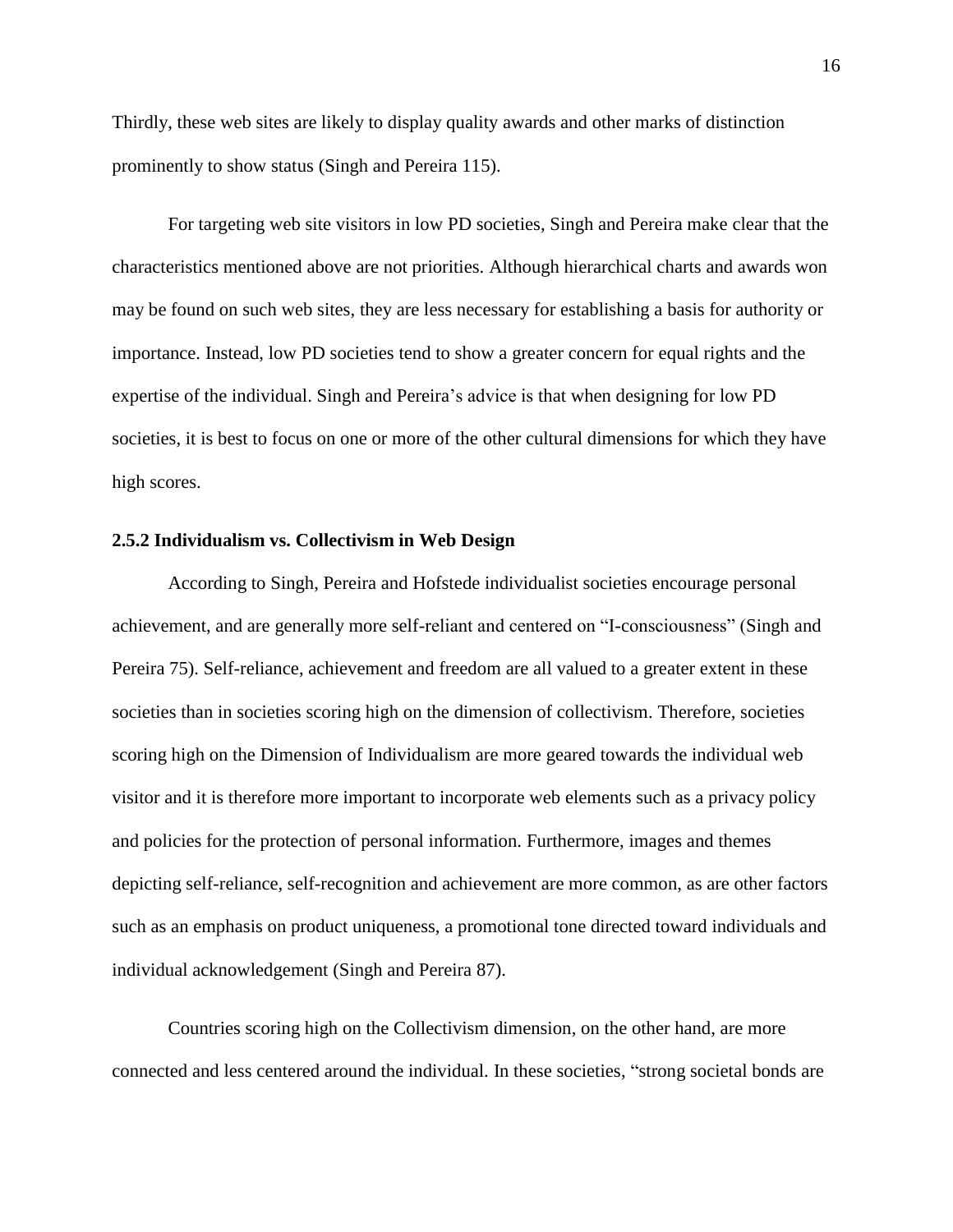common where group well-being takes precedence over individual well-being" (Singh and Pereira 75). Singh and Pereira state that features such as chat rooms, community relations, family themed images and symbols and pictures of national identity are important to these societies because they reflect group precedence and a strong bond with others (78).

#### <span id="page-21-0"></span>**2.5.3 Masculinity vs. Femininity in Web Design**

According to Hofstede and Singh and Pereira the Masculinity-Femininity Dimension explains how gender roles are allocated in different cultures and what emphasis is placed on values like achievement, assertiveness, mastery, harmony, and caring. Whereas masculine cultures value assertiveness, material possessions and success, feminine cultures place more value on helping others, preserving the environment, quality of life and nurturance (Singh and Pereira 129).

Singh and Pereira suggest that web design in masculine oriented societies commonly stresses success factors and performance indicators. The use of "direct, decisive and more aggressive language is preferred to emphasize a product's superior performance and show strength" (Singh and Pereira 129). Secondly, less imagery is provided in favor of more to the point, pragmatic and factual information (Singh and Pereira132). Lastly, clear gender roles are often depicted in masculine societies, where women are given nurture-related roles and men macho and strong ones (Singh and Pereira 135).

A key aspect of femininity in web design was found to be the soft sell approach, where language instead of being direct and aggressive, gave subjective impressions of intangible aspects of a product or service (Singh and Pereira 126). Another was the use of more entertaining and less factual themes were used to promote products (Singh and Pereira 126). A third was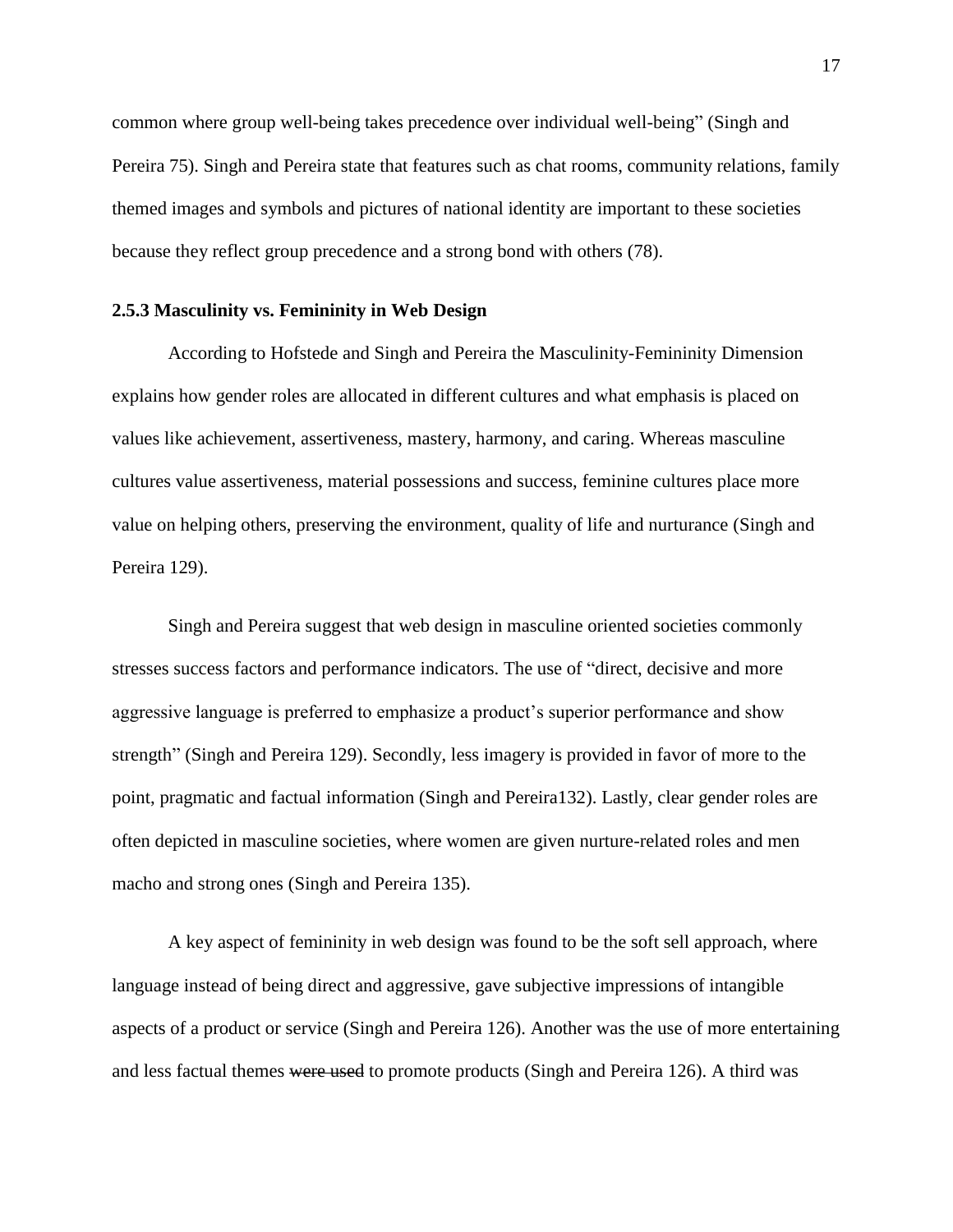giving more care to the aesthetics and harmony of the web site by using more colors and emphasizing images (Singh and Pereira 126).

#### <span id="page-22-0"></span>**2.5.4 Uncertainty Avoidance in Web Design**

As mentioned above, the Uncertainty Avoidance Dimension measures the extent to which societies can deal with uncertainty and ambiguity. Cultures with a high score in this dimension tend to be "more risk averse, avoid ambiguous situations and value security over risk and adventure" (Singh and Pereira 97).

Singh and Pereira note that when designing web sites for Uncertainty Avoidance cultures, careful attention needs to be paid to features that can reduce an individual's anxiety with the medium. To make the audience feel at ease and trust the web site they are on, it is important to incorporate features that help the customer along. The higher a country scores, the more relevant the following features become: customer service, guided navigation, traditional themes, local terminology, transaction security and testimonials. For countries at the low end of uncertainty avoidance the features above are not priorities (Singh and Pereira 99).

#### <span id="page-22-1"></span>**2.5.5 Hall's High-Low Context in Web Design**

High Context and Low Context are the opposites of the same cultural value. As Hall states "to communicate effectively across cultures, the correct level of context has to be found" (124). In High Context Cultures less explicit information is transmitted and symbols and nonverbal cues are more important in communicating than is the situational context. Low Context countries, on the other hand, are more action oriented and the manner in which they transmit information is more explicit and direct (Singh and Pereira 142).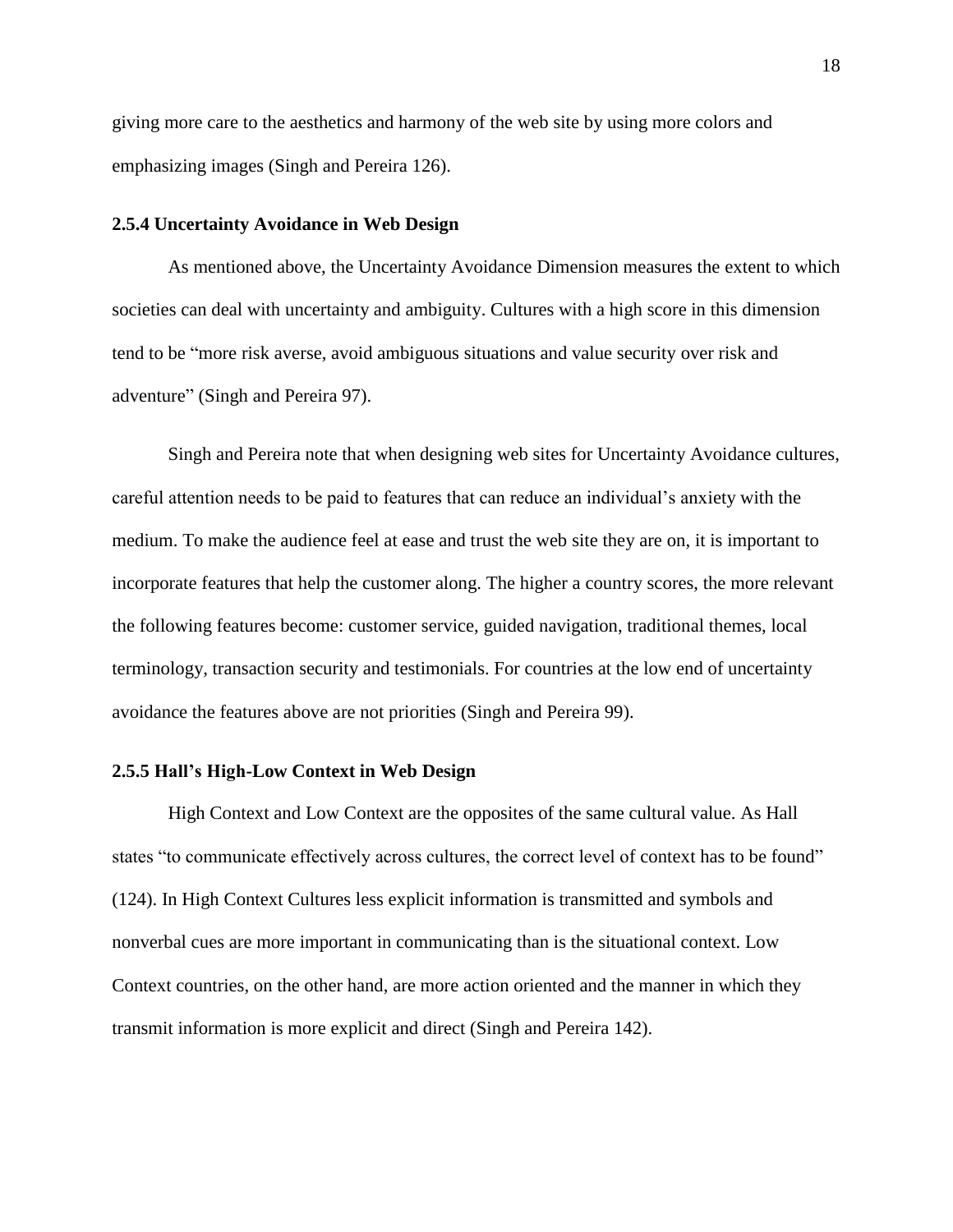Singh and Pereira note that by incorporating such features as politeness and indirectness, the soft-sell approach and aesthetics, a web site becomes more closely customized to high context cultures (142). On the other hand, low context cultures are more likely to incorporate such features as a hard-sell approach, the use of superlatives and rankings or prestige indicators (Singh and Pereira 140).

#### <span id="page-23-0"></span>**2.6 Cultural Value Scores Netherlands vs. the United States**

As can be concluded from Singh and Pereira's survey research, different cultures tend to prefer different web site characteristics depending on their score on the Cultural Values Framework. To analyze and compare the cultural dimension of the web sites that are subject to this thesis, it is necessary to determine how the Netherlands and the United States score on the dimensions that Hofstede has incorporated in his Cultural Values Framework. For an overview, the scores of the Netherlands compared to the United States can be found in the figure below:



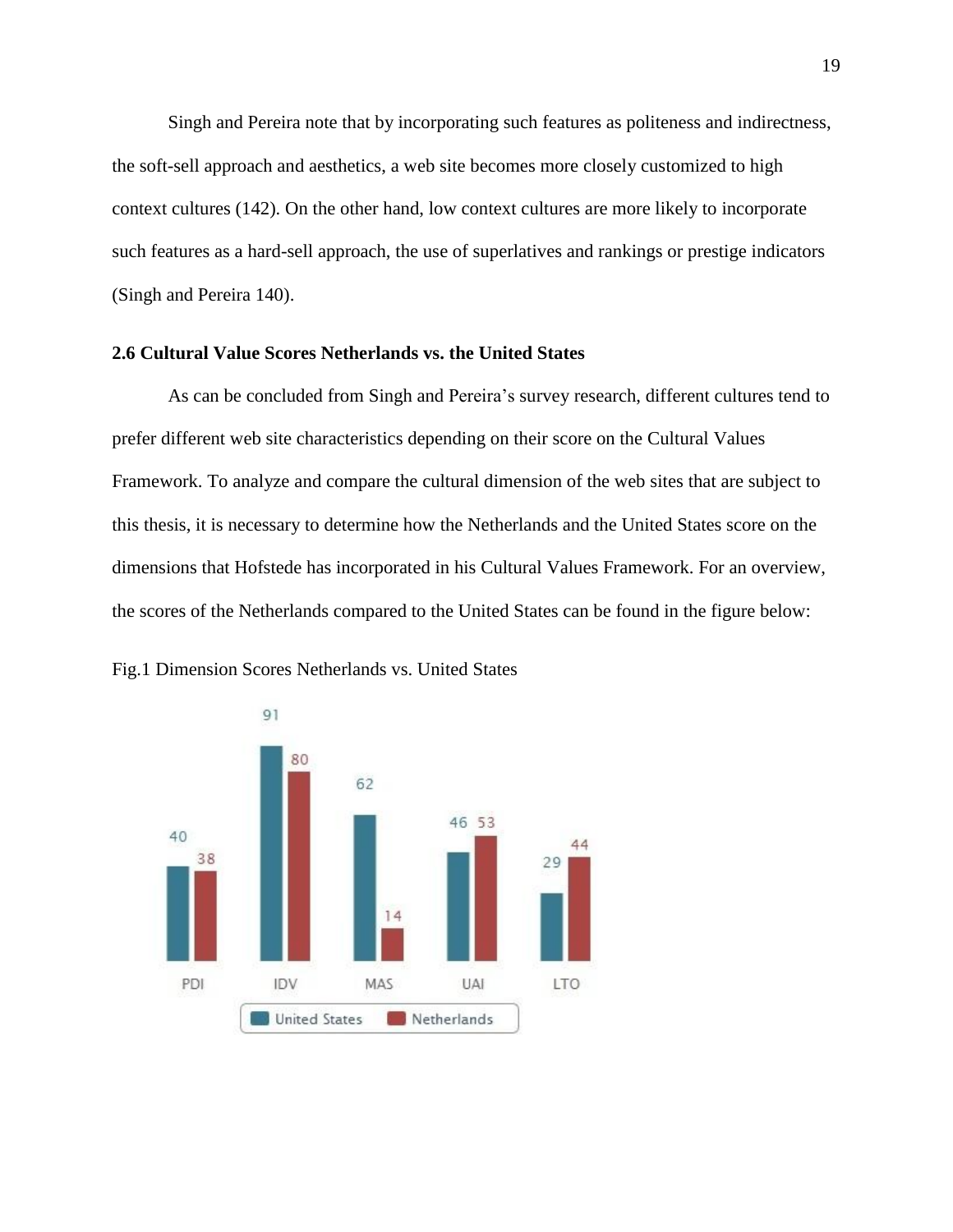When considering the scores of both countries, certain differences and similarities can be perceived. Out of Hofstede's four original dimensions it is apparent that the scores in the Power Distance Dimension and the Uncertainty Avoidance Dimension are the most similar for both countries. The United States, with a score of forty on the Power Distance Dimension, scores just two points higher than the Netherlands, with a score of thirty eight on the same dimension. On the Uncertainty Avoidance Dimension, the Netherlands, with a score of fifty three, outscores the United States, with a score of forty six, by seven points.

The biggest difference can be found in the Masculinity Dimension, where the United States scores sixty two points, compared to only fourteen for the Netherlands. Here a difference of forty eight can be noted. When it comes to the Individuality Dimension, both the United States and the Netherlands score their highest total points. However, with respective scores of ninety one for the United States and eighty for the Netherlands, there is a noticeable difference of eleven points between them.

#### <span id="page-24-0"></span>**2.7 Expected Results**

The research described above allows for the formation of hypotheses with respect to heuristics and comprehensibility as well as the presence of certain features reflecting cultural dimensions on the four chosen web sites. These hypotheses are presented below.

Hypothesis 1: As all the museums analyzed are professional institutions it is expected that all web sites can be classified as comprehensible according to Spyridakis' guidelines on comprehensible web sites.

Hypothesis 2: The content of all four web sites will have been arranged with a view to helping readers identify what is important to them. It is expected that the two American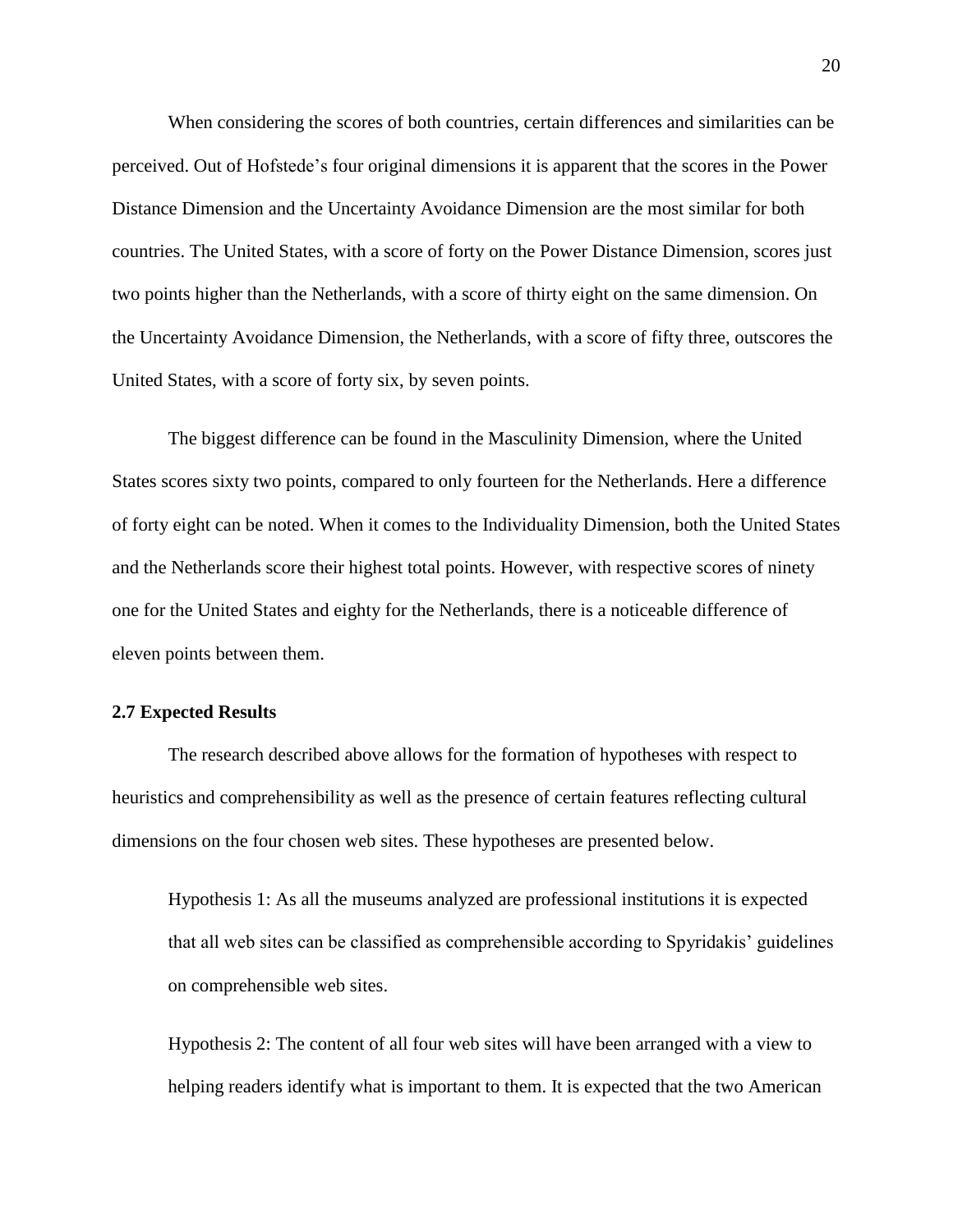sites will have an easier task of understanding and identifying their audience of potential US donors than the Dutch sites.

Hypothesis 3: The style and tone of the two American web sites will make more use of the promotional tone than the two Dutch sites.

Hypothesis 4: As the Netherlands and the United States rate highest on Hofstede's Dimension of Individuality (IDV), both countries are therefore expected to have incorporated relevant and important web elements such as a privacy policy and personal information protection.

Hypothesis 5: On the Dimension of Masculinity (MAS) the Netherlands scores significantly lower than the United States. It is therefore assumed that traits such as assertiveness, material possessions, and success, will be more evident on the American web sites; whereas feminine traits, such as helping others, preserving the environment and the quality of life and nurture, will be more apparent on the Dutch web sites.

Hypothesis 6: Because both the Netherlands and the United States score similarly low on Power Distance, it is not expected that either country's web sites will place much stress on social hierarchy or authority.

Hypothesis 7: On Hofstede's Uncertainty Avoidance Dimension, the Netherlands scores only slightly higher than the United States. Consequently, it is expected that not there will not be much stress on the characteristics that Singh and Pereira mention as being of importance in high uncertainty avoidance cultures.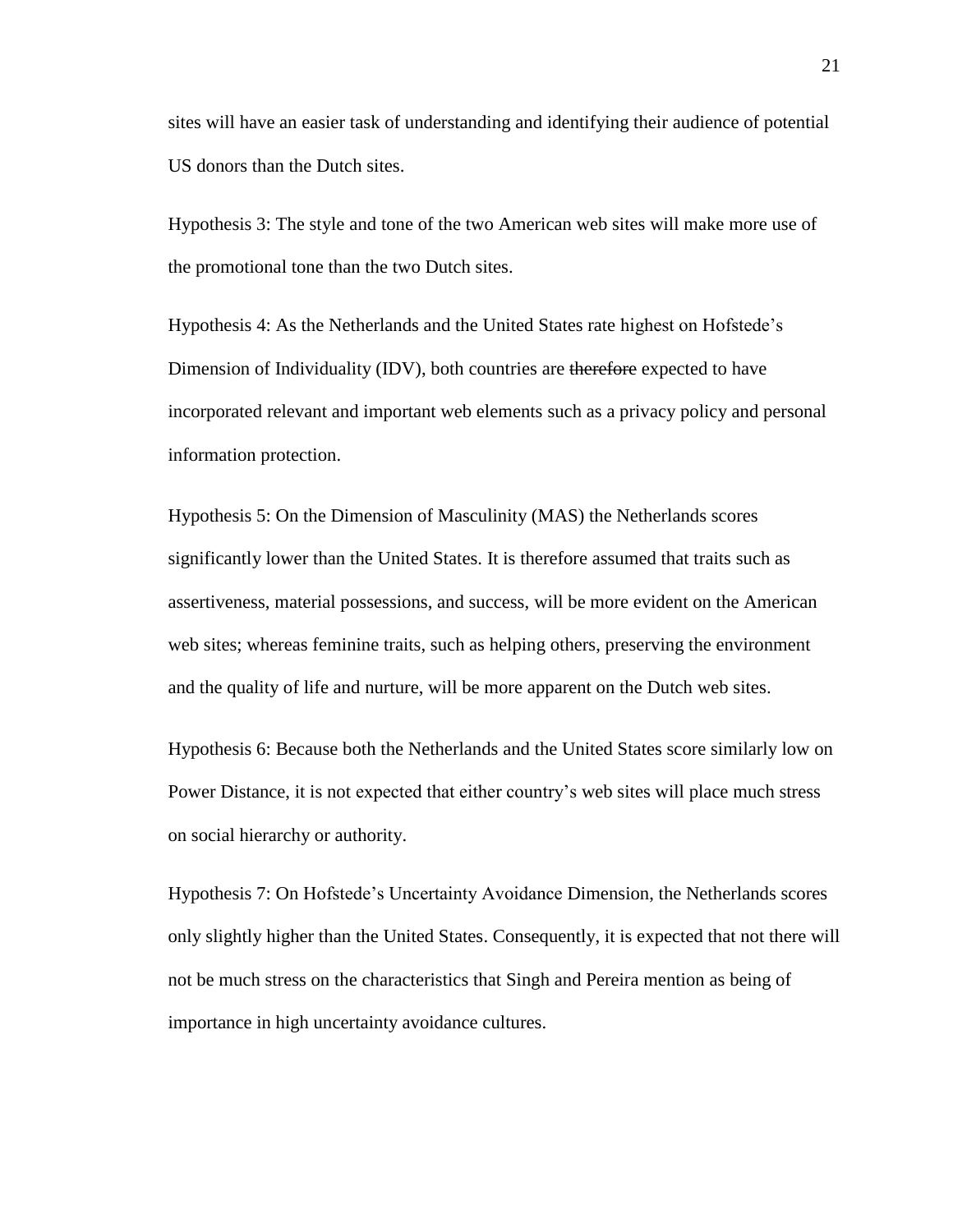Hypothesis 8: As both countries are classified as Low Context countries, it is to be expected that the manner in which they communicate will be similar. It is probable that they will both use explicit and direct language and a hard-sell approach and employ superlatives to promote their ranking as highly prestigious institutions.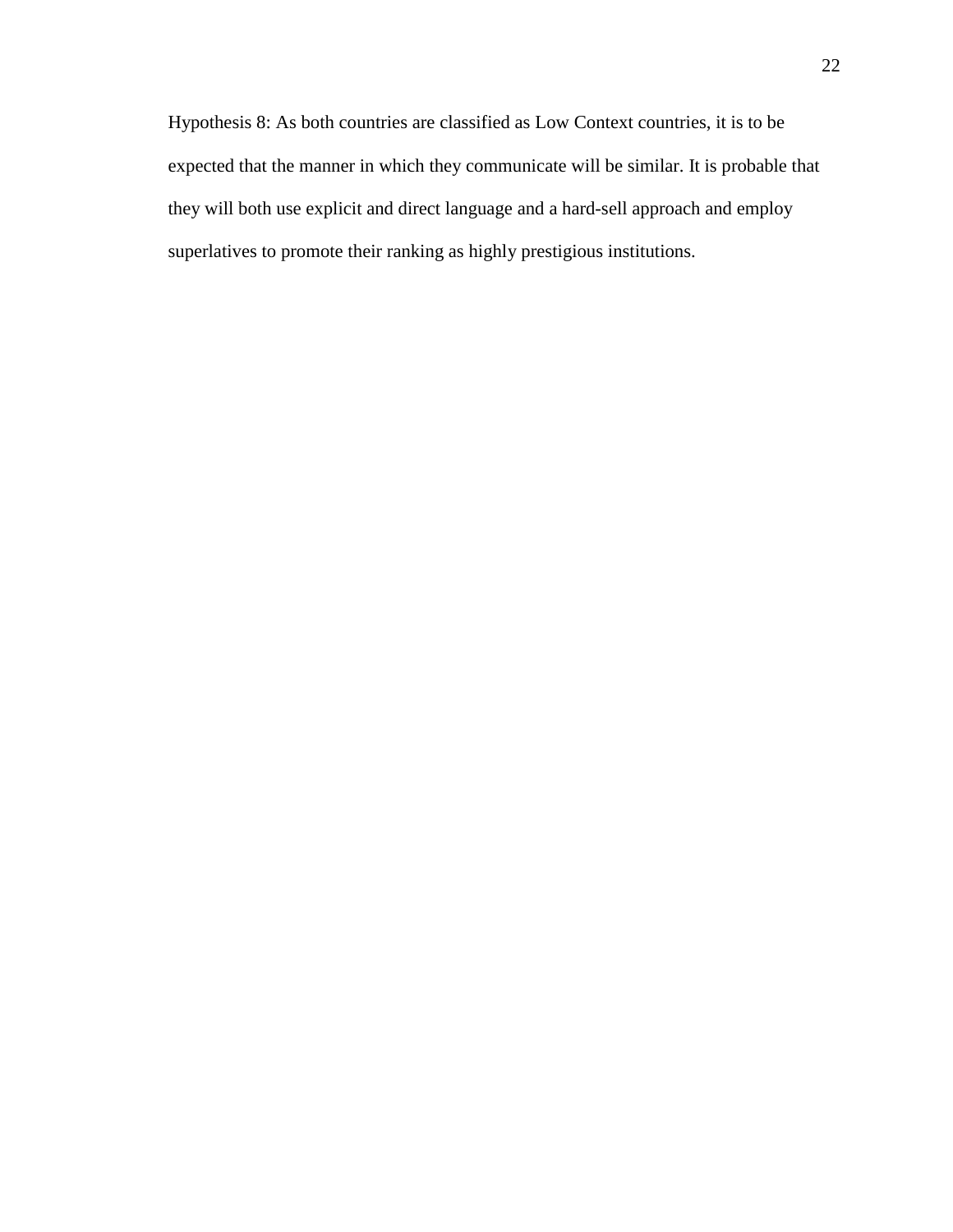#### <span id="page-27-0"></span>**Chapter 3: Method**

To examine the validity of the formulated hypotheses an attempt will be made to establish whether the web sites set up in English by Dutch cultural institutions present an identifiable Dutch cultural bias, when compared to those set up by American museums. A two part analysis will be presented. Firstly, the comprehensibility of the web sites will be considered from the perspective of heuristics to determine differences between the American and Dutch web sites. Readers' comprehension and the overall effectiveness of the web sites will be taken into account. Secondly, the presence of certain culturally determined web features on the web sites will be examined. As presented in the theoretical framework, culture is believed to influence web site preferences. Specific web features for each cultural dimension will therefore be another important element of analysis to this thesis.

#### <span id="page-27-1"></span>**3.1 Source of Data**

As mentioned in the introduction, the Dutch cultural sector has been looking to America both as an inspiration on how to raise funds from private individuals and as a means to make up for government subsidy cuts by winning donations from American individuals. Therefore, analyzing the ways that the web sites of Dutch cultural institutions differ from those of similar American institutions in terms of design and cultural usability might provide insights into ways to attract more American benefactors.

To test the hypotheses presented, two Dutch web sites were selected from a list published by the Nederlandse Museumvereniging (The Netherlands Association of Museums). The Nederlandse Museumvereniging is the national association of the museum branch in the Netherlands that, among other services, provides a list naming the most visited museums in the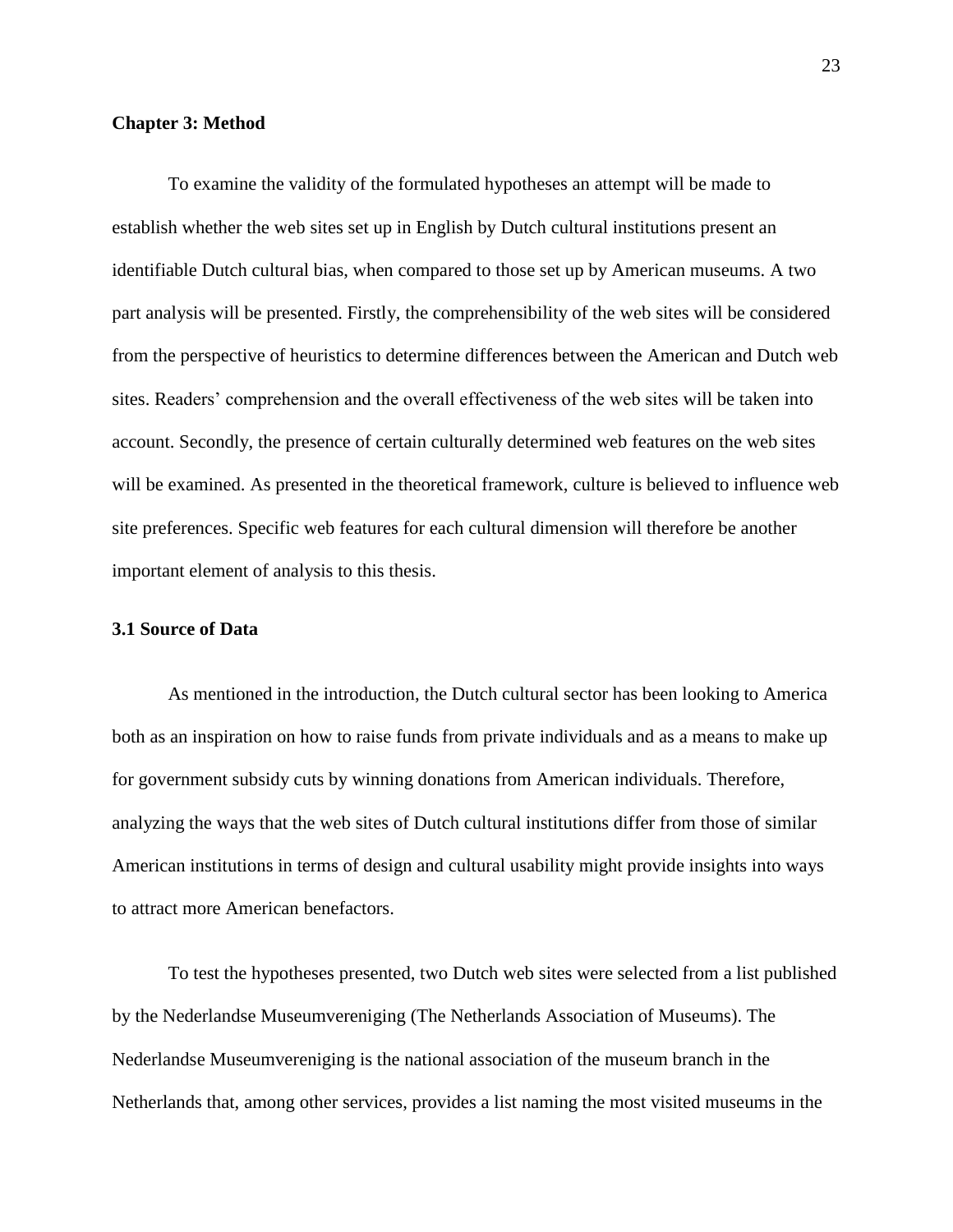Netherlands. The Van Gogh Museum and the Rijksmuseum were found to be ranking first and third on this list (with the Anne Frank House in second place). Thus, both museums can be perceived as leaders in the Dutch museum world. After having further investigated the museums on the list, both the Van Gogh Museum and the Rijksmuseum were selected due to the fact that both their annual reports mentioned that American web visitors were the second largest group visiting their web sites after the Dutch. Therefore, incorporating web features for American audiences on both web sites might prove useful.

After the Dutch museums were chosen two American museums were selected from "America's Top 5 most visited museums" as listed on the American national newspaper USA Today's web site (*Usatoday.com*). Having investigated all the museums on the list, the Metropolitan Museum and the National Gallery of Art were found to be most similar in terms of their collection to the Dutch Museums. This decision was based on the information provided on both web sites and was considered relevant because a similar target audience can be expected.

#### <span id="page-28-0"></span>**3.2 Chosen Points of Analysis**

When analyzing and comparing the chosen American and Dutch English language web sites, specific elements have been taken from the work of both Spyridakis and Singh and Pereira. These are listed below and were chosen to uncover differences in the presentation of similar information on the four web sites. The American web sites were analyzed first, because it was presumed that they would set the standard for the Dutch sites and already incorporate elements that would appeal specifically to an American donor audience.

There is some overlap between the first and second parts of the analysis. Spyridakis' guidelines are more general, those of Singh and Pereira are more specific to different cultures.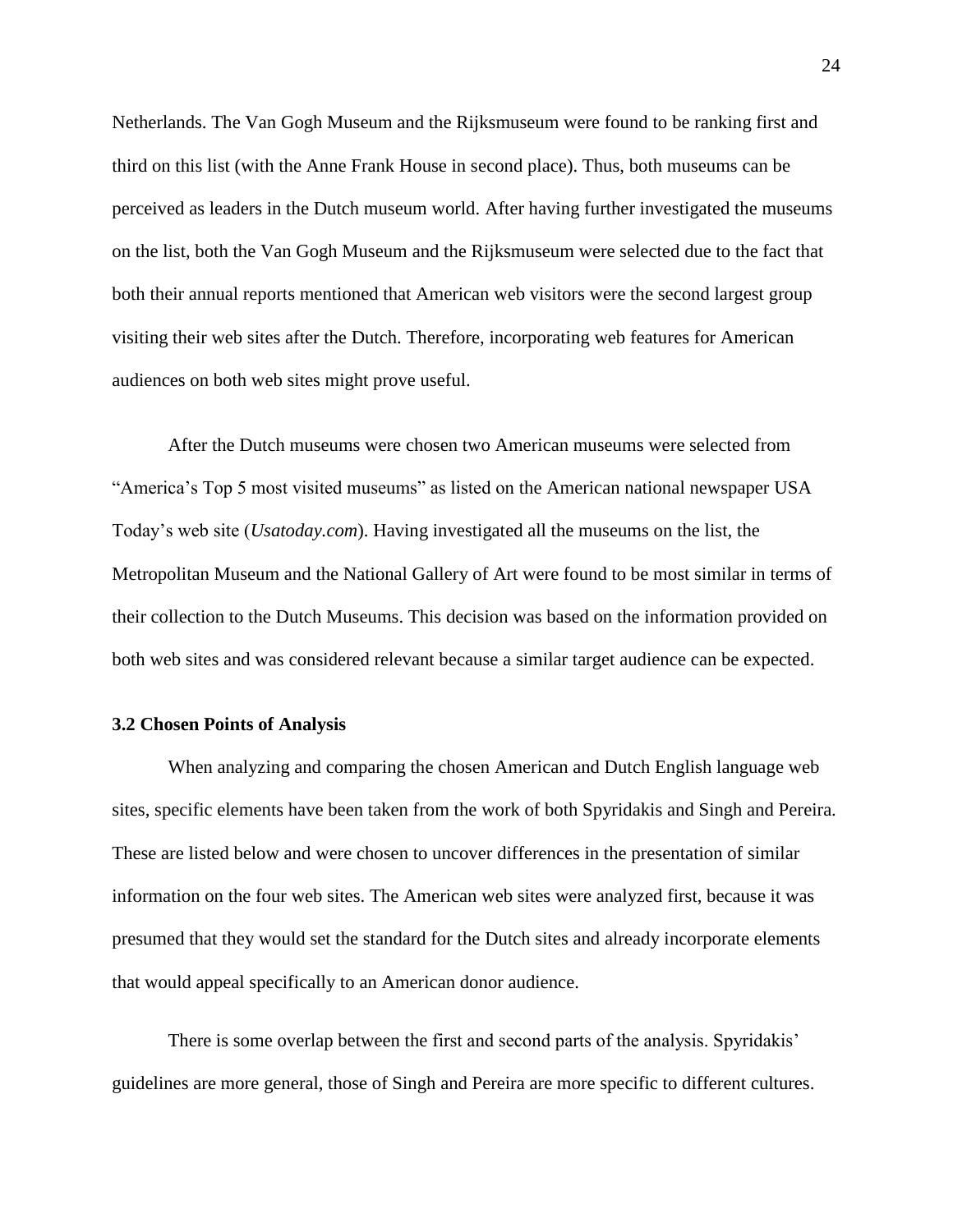Although following different analytical paths, both occasionally come to very similar conclusions. For example, Spyridakis suggests using a tone and style that fits the message and the audience of the web page, in this instance an American one, with a marked preference for a direct and promotional style. Singh and Pereira, for their part, come to a similar conclusion suggesting that the Netherlands and the United States should both stress product uniqueness and personalization based upon the scores that their countries get on the Individualism Dimension of the Cultural Values Framework that they have developed on the basis of Hofstede and Hall.

Such an outcome could not be predicted at the beginning of the research and would not be the case if the countries chosen scored very differently on the Cultural Values Framework. Therefore, despite some occasional overlap, it was decided that for completeness and the integrity of the research, all the results of both the heuristic and cultural analyses would be presented separately.

Below, the guidelines defined by Spyridakis will first be discussed and points of analyses identified. Then the cultural dimensions utilized by Singh and Pereira in their study will be listed together with the specific web features analyzed in this research.

#### <span id="page-29-0"></span>**3.2.1 Content**

Spyridakis suggests various guidelines for facilitating content selection and design that will help readers find their way and thus make web pages more comprehensible and easy to follow. First of all, Spyridakis makes clear that it is important that web visitors can orient themselves by quickly accessing those things that they are already aware of (relevant prior knowledge). This, in turn, can help them "easily comprehend the new information presented and find what they are looking for" (361). Spyridakis suggests that the following points prove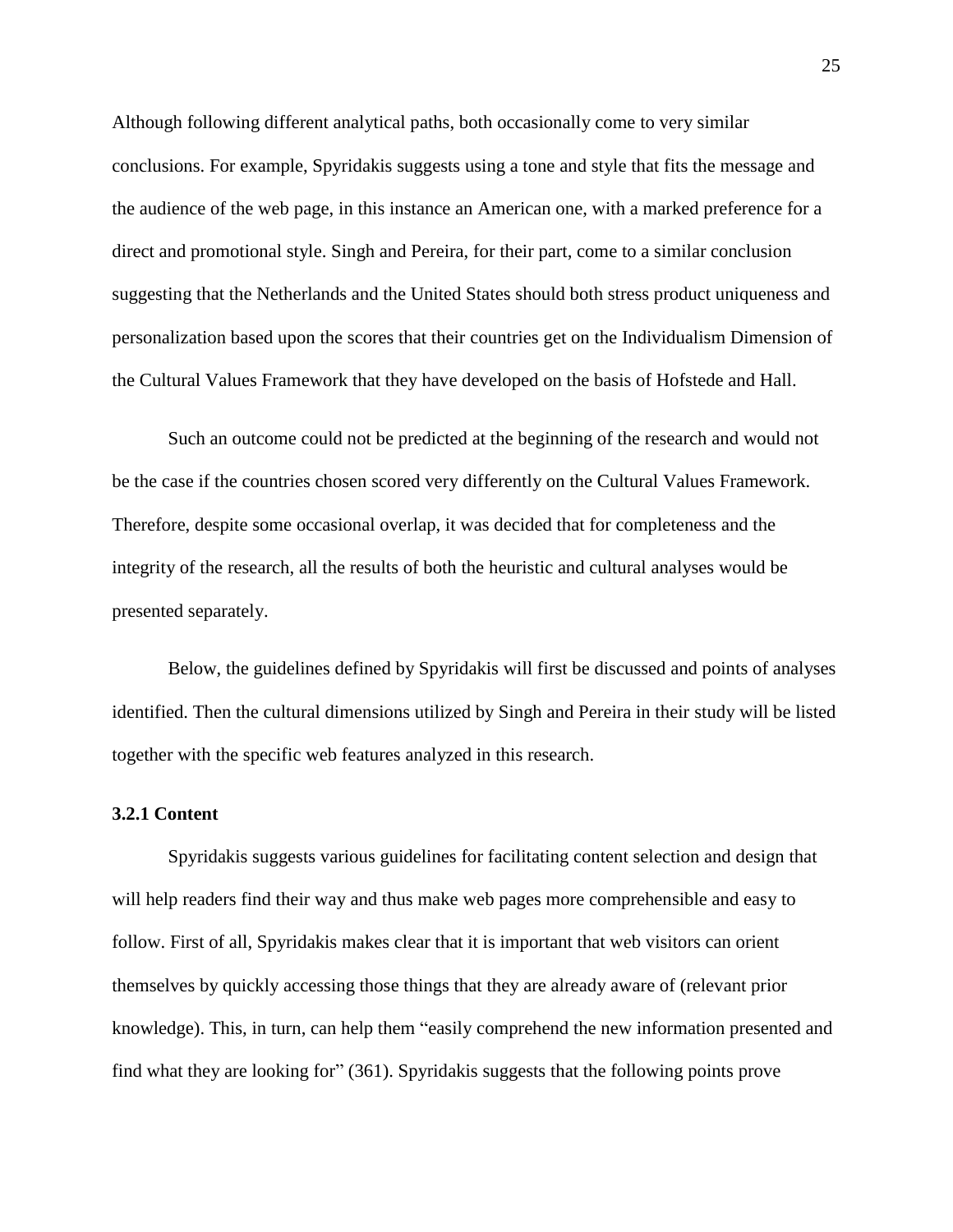effective in orienting the reader namely: "An informative title at the top of each page, an introduction or introductory sentence that announces the topic and specifies the intended audience, repetition of company or agency names, redefinition of specific terminology, and spelling out of acronyms on each page" (361).

The FPLG mention the use of headings, short sections and breaking up material to assist the reader in comprehending content (9). By combining the FPLG guidelines and Spyridakis' suggestions the points of analysis will therefore be:

- 1) Use of informative titles
- 2) Introduction/introductory sentence announcing the topic and audience
- 3) Presentation of company name
- 4) Short paragraphs containing one topic

### <span id="page-30-0"></span>**3.2.2 Audience**

It is important to discover whether the four museum web sites are aware of the audience discussed in this thesis and in what ways they have geared the text on their web sites to best meet the audience's needs. Due to the fact that this thesis concentrates on American web visitors interested in supporting the museum, the points of analysis for audience will be:

- 1) Information on supporting the museum
- 2) Naming of audience
- 3) Relevant information for Americans on Dutch web sites

#### <span id="page-30-1"></span>**3.2.3 Tone and Style**

Tone, writing style and language are culturally influenced to a great extent. Research has shown that whereas one culture might prefer detailed narratives and long sentences, others prefer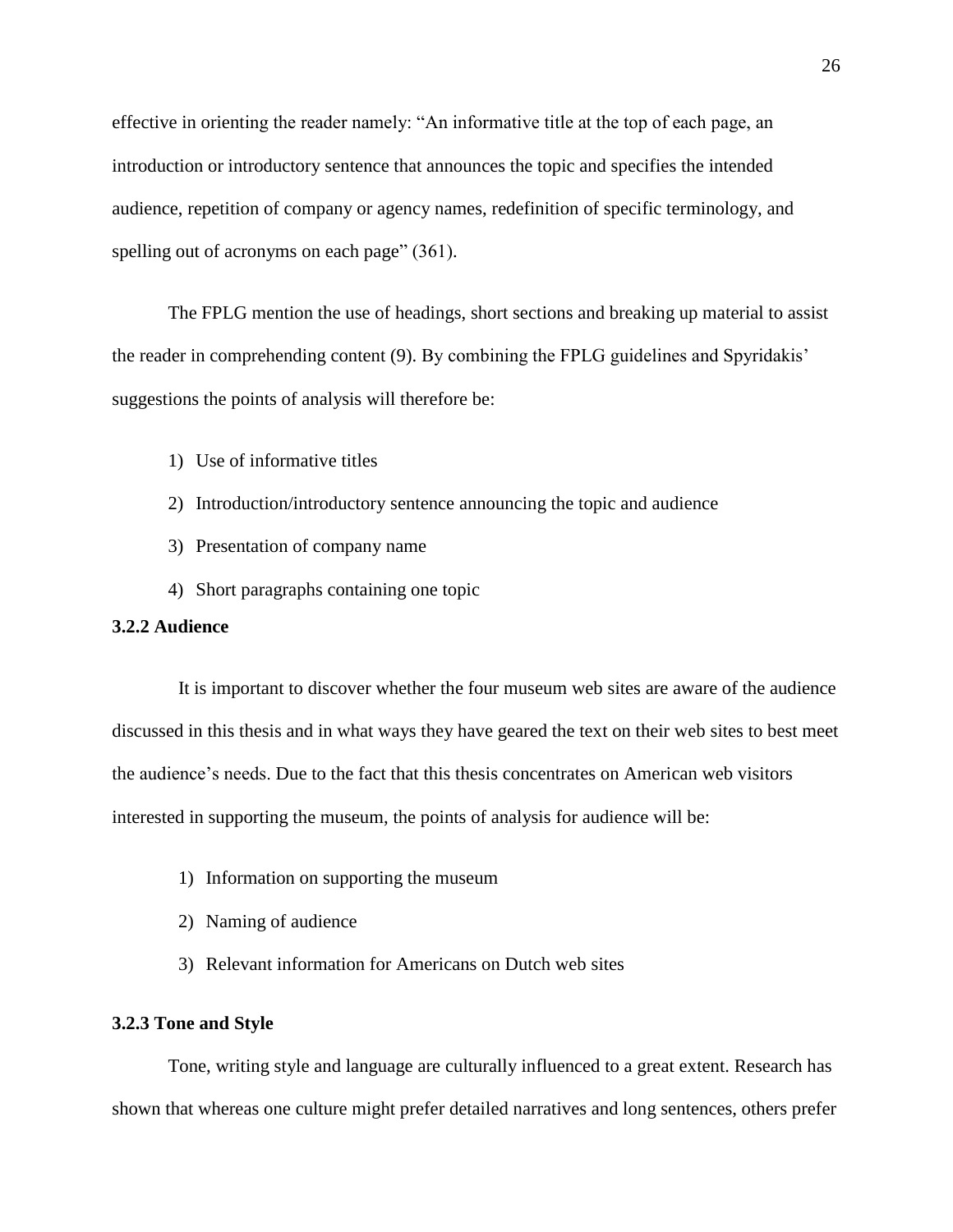short sentences and concise language. Most commonly, Americans are typecast as preferring a direct form of language, with text that gets to the point. The FPLG advice is to use short sentences, break up ideas into parts and make each one the subject of its own sentence (8). They suggest this works better for conveying information and has been found easier to process for American audiences.

An important factor in employing a promotional tone is using personal pronouns and adjectives to draw in the reader. The FPLG state that: "personal pronouns help the audience picture themselves in the text and relate better. More than any other single technique, using "you" pulls users into your document and makes it relevant to them (30)". Spyridakis also suggests that the use of personal pronouns can be quite an effective way for a web page author to draw the reader quickly into the information presented (373). Elements that will be taken into account in the analysis will be:

- 1) Use of concise language and short sentences
- 2) Use of the promotional tone
- 3) Use of the personal pronoun *you* throughout the text

#### <span id="page-31-0"></span>**3.2.4 Credibility**

The question of credibility plays a big part in online fundraising. Without web visitors believing that a web site is credible, obtaining donations and attracting members through this medium will be nearly impossible. The features named by Spyridakis for obtaining credibility are the features that will be analyzed:

- 1) Publishing an author's name, credentials and email address
- 2) Publishing the date that the site was last posted or updated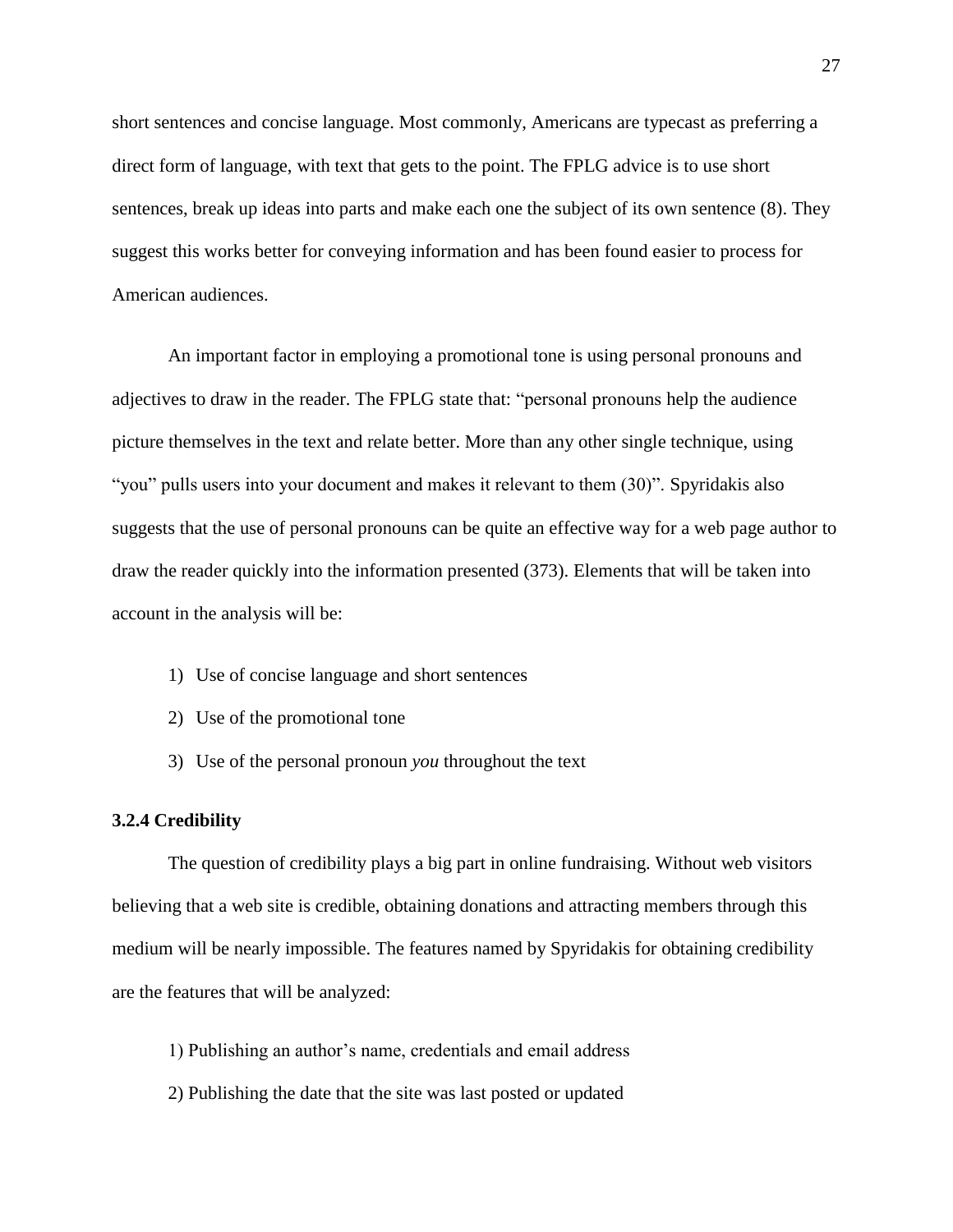- 3) Citation of sources when appropriate
- 4) Up-to-date information
- 5) Links to relevant sites
- 6) Accurate information
- 7) Naming affiliation that the web reader can check out

#### <span id="page-32-0"></span>**3.3 Analysis of Cultural Design**

After having analyzed the heuristics and determining whether each of the web sites is comprehensible, the second step of analysis will be evaluating their cultural design. Hofstede's and Hall's cultural dimensions are used for making a comparison of web design tendencies in the Netherlands and the United States. If the theory of cultural dimensions is a valid hypothesis, then both American and both Dutch web sites should have similarities in their cultural approach, which reflect national cultural proclivities. On this basis, it was decided that what was needed for meaningful conclusions was a comparative analysis, investigating the cultural differences between the American and the Dutch sites. In the following section, a checklist of specific web features, as constructed by Singh and Pereira, will be presented for discussion and analysis.

#### <span id="page-32-1"></span>**3.3.1 Web Analysis for Individuality**

As both the United States and the Netherlands score high on Hofstede's cultural dimension of Individualism, features reflecting this tendency are thought to be more important than those reflecting Collectivism. Singh and Pereira suggest that there are specific features that should be incorporated into web design for countries with predominantly individualistic tendencies. These features, discussed below, will be important in the actual analysis of the four web sites and will form the basis for conclusions about whether the sites are fit for purpose: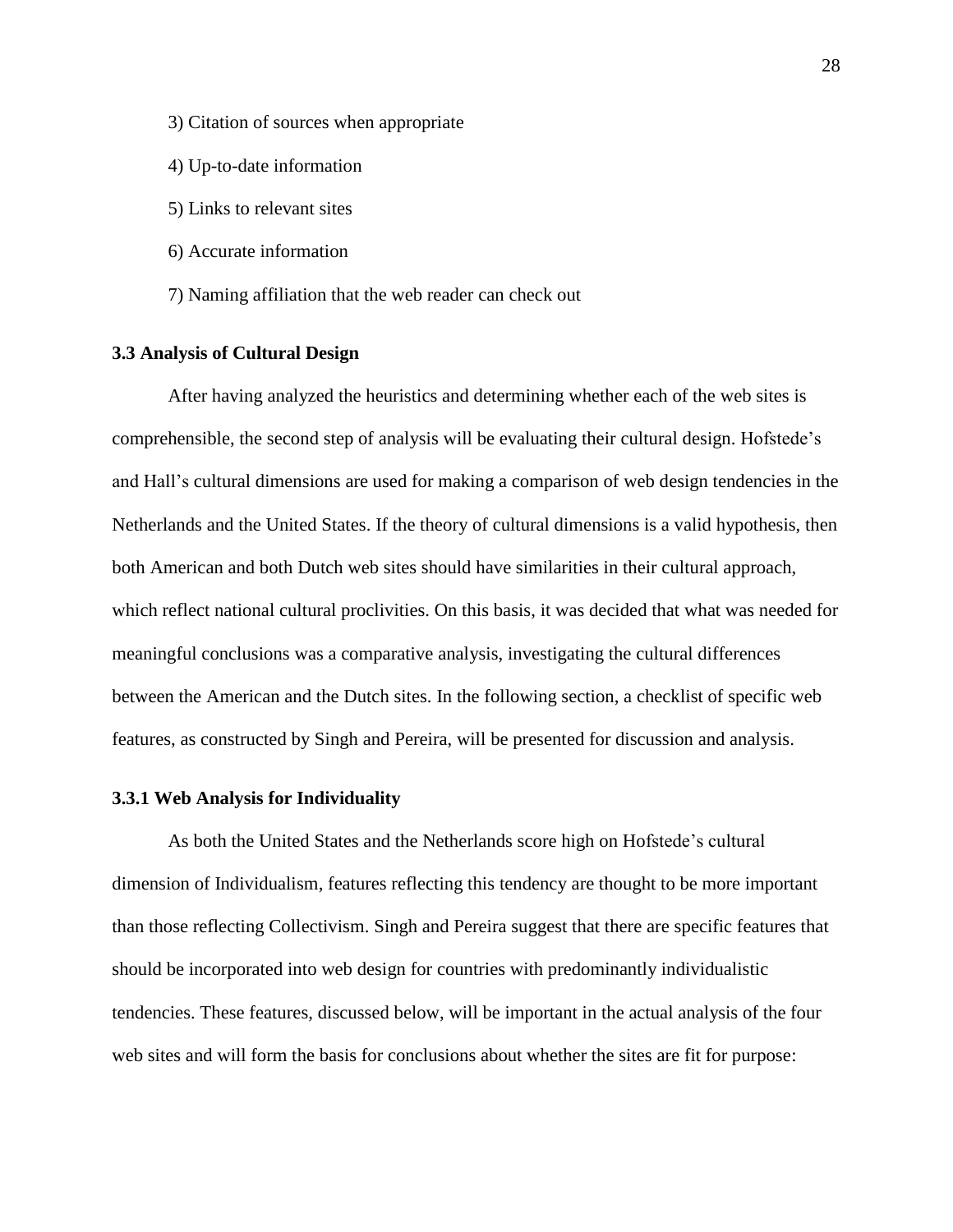#### **3.3.1.1 Privacy statement**

As personal identity is important in individualistic cultures, so is its protection (Singh and Pereira 86). People are therefore hesitant to share personal information and appreciate a privacy statement on the web page. Usually a privacy statement can be found at the bottom of a home page in a link form. This link provides web site visitors with assurance that their personal information will be safe and protected and not used for other purposes.

#### **3.3.1.2 Product uniqueness**

One feature of Individualism is wanting to stand out from the crowd (Singh and Pereira 87). Products that are thought to be responsive to individual needs are valued to a greater extent in individualistic cultures and often emphasize uniqueness and originality in those cultures. In the context of this thesis, it will be examined if these values are reflected in the four web site sections for supporting the museum. Presenting the web visitor with different membership options and ways for supporting the museum might reflect the value of individual needs and emphasize uniqueness.

#### **3.3.1.3 Personalization**

Singh and Pereira make clear that promotional appeals in individualist cultures should be directed towards the individual and made relevant to them. The use of the personal pronoun *you* will therefore be analyzed as will the naming of the American audience. In addition to this, Singh and Pereira advise that web sites "reflect the benefit individuals stand to gain from a product" (88). It will therefore be examined if the benefits for joining the museums are listed and prominently displayed.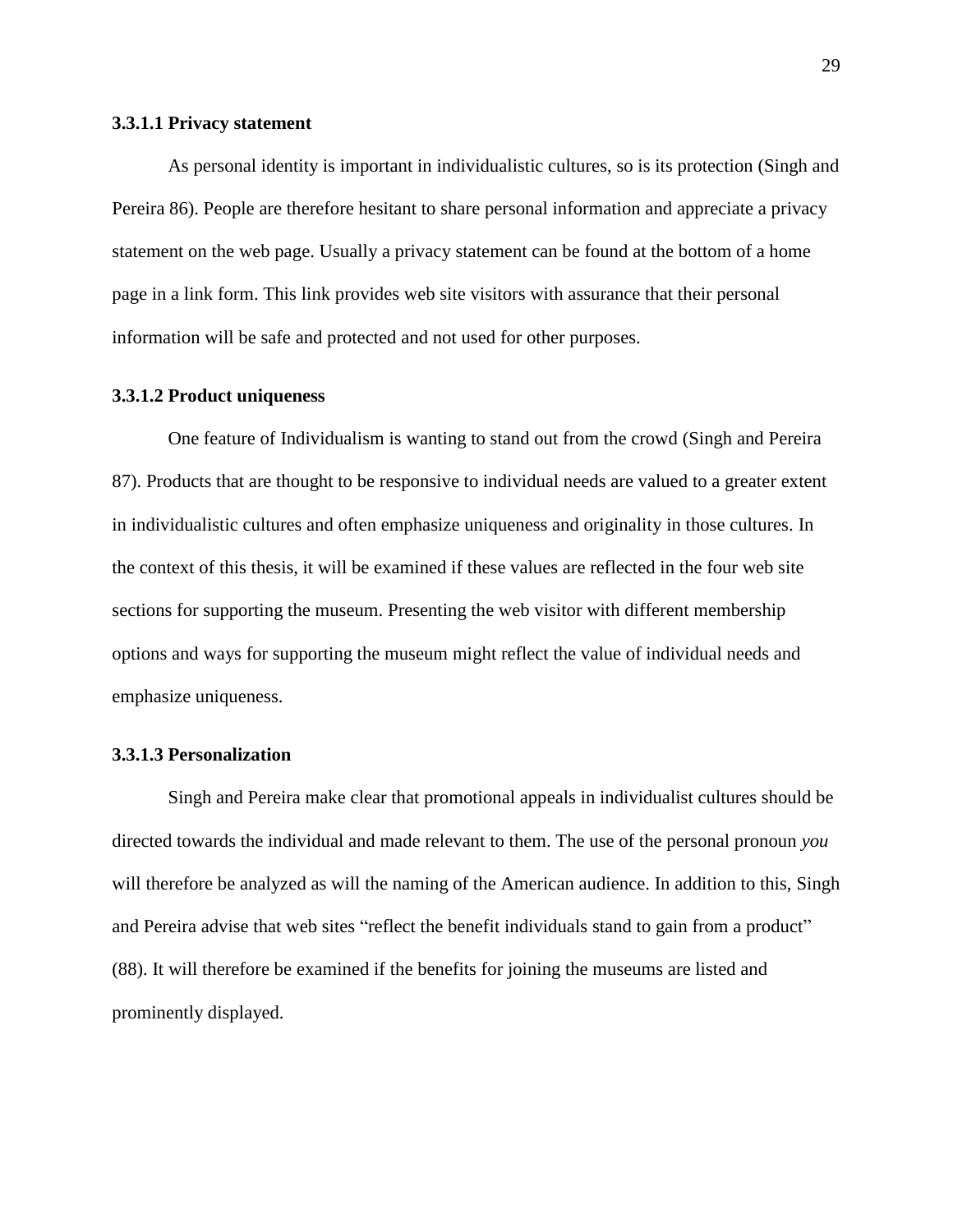#### <span id="page-34-0"></span>**3.3.2 Web Analysis for Masculinity/Femininity**

As both countries score so differently on the cultural dimension of Masculinity, this dimension will be of special interest. Singh and Pereira's analysis would suggest that the Dutch sites should incorporate a soft sell approach, aesthetics and harmony, while the American sites are likely to stress product effectiveness, clear gender roles and fun factors such as quizzes, trivia and games. As the focus in this thesis is on the American target audience, the English language fundraising parts of the four museum web sites will be analyzed. It will be determined if the American sites reflect the masculine values that are considered to define their culture and if the more culturally feminine Dutch have managed to design fundraising web pages that appeal to their American audience. The features that will be analyzed are the following:

#### **3.3.2.1 Stressing of Product Effectiveness**

Appeals emphasizing a product's superior performance are common in masculine cultures (Singh and Pereira 129). To depict this factor on web sites, Singh and Pereira advise designers to emphasize success, achievement, quality and performance. An analysis will be made to discover if this emphasis can be found on the American web sites and if achievement and quality values are used to describe the museum itself and the different ways of supporting the museum. The approach on the American sites will be compared to that on the Dutch sites to see if more feminine cultural values can be identified.

#### **3.3.2.2 Clear gender roles depicted in images**

In masculine societies, images tend to depict men as important and powerful and women in familial situations associated with distinct female roles such as being a mother or a wife (Singh and Pereira 133). The images used on the American web sites will be compared to the images used on the Dutch web sites.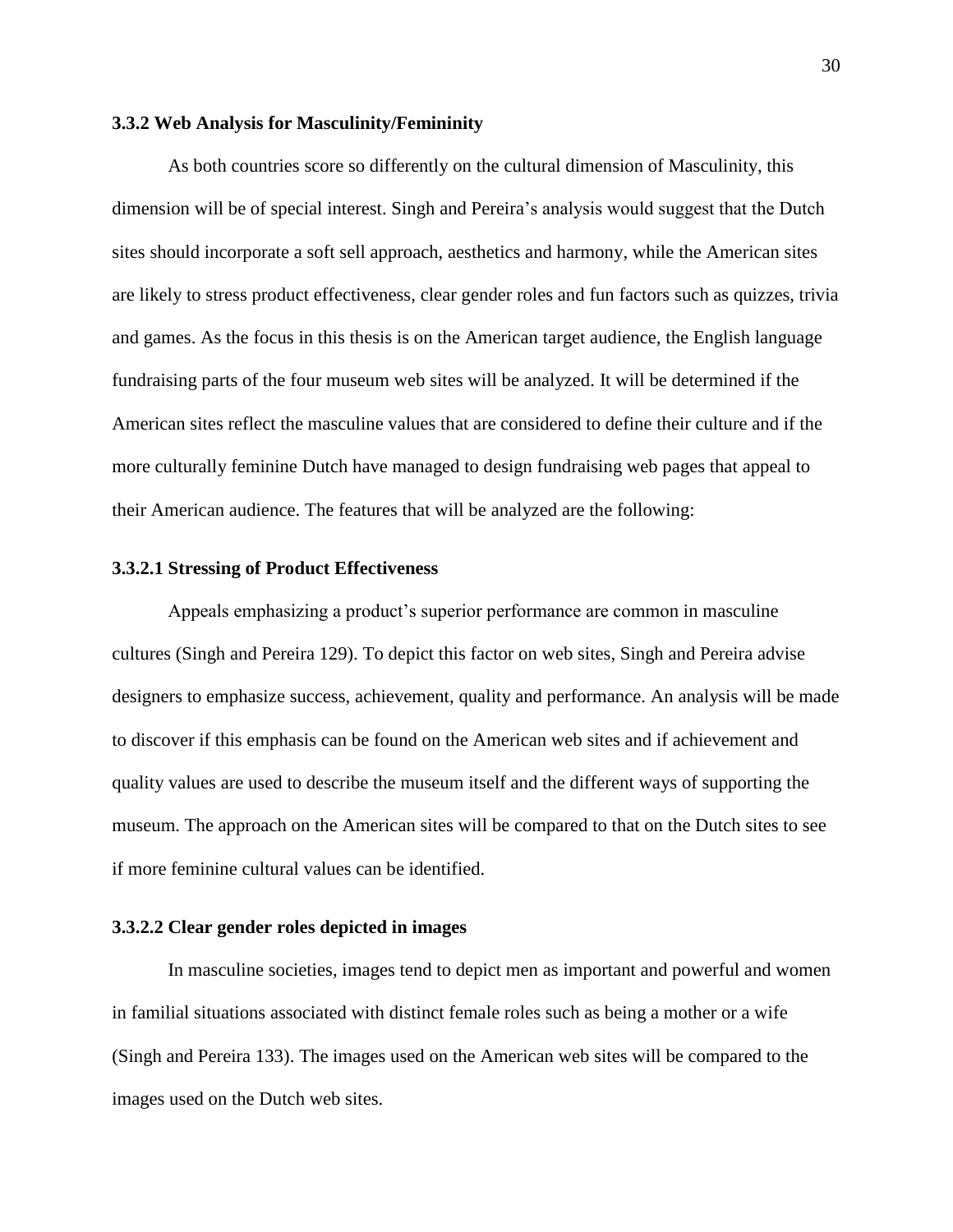#### **3.3.2.3 Hard-sell approach**

A hard-sell approach is defined as using direct and aggressive language to promote a product or service. In masculine societies the use of aggressive promotions are more common than in feminine societies (Singh and Pereira 145). It will be examined if this hard-sell approach is present on the web site sections concentrating on gaining donations from web visitors.

#### **3.3.2.4 Included trivia, games and quizzes**

According to Singh and Pereira, masculine web sites often incorporate trivia, games and quizzes to make a web site more fun, exciting and success oriented. An analysis will be made to determine whether the web sites have incorporated these features in the sections on supporting the museum.

#### <span id="page-35-0"></span>**3.3.3 Web Analysis for Uncertainty Avoidance**

In terms of Hofstede's cultural dimension of Uncertainty Avoidance both the Netherlands and the United States score relatively low in comparison to other countries. The Netherlands scores slightly higher, though, and therefore certain features might be more prominent on the Dutch web sites. Singh and Pereira mention that societies scoring high on Uncertainty Avoidance are often less used to using electronic media such as the Internet, since it is not well suited to reduce uncertainty. Certain web design features such as site navigation can assist in usability and are therefore thought to be important for avoiding user uncertainty. The following points will be examined:

#### **3.3.3.1 Customer service**

Customer service generally acts as bridge between the customer and an organization's web page that the customer is visiting or interested in buying from. The primary function of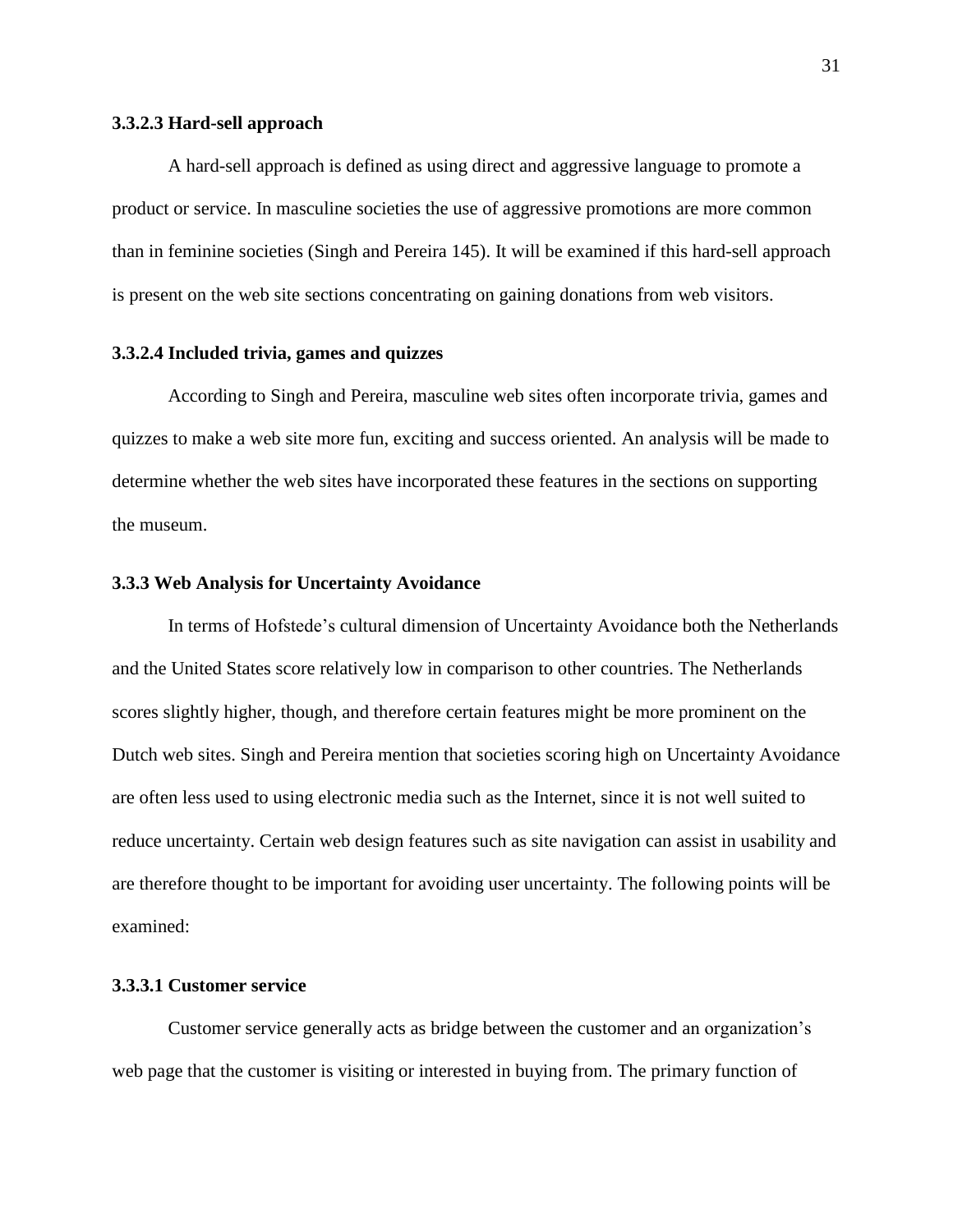customer service is to provide information to the customer and help resolve any problems the customer encounters on the web site. Customer service web features are usually found in countries scoring high in uncertainty avoidance. It will be investigated if this web feature is present on the sections of the web sites concerned with fund raising.

#### **3.3.3.2 Guided navigation**

Singh and Pereira make clear that individuals in high uncertainty cultures show a preference for clear directions and instructions (100). Incorporating guided navigation can help individuals feel more in control and offer more predictability. Guided navigation basically means offering the web visitors an easy route to navigate the web site by incorporating web features such as directions on how best to browse the site, clear buttons and a so called "breadcrumb trail," which shows which path individuals have been following as they move from web page to web page, for example: Home >Support >the Museum->American Friend Circle>Annual Giving. This feature greatly facilitates navigation and makes it easier for individuals to move back and control where they have been on the web site (101).

## **3.3.3.3 Transnational testimonials**

Consumers from High Uncertainty Avoidance cultures tend to be uncomfortable using their credit card or shopping online. To help reduce anxiety, testimonials from third parties are often depicted alongside other features on web sites to tell customers that the web site is secure.

## **3.3.4 Web Analysis for Power Distance**

People in High Power Distance societies tend to show respect and obedience to the elderly and authority figures (Singh and Pereira 115). As the web does not easily allow for direct face to face interactive contact and a display of deference, it is important for web sites targeting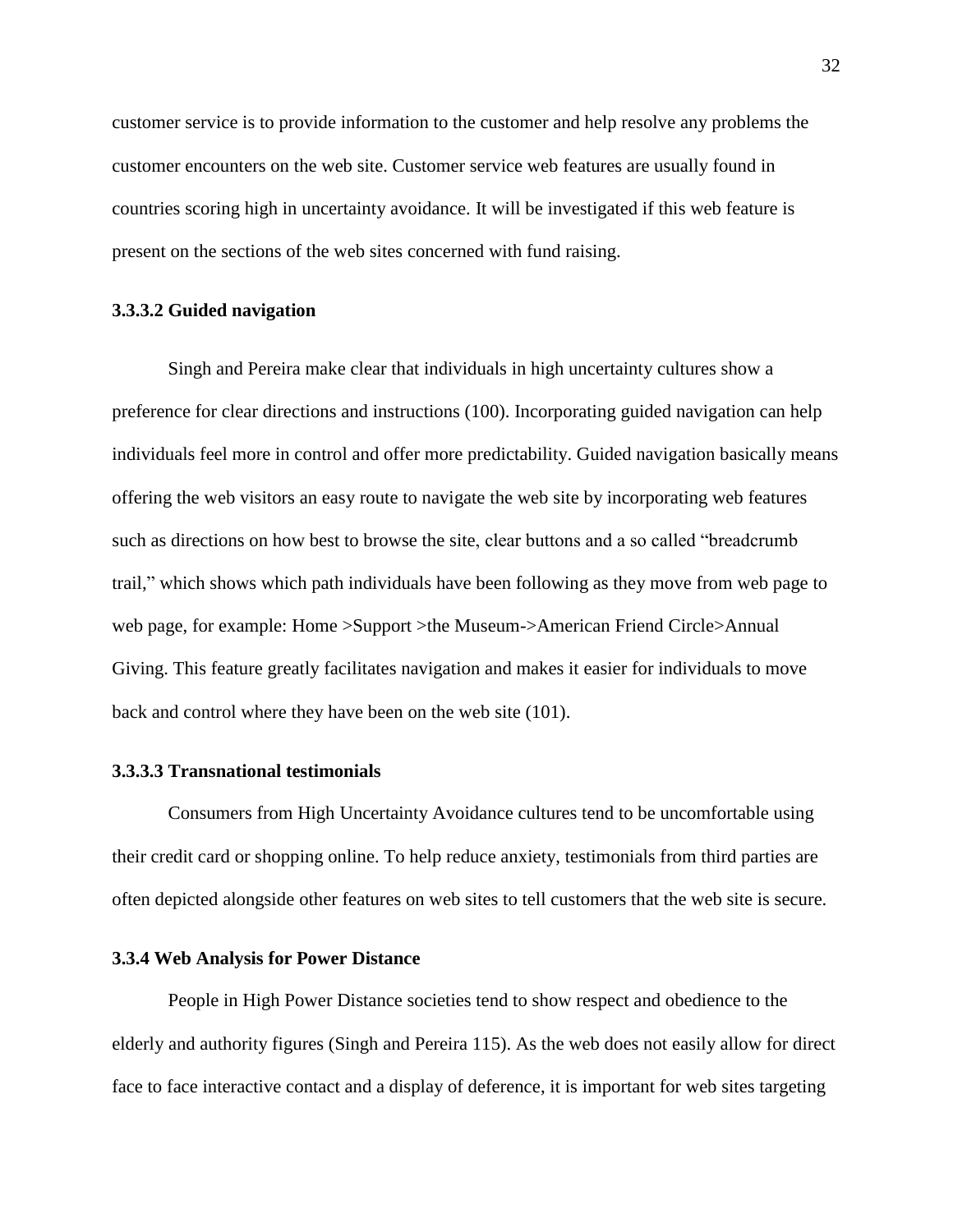web users in High Power Distance societies to let users know the status of the people, company or products they are dealing with. Equally important is depicting respect for authority on the web sites. As the Netherlands and the United States score very low on Power Distance, the lack of high Power Distance characteristics will be identified and discussed on the American and the Dutch web sites.

#### **3.3.5 Web Analysis for High-Low Context**

The Netherlands and the United States can both be classified as Low-Context countries (Singh and Pereira 141). Therefore, it would be expected that features underlining direct communication and confrontational appeals, such as aggressive selling, would be incorporated into web site design (Singh and Pereira 142).The specific web features named by Singh and Pereira that could be incorporated by those designing web sites geared to fundraising are described below:

## **3.3.5.1 Hard-sell approach**

See 3.4.3.2

## **3.3.5.2 Rank, Prestige and Superlatives**

Singh and Pereira mention that superlatives are often used to highlight the prestige and importance of a company by using such phrases as "the most popular museum" (148). The Oxford Dictionary defines superlatives in the following way:

In [grammar,](http://en.wikipedia.org/wiki/Grammar) the superlative is the form of an [adjective](http://en.wikipedia.org/wiki/Adjective) (or [adverb\)](http://en.wikipedia.org/wiki/Adverb) that indicates that the person or thing (or action) modified has the quality of the adjective (or adverb) to a degree greater than that of anything it is being compared to in a given context. English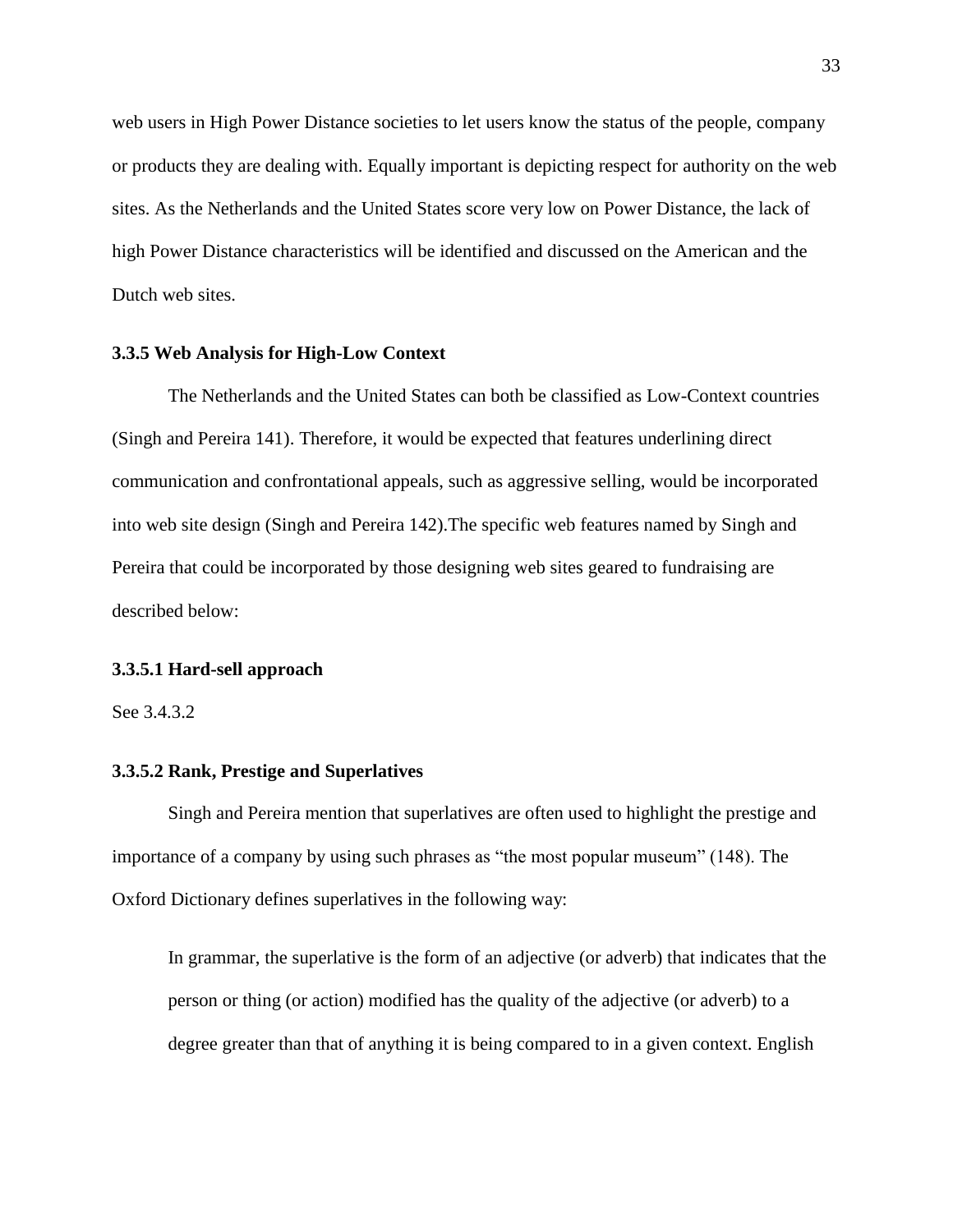superlatives are typically formed with the suffix -est (e.g. healthiest, weakest) or the word most (most recent, most interesting). (*Oxforddictionary.com*)

In addition to superlatives, Singh and Pereira mention that Low-Context cultures use direct and rhetorical style features (148). The presence of these features will be taken into account when analysing the level of Low-Context web features found on the web sites.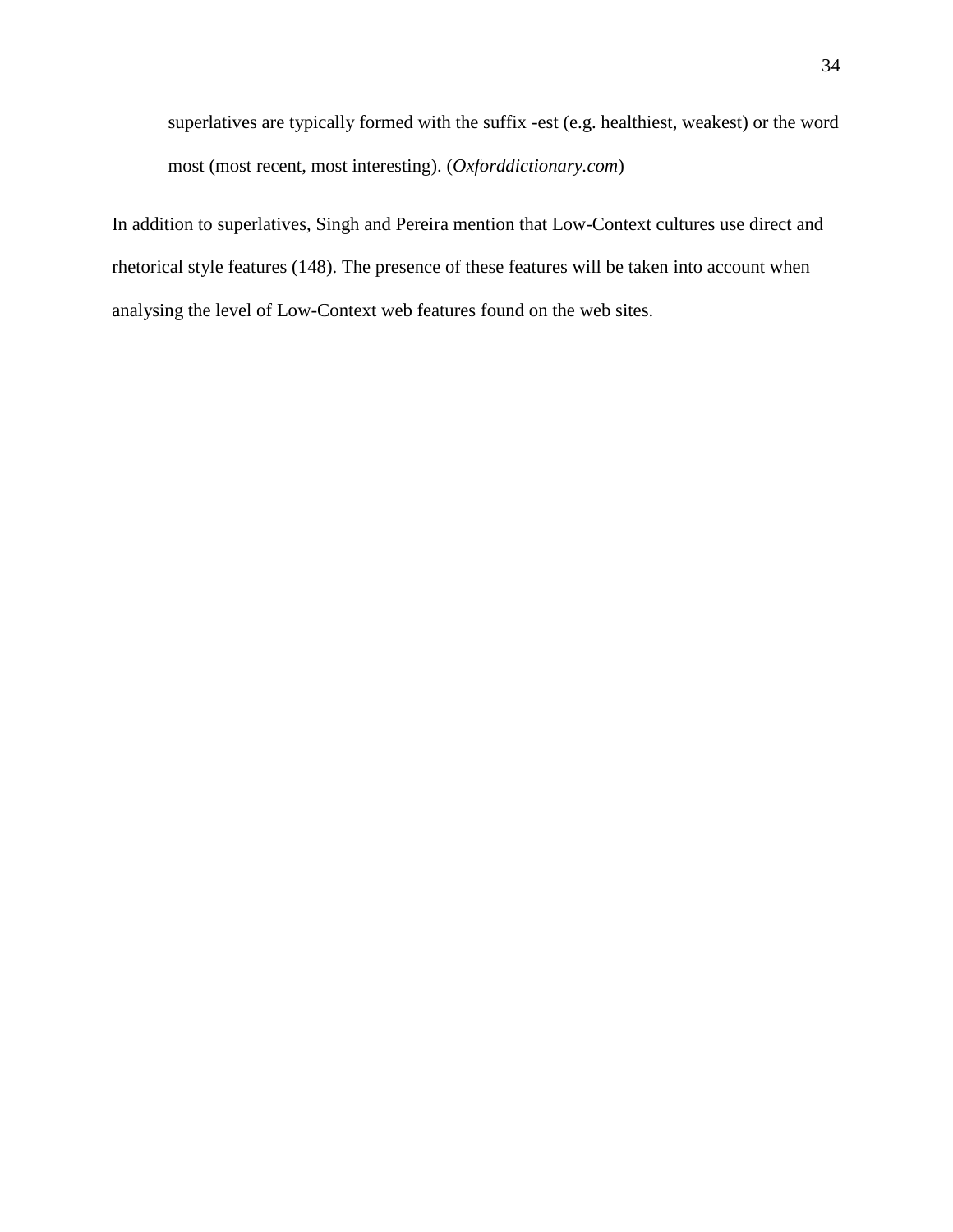#### **Chapter 4: Results Comprehensibility**

This chapter will present the results obtained from the application of the methodology discussed in the previous chapter. It begins by reporting the results of the analysis based upon Spyridakis' guidelines of the current online benefactor/fund raising sections found on the four museums' web sites. These sections and their subsections will be described using Spyridakis' guidelines for content, audience, tone and style, and credibility as a yardstick of their potential effectiveness. Building on these findings the chapter continues with an analysis of the previously mentioned web features found to be of importance for the American culture and web site visitors. For a concise overview, the findings of the chapter have been checked in the table below: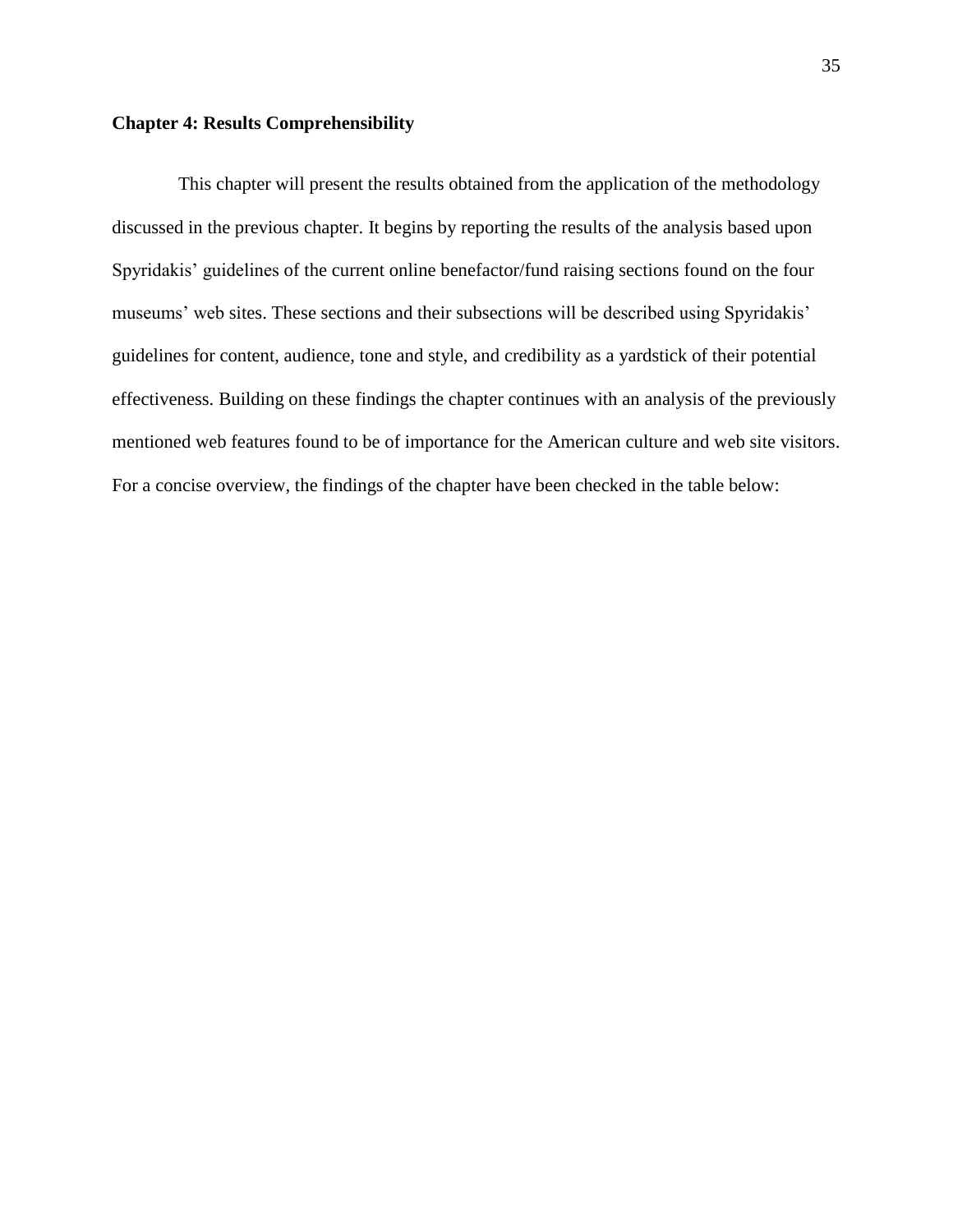|                      | National Gallery<br>of Art | Metropolitan<br>Museum of Art | Rijksmuseum  | Van Gogh<br>Museum |
|----------------------|----------------------------|-------------------------------|--------------|--------------------|
| 1. Content           |                            |                               |              |                    |
| Informative titles   | $\checkmark$               | $\checkmark$                  | $\checkmark$ | $\checkmark$       |
| Introduction         | $\checkmark$               | $\checkmark$                  | $\checkmark$ |                    |
| Introductory         |                            |                               |              |                    |
| sentences            | ✓                          | ✓                             | ✓            |                    |
| Company name         | ✓                          | ✓                             | ✓            | ✓                  |
| Short paragraphs     |                            | ✓                             | ✓            |                    |
| containing one topic | ✓                          |                               |              |                    |
| 2. Audience          |                            |                               |              |                    |
| Information on       |                            |                               |              |                    |
| supporting the       | ✓                          | ✓                             | ✓            |                    |
| museum               |                            |                               |              |                    |
| Naming of audience   | $\checkmark$               | $\checkmark$                  | $\checkmark$ |                    |
| Relevant information |                            |                               |              | ✓                  |
| Option for donating  |                            |                               |              |                    |
| online               |                            |                               |              |                    |
| 3. Tone & Style      |                            |                               |              |                    |
| Concise wording      | $\checkmark$               | $\checkmark$                  | $\checkmark$ | $\checkmark$       |
| Short sentences      | $\checkmark$               | $\checkmark$                  | $\checkmark$ | $\checkmark$       |
| Promotional tone     | $\checkmark$               | $\checkmark$                  | $\checkmark$ | $\checkmark$       |
| Usage of "you"       | $\checkmark$               | $\checkmark$                  | $\checkmark$ | $\checkmark$       |
| 4. Credibility       |                            |                               |              |                    |
| Site credentials     | $\checkmark$               | $\checkmark$                  |              | $\checkmark$       |
| Date of last         | $\checkmark$               | ✓                             |              | ✓                  |
| update/creation      |                            |                               |              |                    |
| Up-to date           | ✓                          | ✓                             |              |                    |
| information          |                            |                               |              |                    |
| Links to other web   | $\checkmark$               | ✓                             | $\checkmark$ |                    |
| sites                |                            |                               |              |                    |
| Naming affiliation   | ✓                          | ✓                             | ✓            |                    |
| Accurate information | $\checkmark$               | ✓                             | ✓            | $\checkmark$       |

# Table 2: Results Comprehensibility Analysis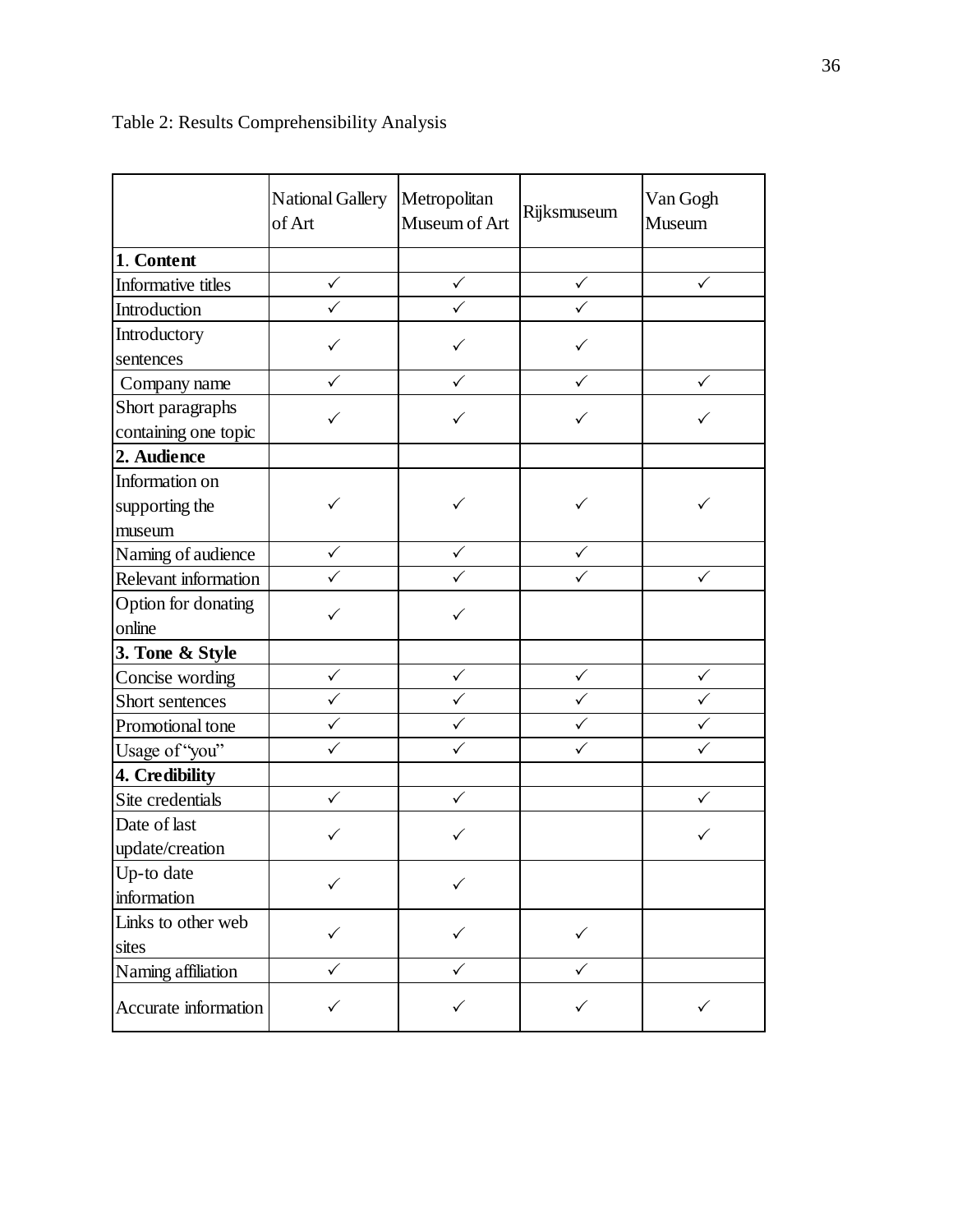## **4.1 Presentation of Content**

The content on the web sites will be examined by looking at the way that textual content has been organized and is presented on each web site. The elements mentioned by Spyridakis in the methodology, namely the use of informative titles, the presence of introductory sentences and introductions, the presentation of the company name and the way that paragraphs have been organized will be taken into account.

## **4.1.1. National Gallery of Art**

Upon accessing the National Gallery web site and choosing the "Support the Gallery" option on the web site home page, the visitor is sent to a new web page where specific information can be found for potential benefactors. As the new web page opens, the web site visitor is presented with a short piece of centered text explaining the importance of giving to the museum as can be seen below. On either side of the centered text, are two images (see Image 3.3) and seven optional internal links related to giving, namely: "Ways to Give'", "Annual Giving", "Leadership Giving", "Planned Giving", 'Make a Gift", "Facts", and "Contact Us".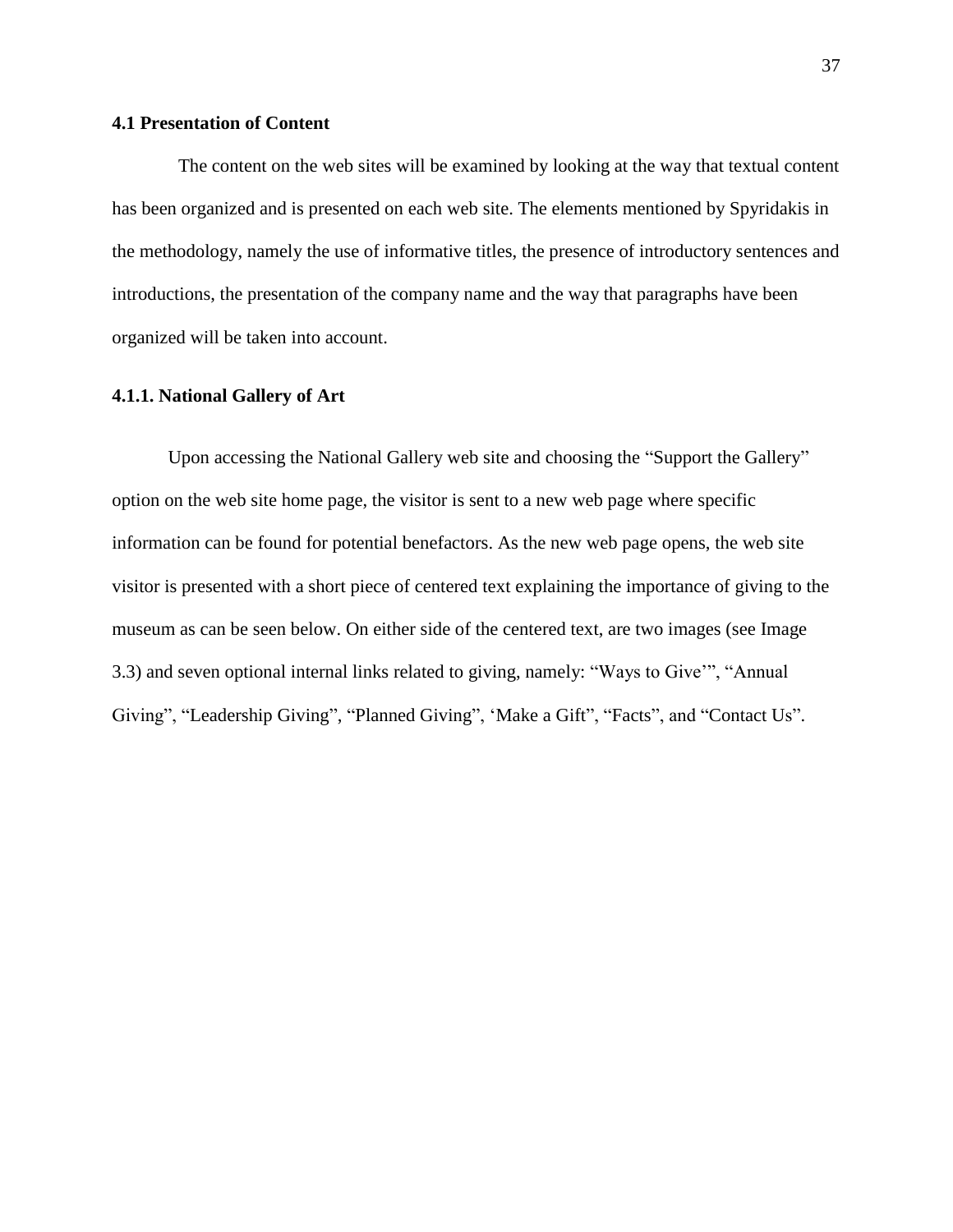## **National Gallery of Art** Support the Gallery Ways to Give | Annual Giving | Leadership Giving | Planned Giving | Make a Gift | Facts | Contact Us



Each of these seven subsections has a similar content design. Each subsection uses concise language and has an image on the left of the page and an informative title at the top of the page. Information about the various donor options are presented in a short piece of text with links to more information in the middle of the page and clear headings. All also include the "Make a Gift Today" link at the bottom of the page.

Having several different subsections decreases the time needed to locate the required information and to discover interrelationships. This helps web visitors orient themselves more quickly. Furthermore, providing links to each separate section containing information on joining the National Gallery increases comprehensibility and makes it easier for web visitors to find what they are looking for, especially as the pages are short and to the point. In no more than three paragraphs, a subsection on the National Gallery of Art web site provides the visitor with comprehensive information on all the options there are for joining the museum.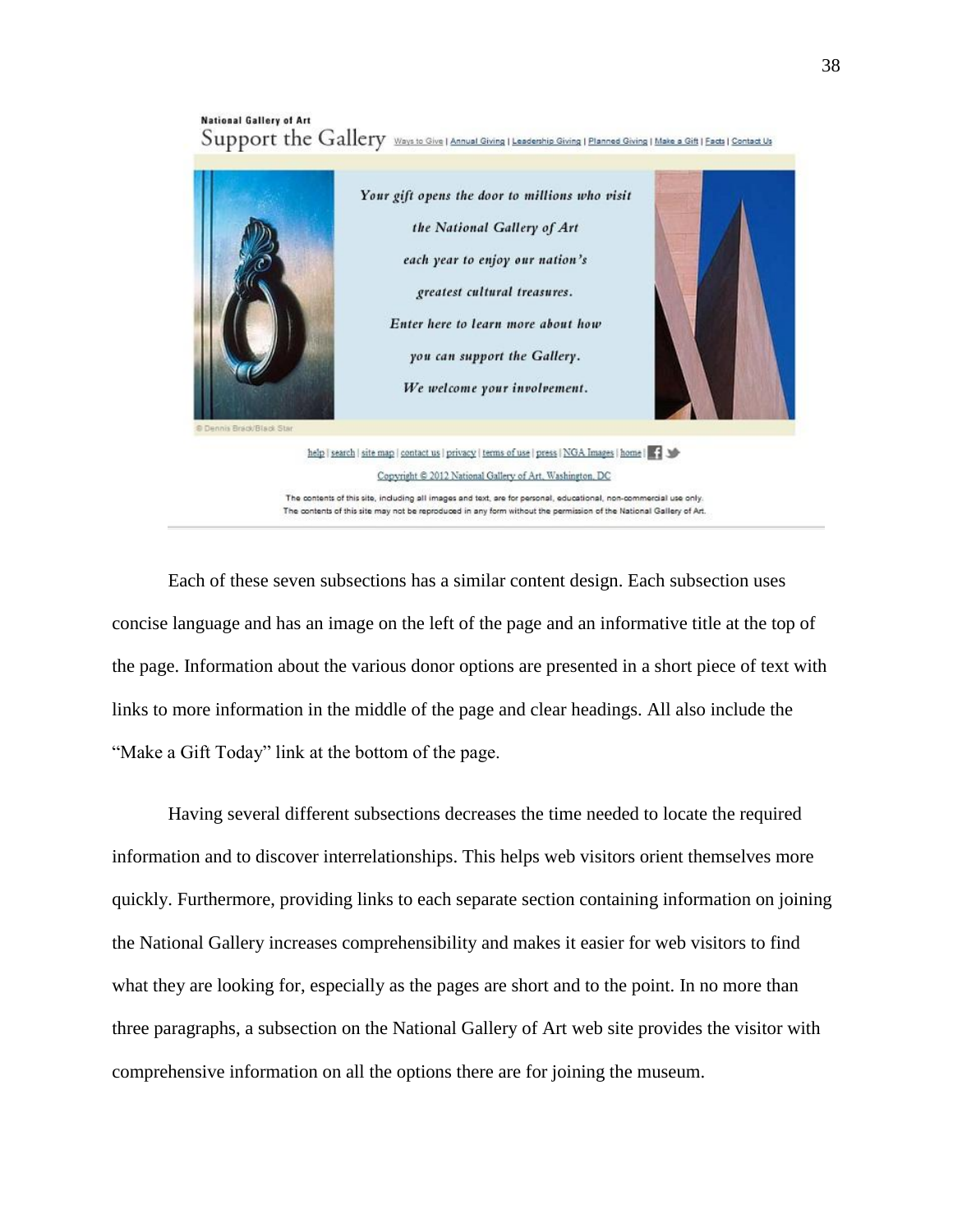#### **4.1.2. Metropolitan Museum of Art**

When web site visitors access the Metropolitan Museum of Art web site, they find a "Give and Join" section on the top banner. Clicking on the 'Give and Join' link, the visitor is presented with a drop down menu with the categories: "Donate", "Membership", "Planned Giving", "Benefit Parties", "Corporate Support", "Curatorial Friends Groups" and "Gifts in Honor or Memory". It is possible to access all of these subsections directly. However, if visitors click on the "Give and Join" title link directly, a web page opens under the toolbar in the same window. Here visitors are presented with an image of the Metropolitan Museum and links to the same seven subsections. Six of these are designed in the same way, using the same font and making use of organizational cues, such as an informative title and an introductory paragraph. The exception is the "Membership" subsection, which can be found on the top of the page and includes a large image, a bigger font, a series of bullet points listing benefits and a "Join Today" link.

When clicking on the titles of the subsection links, the visitor is sent to a new web page with further information on the subject. A toolbar on the left, listing the seven subsections, remains present on all pages. The web visitor can click on these to access other categories at all times. The web page discussed above can be found below: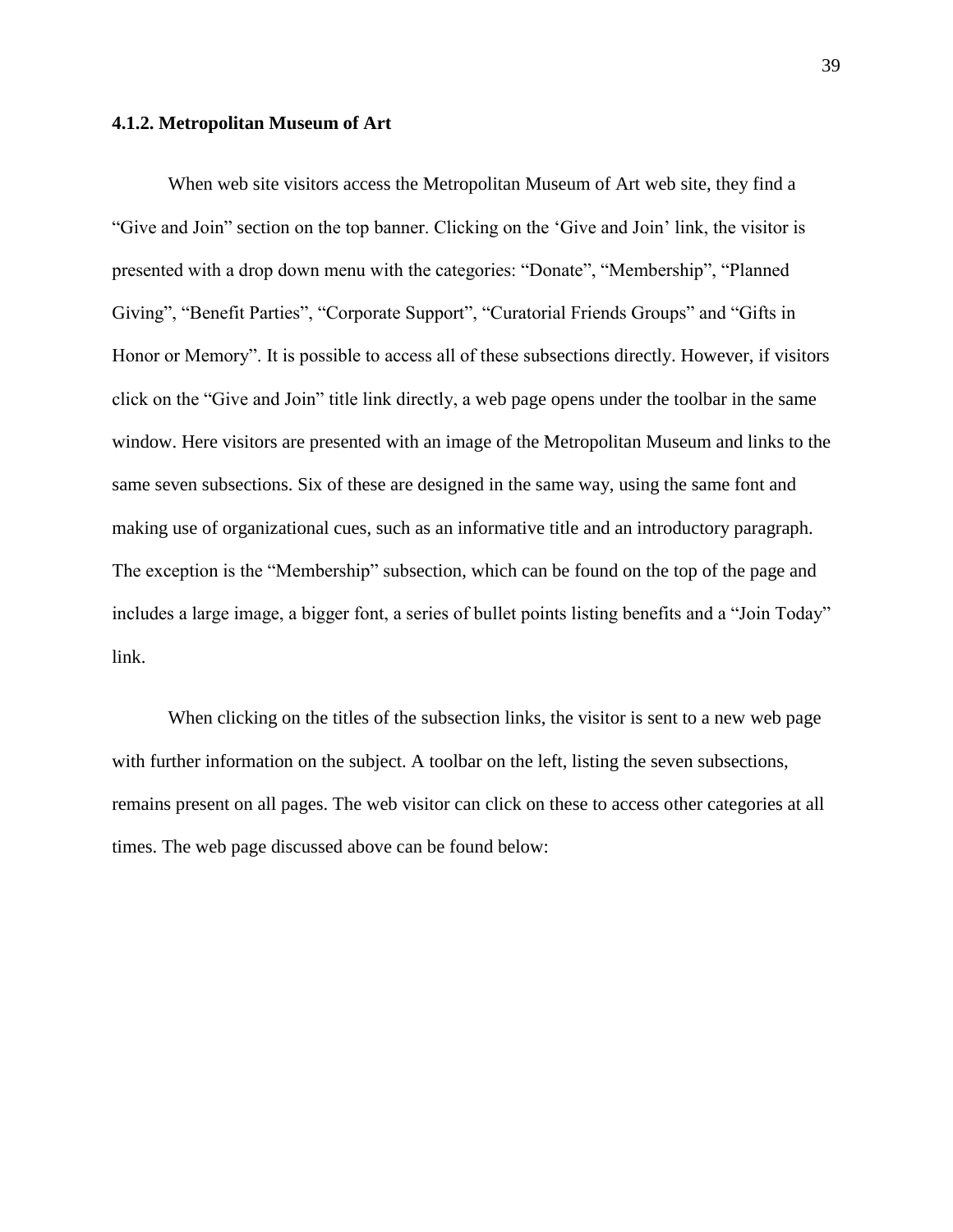

There is a consistency in both content design and lay out between all of the subsections that a visitor may access. The title of the subsections can always be found at the top of the page. At the bottom, bold print titles lead the visitor on to the various options; and, between them, there is always an introductory paragraph specifying what the subsection covers. When clicking on one of the subsection options, the web site visitor is led to a new web page. The text in every subsection and under each category is kept very short, so that while there are many subsections to choose from, no extensive texts are present. Such a design clearly decreases the amount of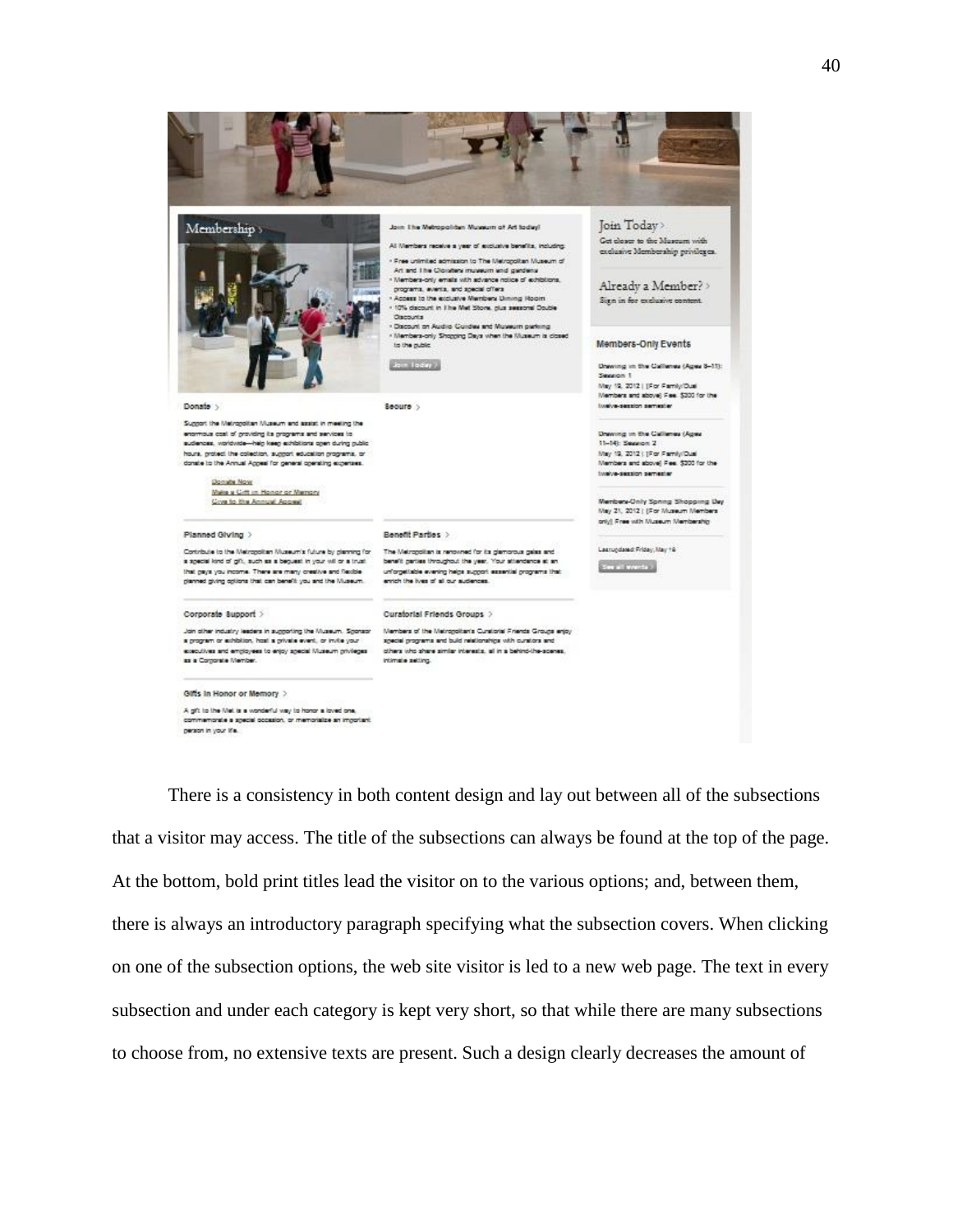time needed to locate a required piece of information. It does, though, mean that there are very many options to choose from – fifteen for "Membership" alone and nine for "Planned Giving."

Although the Metropolitan Museum web site might be perceived as being less attractive due to the amount of text and the smaller number of pictures, it does meet all the criteria in terms of Spyridakis' guidelines on content in the same way as the National Gallery web site does. This may be attributed to the fact that Spyridakis' guidelines are more concerned with textual comprehensibility than with overall design and aesthetics.

#### **4.1.3 Rijksmuseum**

When accessing the "Join Us!" section of the Rijksmuseum, the web site visitor is sent to a new web page and is presented with seven different subsections. Each of these seven subsections has been designed in a similar fashion. Every subsection contains an image with an informative title at the top of the page and a short topic sentence. Each also makes use of organizational cues such as headings, subheadings and concise language to assist the reader and to make the text visually accessible and comprehensible (see fig. 6). All subsections contain relatively short pieces of text and content is kept short and to the point as can be seen in the image below: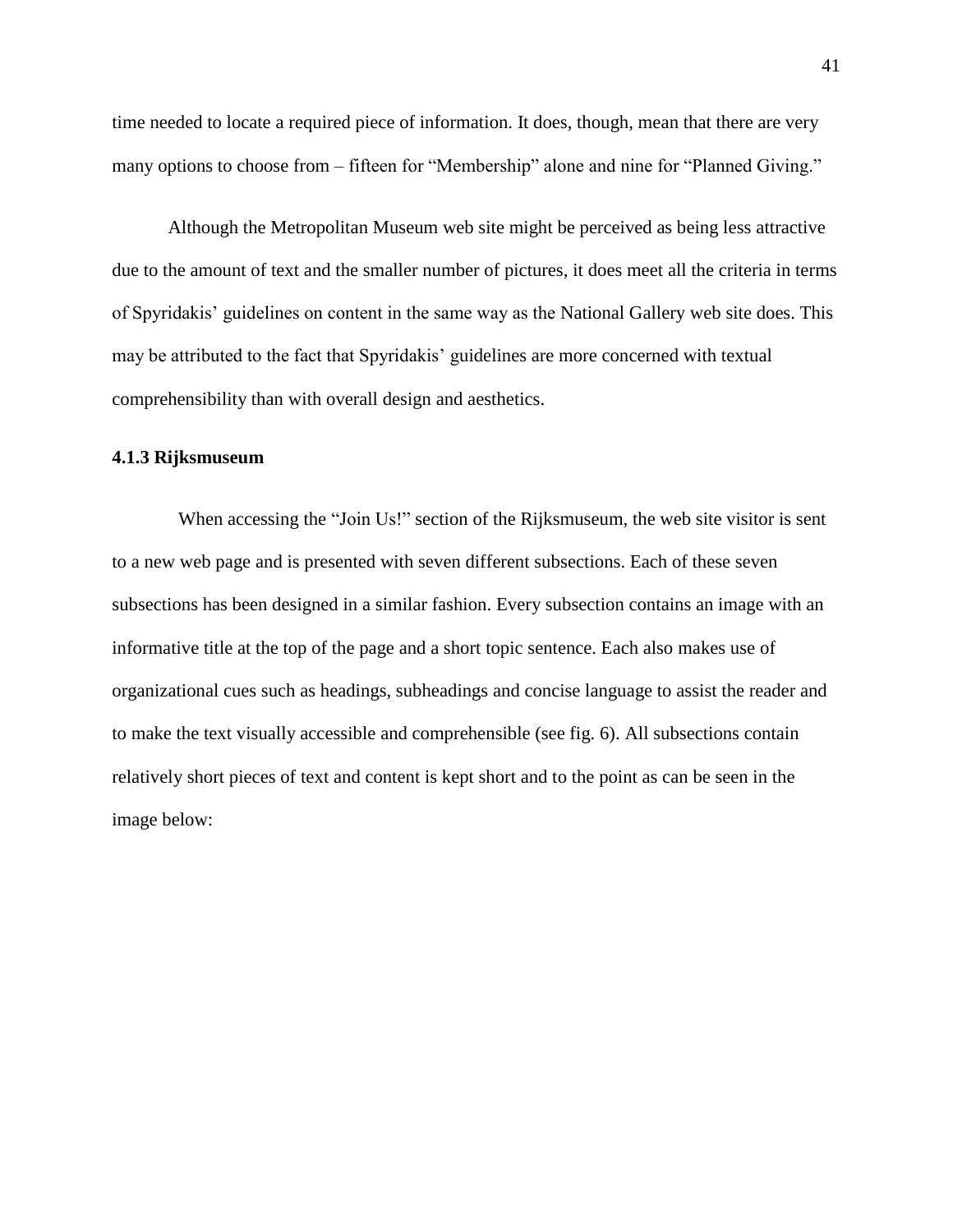

The existence of these seven subsections and their informative titles decreases the amount of time that is needed for the web visitor to locate required information and to discover relationships between all of the different subsections. In addition, the design of each section is consistent, predictable and has a limited amount of text. As is mentioned by Spyridakis this helps web visitors orient themselves more quickly and take in relevant information (361).

## **4.1.4 Van Gogh Museum**

When accessing the Van Gogh Museum web site, an overall dropdown menu can be found, presenting seven categories namely: "Vincent Van Gogh", "The Museum", "What's On", "Research", "Education", "For Children" and "Tickets & Shop." When the visitor clicks on one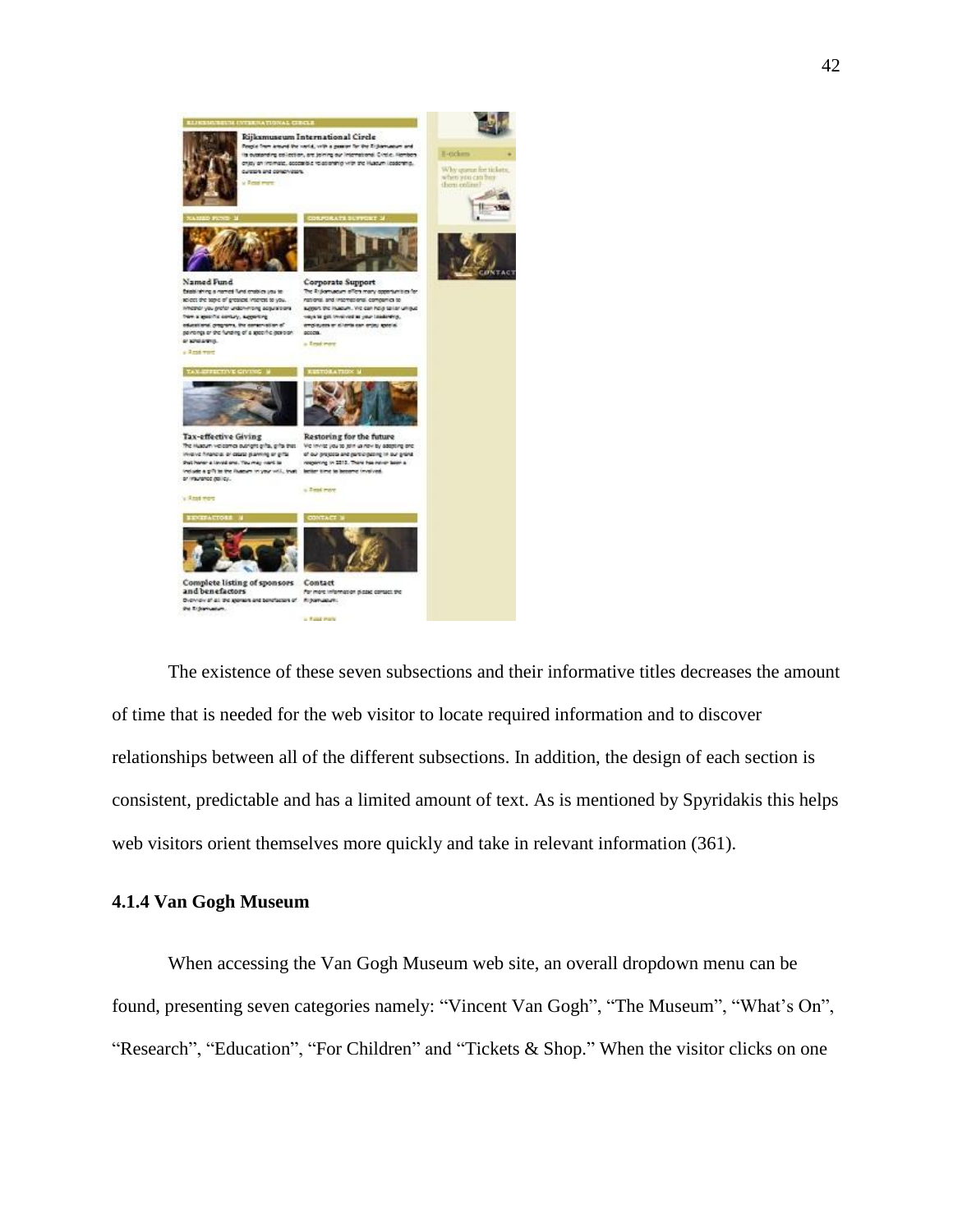of these options, the drop down menu falls down presenting the visitor with all the information that can be found under each section as can be seen below.

A visitor looking for information about how to support the museum financially needs to navigate to a subsection on "Sponsoring", which can be found as the last link under the "The Museum" category. When visitors click on the "Sponsoring" link it does not open a new web page, but rather presents the information about sponsoring on the same page underneath the toolbar dropdown menu. Here the visitor is presented with a long piece of text that makes use of four headings in bold print separating the subsections.

The four subsections are: "Would you like to give the Van Gogh Museum your (financial) support?", "Sponsoring", "Donations" and "More information". The right side of the page is blue, with the word "Sponsoring" written in white as a heading once again and two link options, namely: "Sponsors and Benefactors" and "Financing New Acquisitions."



#### Sponsoring

#### Would you like to give the Van Gogh Museum your (financial) support?

Acquisitions of masterpieces, unique exhibitions, a striking presentation of the permanent collection, intensive academic research and well-presented educational programmes all contribute to a dynamic museum environment that inspires about 1.3 million people to visit the Van Gogh Museum each year. These visitor numbers mean the Van Gogh Museum has for years ranked as the Netherlands' most popular museum.

Over the past few years, many companies and private individuals have made generous

- Sponsors and Benefactors

- Financing new acquisitions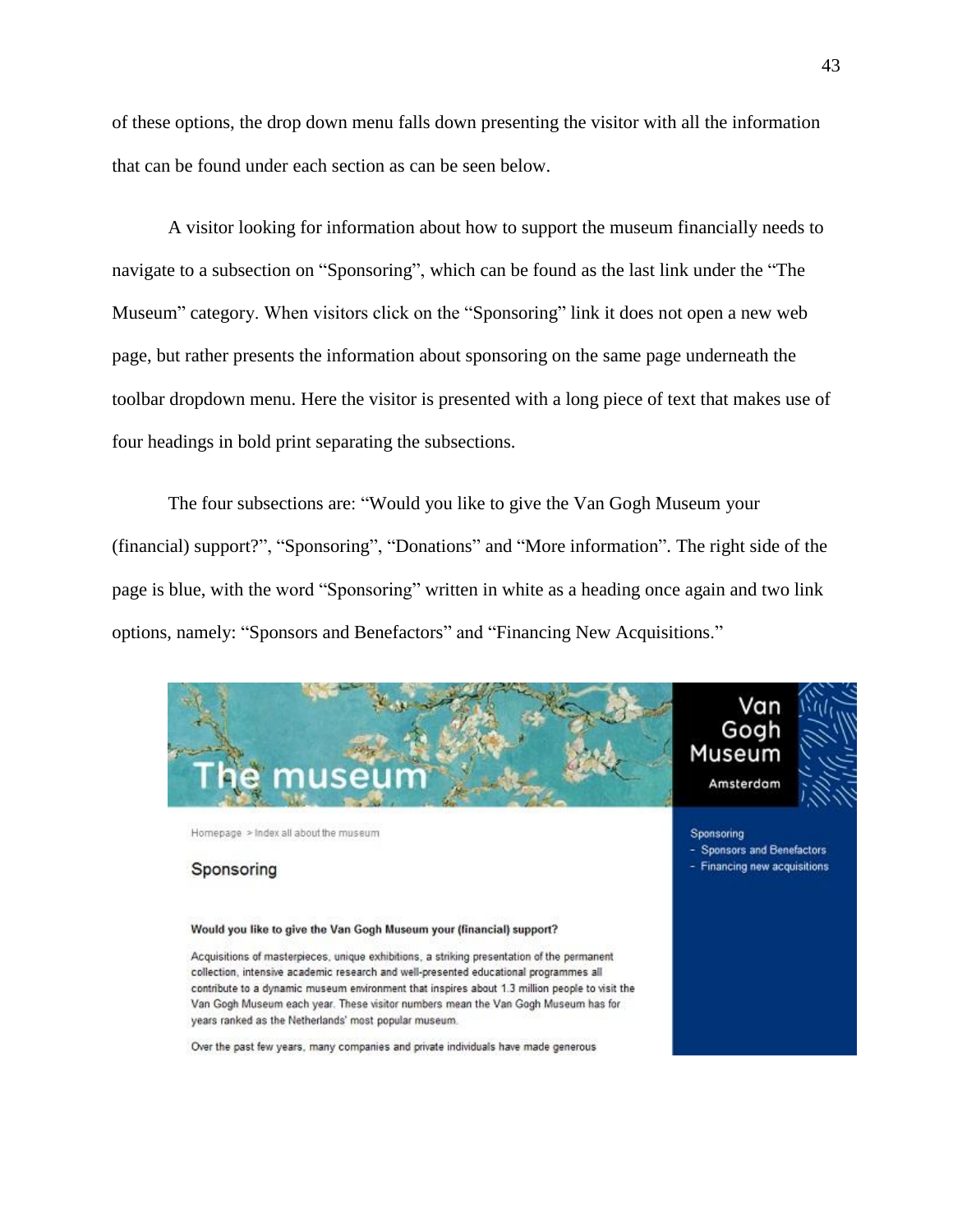Although the text does not make use of separate links to sections and subsections, as is advised by Spyridakis, the content is organized and structured in such a way that readers can identify four different sections. By using bold font and a separate heading for each section, the text follows Spyridakis' guidelines on presenting content in an organized and visually comprehensible way. The reader is able to scroll the page and find the relevant information needed without difficulty. In addition, to assist the reader, paragraphs have been kept to no more than 50 words, which makes the text more inviting to read and easier to scan. As mentioned in the FLPG guidelines, limiting each paragraph or section to one topic makes it easier for the audience to understand the information provided (10).

Although no introduction or introductory sentence is present on the web page, the first heading: "Would you like to give the Van Gogh Museum your (financial) support?" makes clear that the content of the web page will deal with supporting the museum. When clicking on the two links on the right hand side of the first page ("Sponsors and Benefactors" and "Financing New Acquisitions"), the visitor encounters the same layout design of content as on the other pages. This means that layout and content are presented consistently, making it easier for the visitor to focus and process information.

The "Sponsors and Benefactors" link brings the visitor to a list of donors to the Van Gogh Museum. This list mentions works acquired for the museum from 1999 till 2011. When clicking on the "Financing New Acquisitions" link, the visitor is presented with the same list of paintings acquired by the museum from 1999-2011 as in the "Sponsors and Benefactors" section. There is more information on the paintings purchased, but this is all presented on one page and the visitor has to scroll down to see all of it. Instead of links, the same images and texts are used as in the "Sponsors and Benefactors" section and the user has the option of pressing the 'read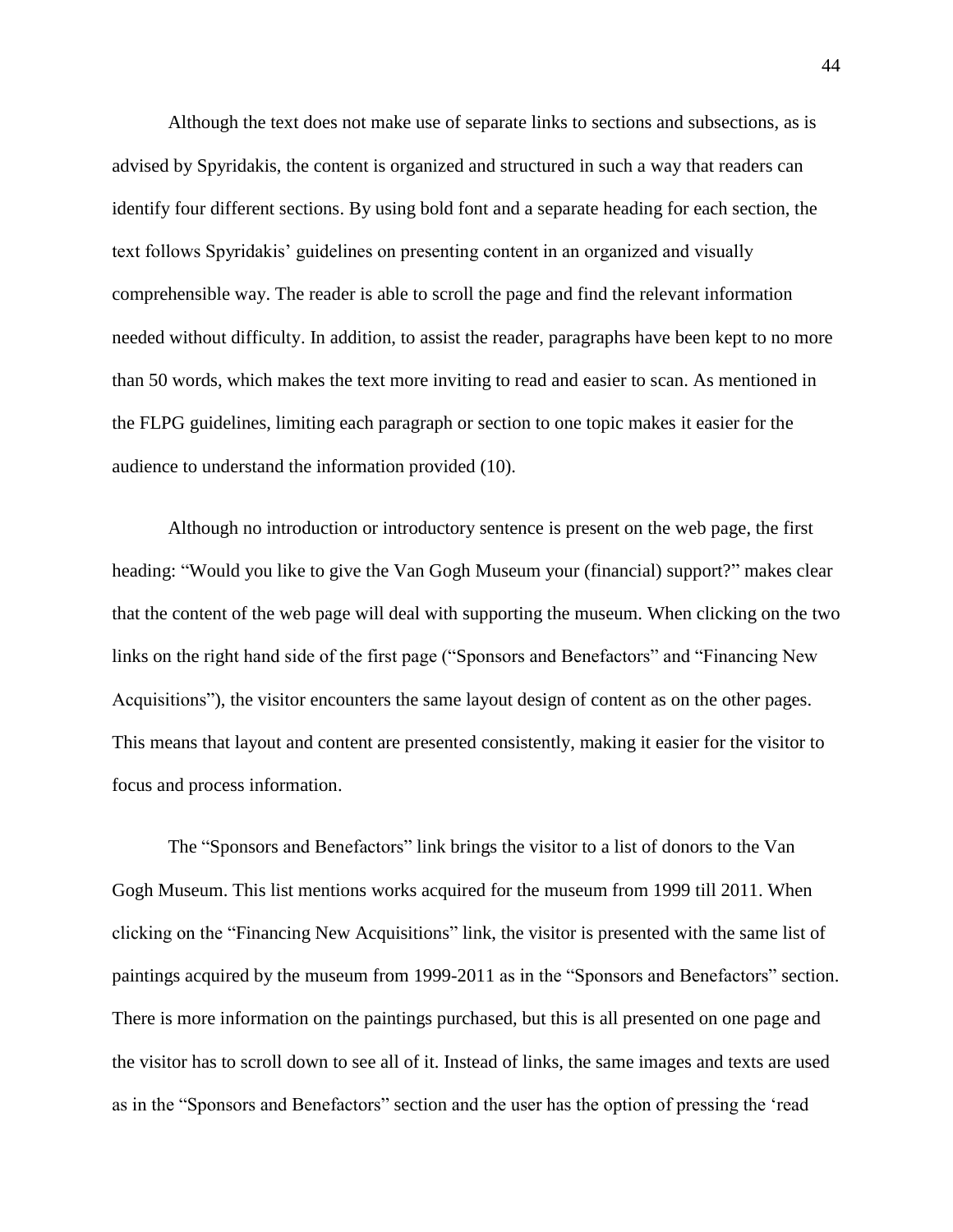more' button for more information. A visitor, who chooses to do this, will be sent to a new web page with additional information on the paintings and how they were acquired, not presented on the previous pages. Although this information cannot be seen as irrelevant in itself, it could be argued that that it has little relevance for private benefactors who are considering supporting the museum. Indeed, although the private benefactor target group is mentioned in the sponsoring section, no additional information on becoming a benefactor can be found throughout the rest of this section.

Overall, there is no denying that generous amounts of information can be found on these pages of the Van Gogh Museum web site referring to sponsoring in one form or another. However this does not seem to be in conformity with Spyridakis' suggestion that there should only be a limited amount of information on any one page to allow users to easily find the information they need and read and retain it. An example is the presence of extensive information about the Dutch independent Central Bureau on Fundraising (CBF) on the sponsoring pages. While its stamp of approval might clearly increase a prospective donor's trust in the integrity of the museum's fundraising activities and programs, it would have sufficed merely to mention and link the organization, rather than have a whole paragraph in the text about it.

#### **4.2 Audience**

When content is provided in a comprehensible way to web site visitors, it is easier for them to find what they are looking for. The more relevant an audience finds content to be, the more they focus their attention on the information presented to them. It is therefore important for the four museum web sites to be aware of the audience. This section on audience will describe in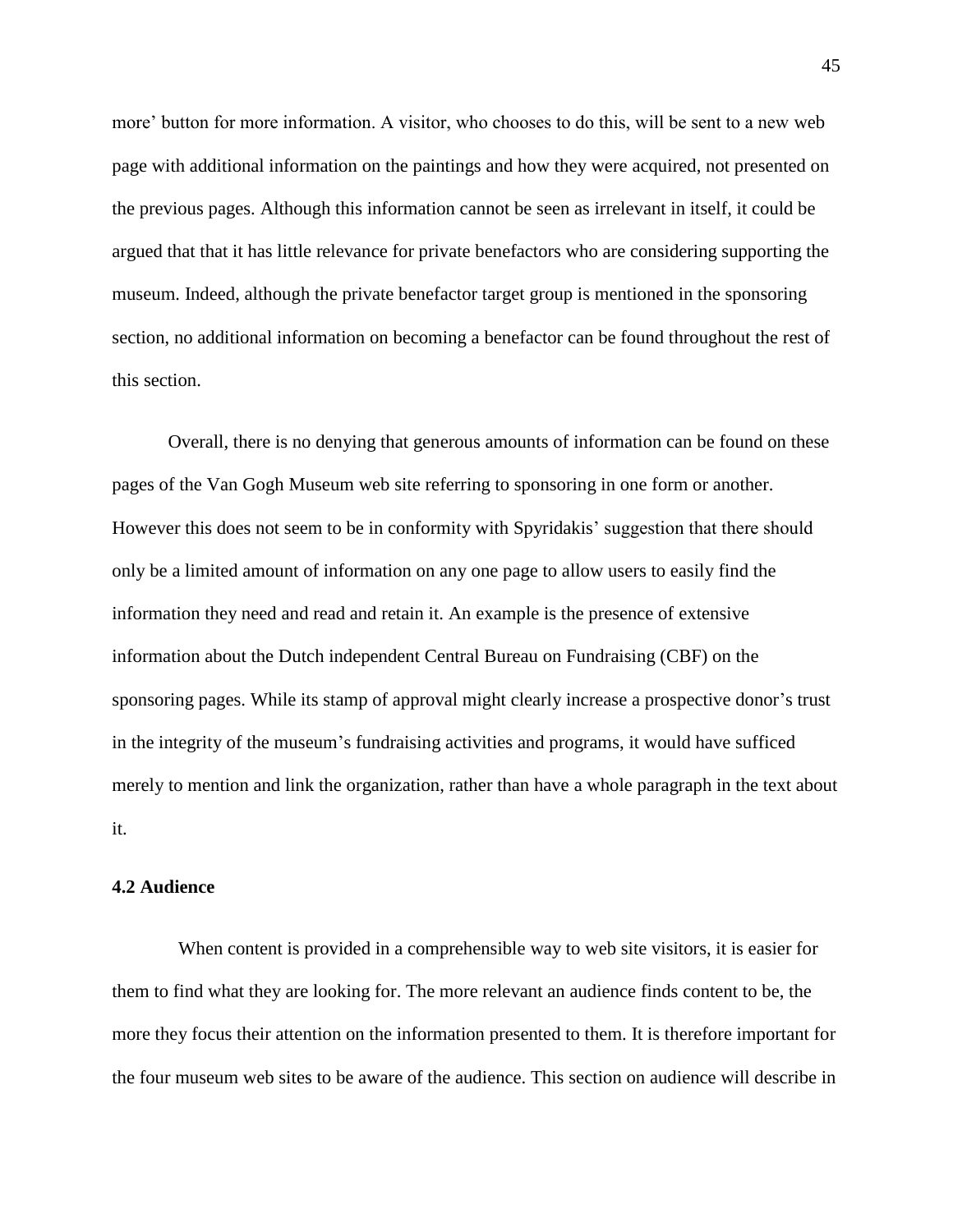what way the four museum web sites present information about supporting the museum on their web site, if their audience is named in the text and if the information on the Dutch web sites is relevant for American web site users looking for ways to support the museum.

#### **4.2.1 The National Gallery of Art**

When analyzing the National Gallery of Art web site and particularly those parts providing information to donors, it seems that the designers have very much kept their audience in mind. The title of the link 'Support the Gallery', where information on becoming a benefactor of the museum can be found, makes it clear from the start that the visitor interested in supporting the museum should click on this link right away. All of the information to be found here provides relevant pointers for potentially interested benefactors, outlining all the possible ways of supporting and making a gift to the National Gallery.

This includes explanations on how to join the circle for annual giving, leadership giving, unrestricted giving, planned giving and other opportunities, such as gifts of art and real estate. Each option for membership and each separate membership circle (The Circle, The Tower Project, The Exhibition Circle, and the Collectors Committee) has its own link to further relevant information, covering the specific cost of joining and the ensuing privileges and benefits benefactors enjoy when joining the circle of their choice. This structure is used to encourage the intended audience to relate to the content and quickly search and find what they are looking for.

In addition, the National Gallery of Art specifically mentions its potential donor audience throughout the entire web site. This starts on the first web page after clicking on the "Support the Gallery" link: "Your gift opens the door to millions who visit the National Gallery of Art each year to enjoy our nation's greatest cultural treasures" (*[Nga.gov](http://www.nga.gov/)*). Furthermore, each individual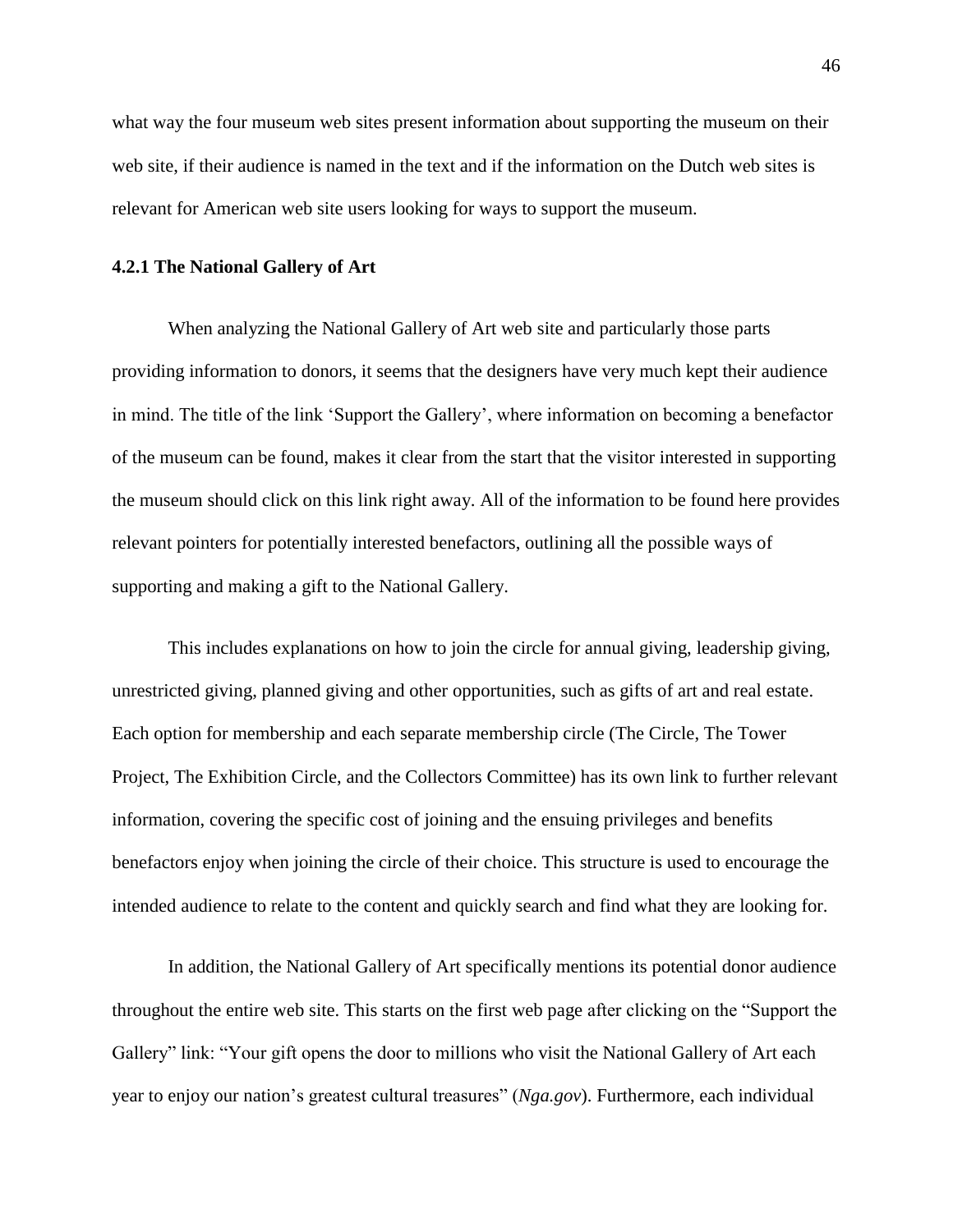section ends with the link "Make a Gift Today", making it clear that the intended audience is people looking to support the National Gallery of Art.

#### **4.2.2. The Metropolitan Museum**

The "Give and Join" category title can be found with ease and it is obvious for the web site visitor that information about supporting the museum can be found here. The information itself, as noted above, is divided into seven subsections namely: "Donate", "Membership", "Planned Giving", "Benefit Parties", "Corporate Support", "Curatorial Friends Groups" and "Gifts in Honor or Memory". As the emphasis in this thesis is on individuals and their willingness to support the museum, the categories on "Benefit Parties" and "Corporate Support" will be excluded from the following analysis.

The web site visitor who accesses the "Donate" web page is redirected to a new web page containing a form. The form lists various donation amounts and offers a series of possible donation destinations, such as "Support the Met's education programs" or "Use my gift where it is needed most". The information is to the point and clear for the audience. The "Gifts in Honor or Memory" subsections link presents the web visitor with a similar form to that on the "Donate" page and allows the visitor/donator to choose between various suggested monetary donations or to specify an amount that they themselves have chosen.

In the "Membership" section there are fifteen possible options to be chosen from. A broad audience has been kept in mind here. There are membership opportunities for people living outside New York, people between the age of 21-35, families, and individuals. Underneath each membership possibility three links can be found "Join", "Renew Gift" and "More Information". All of the membership categories can be found with ease but there are some gaps,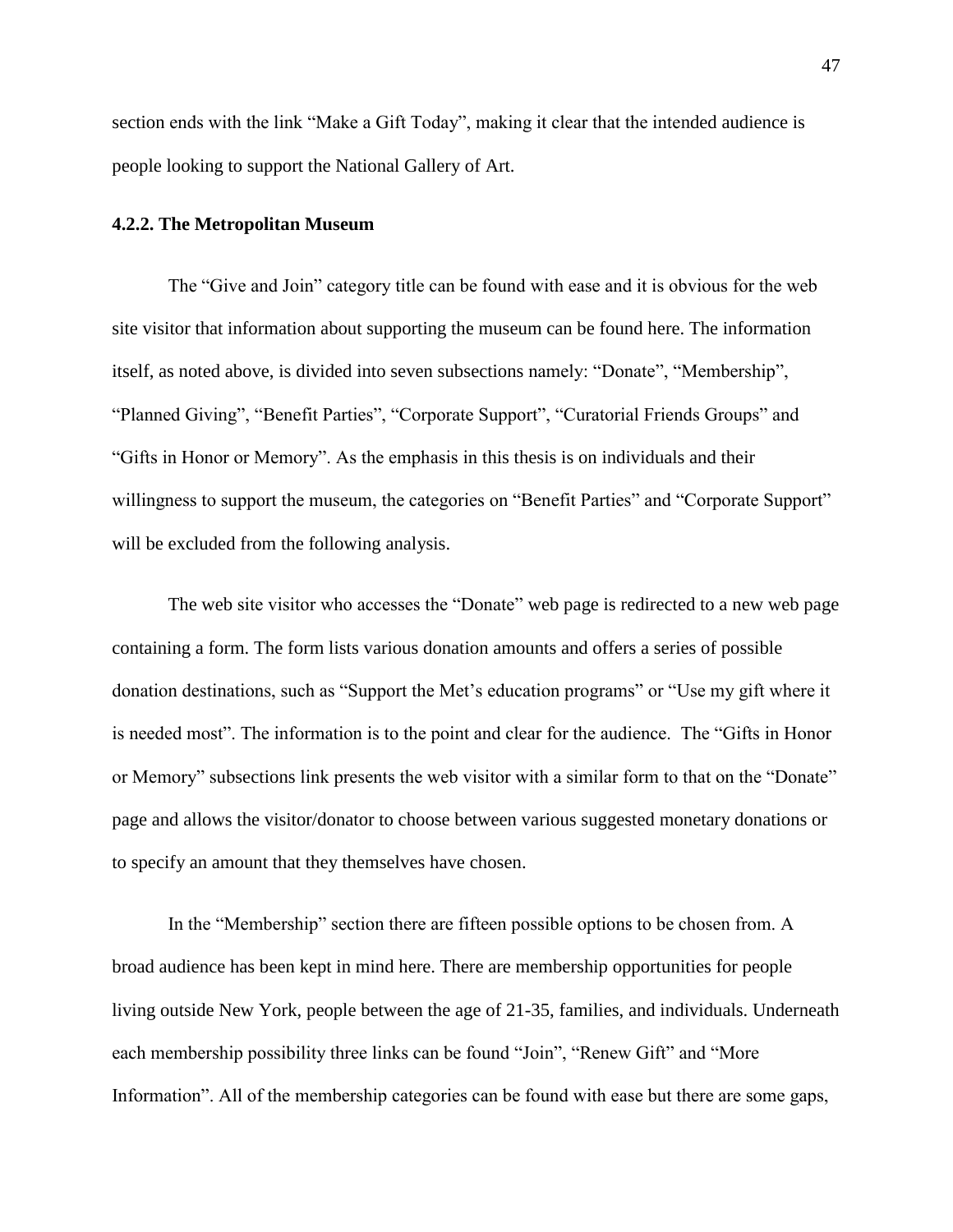for example, despite the fifteen different membership options, there are none for young people. The web site also has some design inconsistencies. The left menu, for instance, lists categories, classes of members, private celebrations and reciprocal membership, but leaves out the Apollo Circle, Met Family Circle, young members and reciprocal membership, although all of these are named in the special membership groups under the "Membership" link.

Under "Planned Giving", the visitor is greeted with an introductory paragraph. Nine options for planned giving are listed in the menu on the left and underneath the introductory paragraph. All of the subsections have an informative title, and a short topic sentence. The audience has been kept in mind and there is even a planned giving calculator on the web site where visitors can see an illustration of the income and tax benefits to which they may be entitled if they make a planned gift to benefit the Metropolitan Museum.

#### **4.2.3 Rijksmuseum**

When looking at the Rijksmuseum web site, the visitor is given the option of choosing between Dutch and English language versions. In view of the American audience which stands at the center of this thesis, it can be assumed that by presenting the information in English the audience has been kept in mind.

The title of the link where information about sponsoring is stored can be found with ease. The "Join Us!" link makes it clear to the audience that this is the place where they can find information about becoming personally involved in Rijksmuseum activities. On accessing the "Join Us!" link, the web visitor is presented with a new web page with an image that alters every minute, an option for the page to be read out loud and an introductory paragraph. Under this introductory paragraph, seven different subsections with links to new web pages can be found.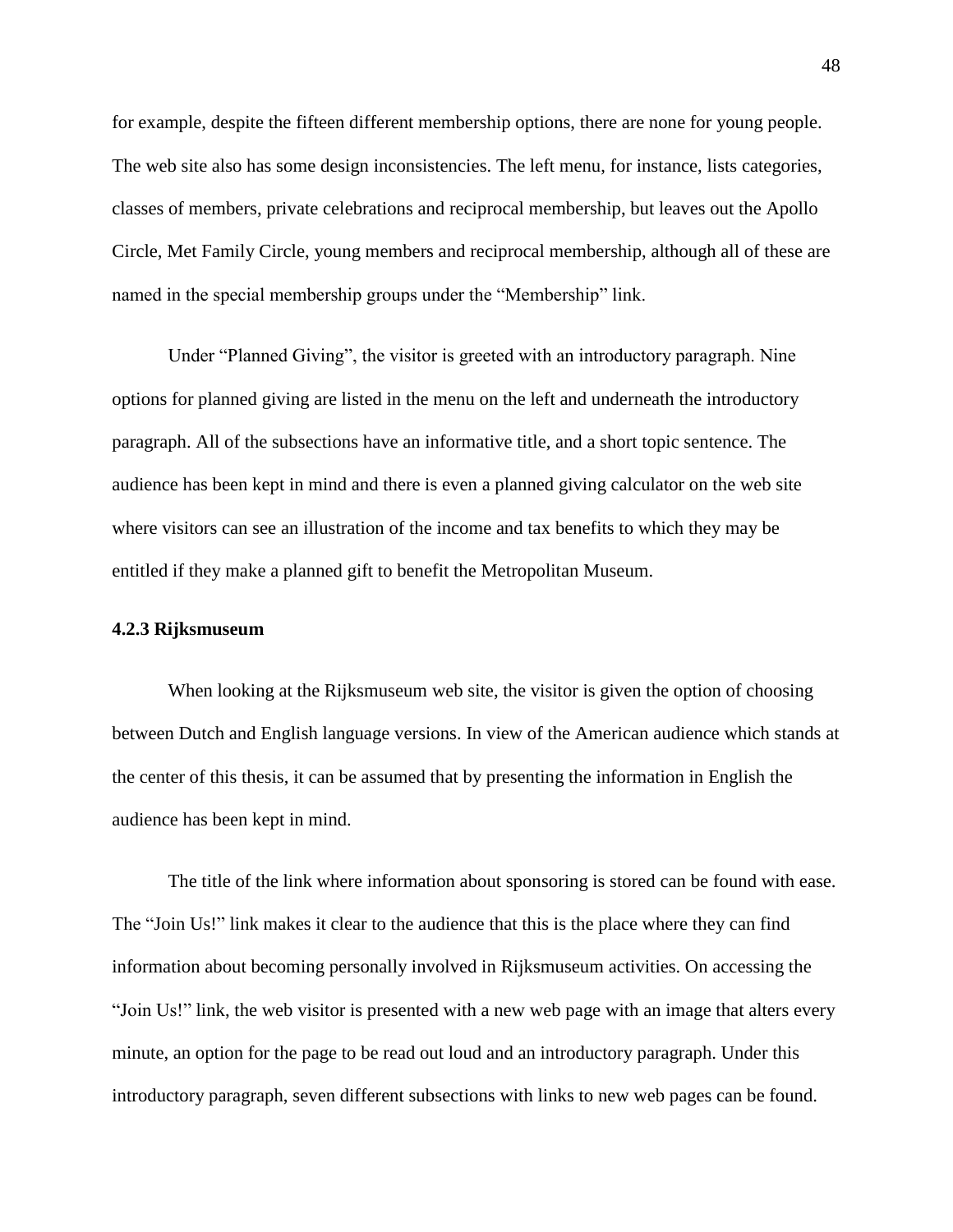These are respectively: "International Circle", "Named Fund", "Corporate Support", "Taxeffective Giving", "Restoration", and "Benefactors and Contact".

The Rijksmuseum web site does not provide the opportunity for American visitors to donate directly on line and does not present them with a donation form. Instead, it suggests that potential donors should contact its development department. However, it is clear that an American audience has been kept in mind when constructing this page. This can be seen, for instance, in the "Tax-effective Giving" section. The name of the section itself shows an understanding of American web visitors and knowledge of their concerns, since tax-deductible giving plays a big role in the American donor culture. In three paragraphs, the "Tax-effective Giving" section provides the visitor with comprehensive information on ways the Rijksmuseum can help with tax deductibility. Moreover, it specifically targets and names the American audience:

To provide tax-deductible giving options for United States citizens and residents, the Museum has established The American Friends of the Rijksmuseum, hosted by the King Baudouin Foundation United States in New York City. Our Development Office can assist you with further information on tax-effective giving. (*Rijksmuseum.nl*)

By specifically naming its audience and referencing a relevant supporting organization, the King Baudouin Foundation - in New York, the Rijksmuseum web site shows that it is very aware of its audience and seeks to increase comprehension and familiarity. Additionally, by immediately showing the audience that the museum has an understanding of the donor culture in the United States and by presenting information that is relevant to American benefactors, the museum encourages visitors to relate more to the organization and its donor-web site content.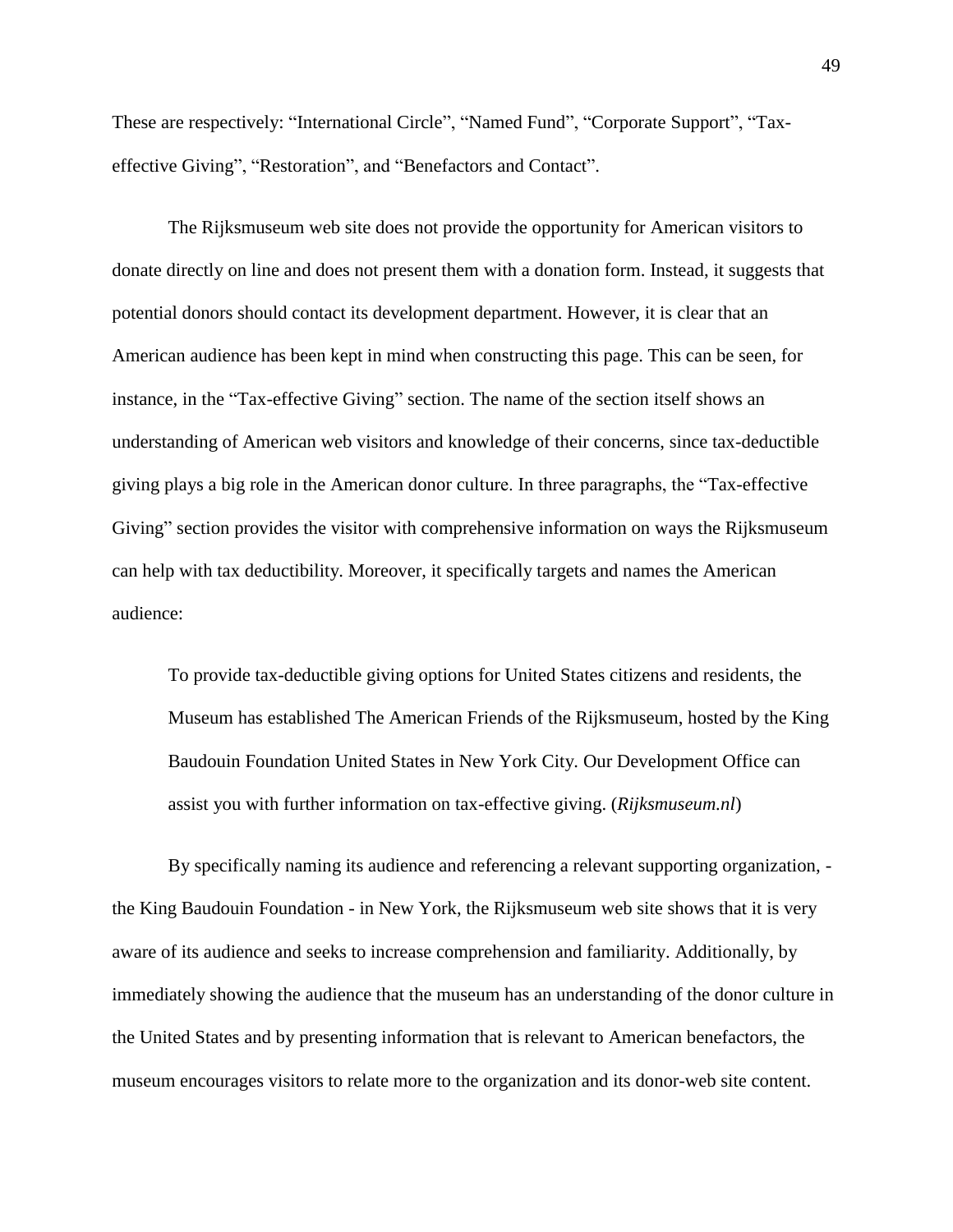#### **4.2.4 Van Gogh Museum**

When opening the Van Gogh Museum web site, the visitor is first presented with a Dutch language home page but is given the option of choosing an English language version in the toolbar at the top left of the page. It can therefore be assumed that the Van Gogh Museum is attempting to make the information on the web site comprehensible to an International audience.

On the Van Gogh Museum web site, when first processing the information found under the "Sponsoring" link, the target audience, namely private individuals willing to become sponsors are named:

Over the past few years, many companies and private individuals have made generous contributions to preserving the legacy of Van Gogh and his contemporaries for future generations. In the future, too, such contributions will continue to be of great importance to our museum. With your help we can make acquisitions, conduct research into Van Gogh and his contemporaries and present the museum's collection in such a way as to do it optimal justice. (*Vangoghmuseum.nl*)

This is in line with Spyridakis' guidelines on naming the intended audience in the text. By explicitly mentioning private individuals the Van Gogh Museum shows potential benefactors that they consider them part of the target audience. Furthermore, by citing the importance of their contributions the museum expresses its desire to keep potential donors interested in the ongoing work.

The initial sentence of the last quote would suggest that further information about becoming a private sponsor will be given in more detail elsewhere on the web site. The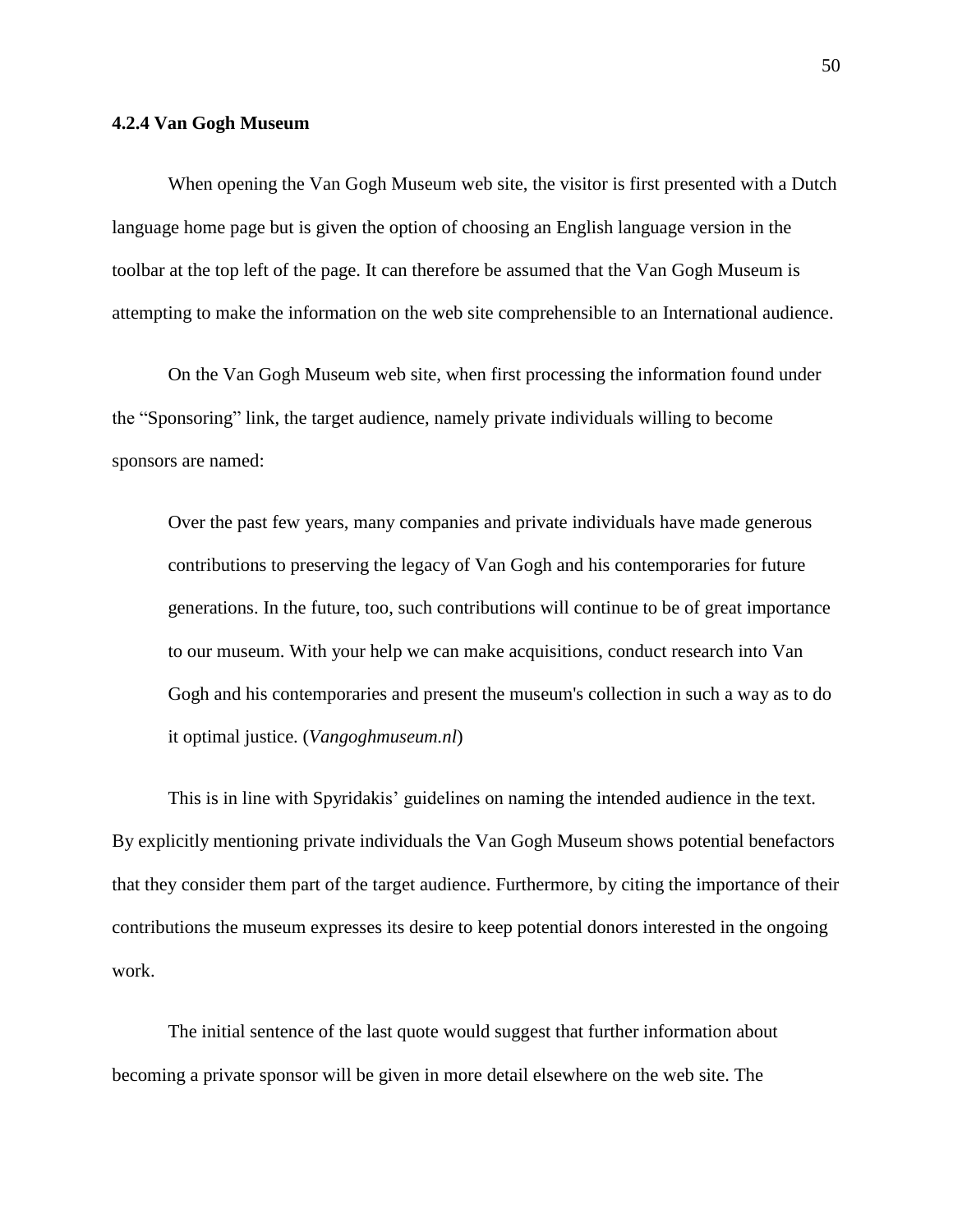impression is that examples of acquisitions and research made possible by the donations of private individuals will be presented. In fact, no examples of private giving are mentioned anywhere on the site. There is no mention or information to be found on the possibility of joining, or even the existence of, an International/American Friends' Circle at the Van Gogh Museum. In practice, the only further information on what it entails to be a private donor to the Van Gogh Museum is the following: "As a donor you are involved with the museum and become part of a large network of passionate art lovers. Your involvement in the form of donations, legacies and bequests will contribute in a very personal way to the state-of-the-art management and presentation of the legacy bequeathed by Van Gogh and his contemporaries"

#### (*Vangoghmuseum.nl*).

This is followed by a paragraph on donating to the Van Gogh:

We welcome your donations on account number 14.65.22.222 (Rabobank), marked t.n.v Supporter Van Gogh Museum. Should you require further information on future exhibitions and events in the museum, then you are kindly requested to send your e-mail address and/or name and address details to [fondsenwerving@vangoghmuseum.nl.](mailto:fondsenwerving@vangoghmuseum.nl) (*Vangoghmuseum.nl*)

Taking the above into account, it would seem that the Van Gogh Museum is not aware of a potential American audience wanting to learn more about the options of supporting and joining the museum. As no options for becoming a museum benefactor are presented for American visitors and no examples of American donors are given, the web site may not create a sense of familiarity among an American audience.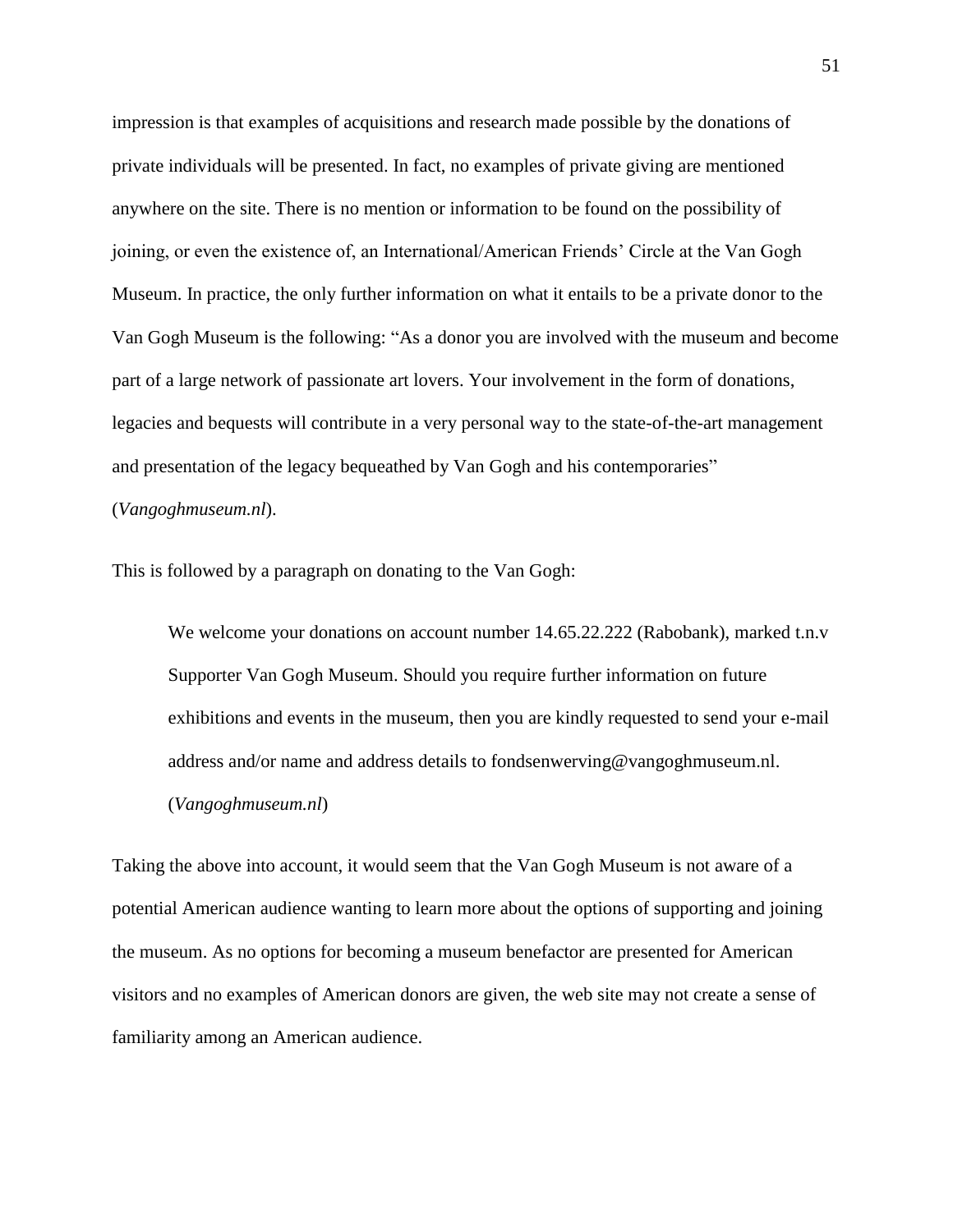The Van Gogh Museum seems to be targeting a very different audience, namely Dutch companies and institutions, such as the Dutch branch of the Hilton Hotel group, Bankgiro Lotterij and the Dutch Ministry of Culture and Science. This is reflected in texts found on the Van Gogh web site where the targeted audience of the Van Gogh is named specifically and the benefits of joining as a corporate supporter are mentioned:

For you as a sponsor, the Van Gogh Museum offers a leading cultural platform for forging relations with (potential) clients and business associates, employees and the general public. By staging a special reception or event in the museum during a major exhibition, for example, you will be able to offer them a unique and unforgettable experience. In addition your position as museum sponsor will ensure extensive public exposure. Not only that, but sponsoring or a partnership with the museum allows you to link up with a striking and internationally powerful brand as well as offering possibilities for reaching out to a young and highly educated public. (*Vangoghmuseum.nl*)

In line with this, when clicking on the "Sponsors and Benefactors" link the visitor is not presented with the name of any private donor nor with any actual project that has been set up with private/individual donor funds. The Bankgiro Lotterij and the Prins Bernard Cultuurfonds are named throughout the web site but there is little mention of international corporations or non-Dutch institutions. These findings suggest that potential private benefactors are not considered a priority on this site.

## **4.3 Tone and Style**

This section will describe the tone and style the four museums use on their web sites. One way to pull in audiences is selecting the right tone and style to communicate to them. As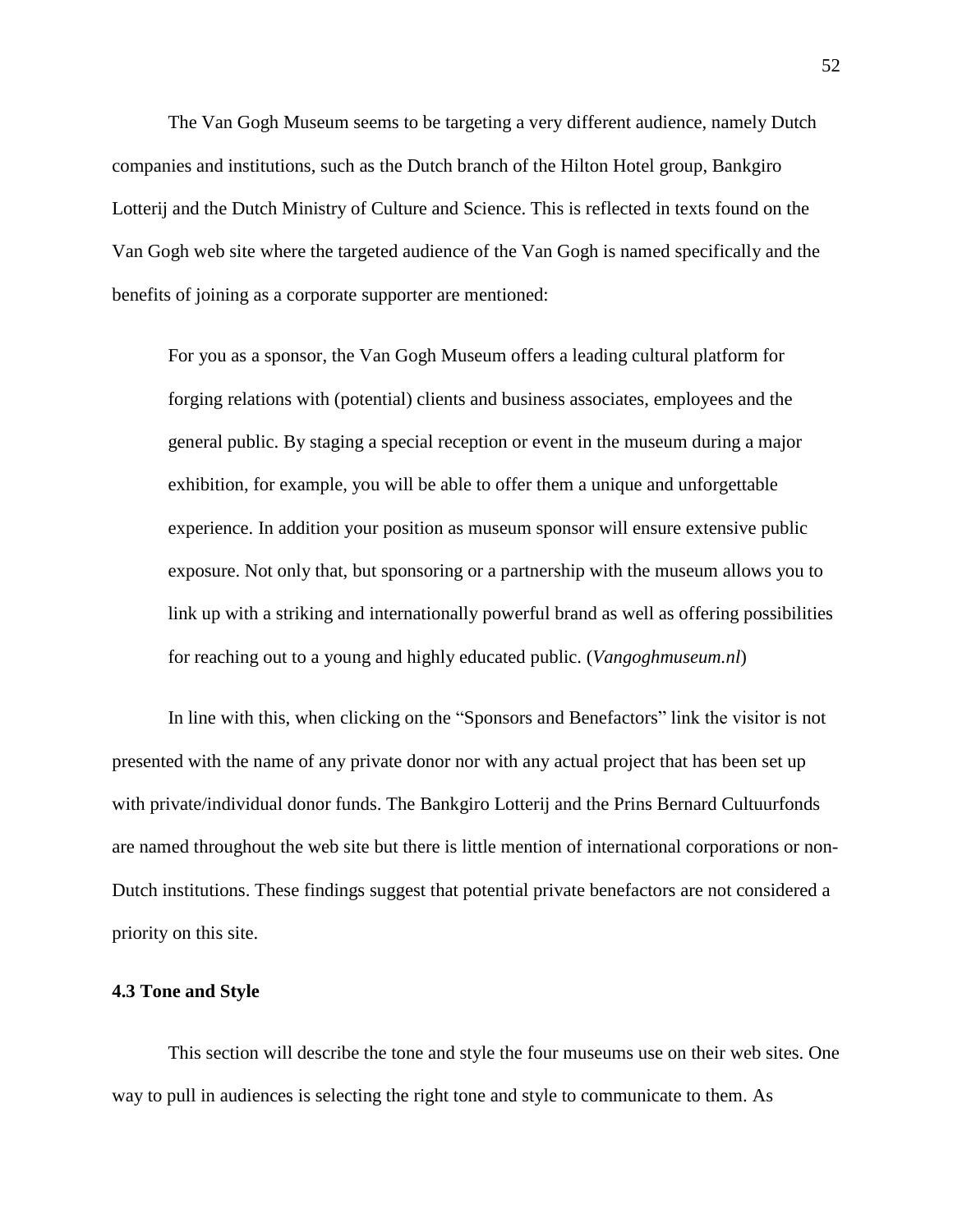presented in the method section, the way the four museum web sites incorporate Spyridakis' suggestions will be discussed. The features of analysis are: using the active voice in a text, using concise language and short sentences, using a promotional tone and personal pronouns throughout the text to draw in the reader. The findings on each web site are discussed below.

#### **4.3.1. National Gallery of Art**

When reading through the National Gallery of Art web site, it is clear that personal pronouns and a promotional tone are used throughout the "Support the Gallery" section and its subsections. The sheer number of adjectives used is also striking, for example: "Renowned collection", "vital activities", "significant impact", "major gift", "rewarding relationship", "special opportunities", "worldwide audience" etc.

By using personal pronouns throughout the web site the personal tone comes through on every web page. There is, however, a clear distinction in the use of personal pronouns in the various sections. The section "Ways To Give", which provides introductory information to the potential donor audience, uses the most personal pronouns: "The National Gallery of Art looks to friends such as you to help make its renowned collection and related programs accessible to a worldwide audience." And later on: "Your gift allows you to enjoy a rewarding relationship with the Gallery while helping to sustain vital activities."

In contrast, in the sections "Annual Giving" and "Leadership Giving" no more than three personal pronouns are used. Although sentences could have been constructed to include them, they have been left out. An example of this is the following sentence: "With an annual gift of \$2,500, members of The Tower Project provide support for modern and contemporary exhibitions in the Tower Gallery." It would have been possible to word this sentence along the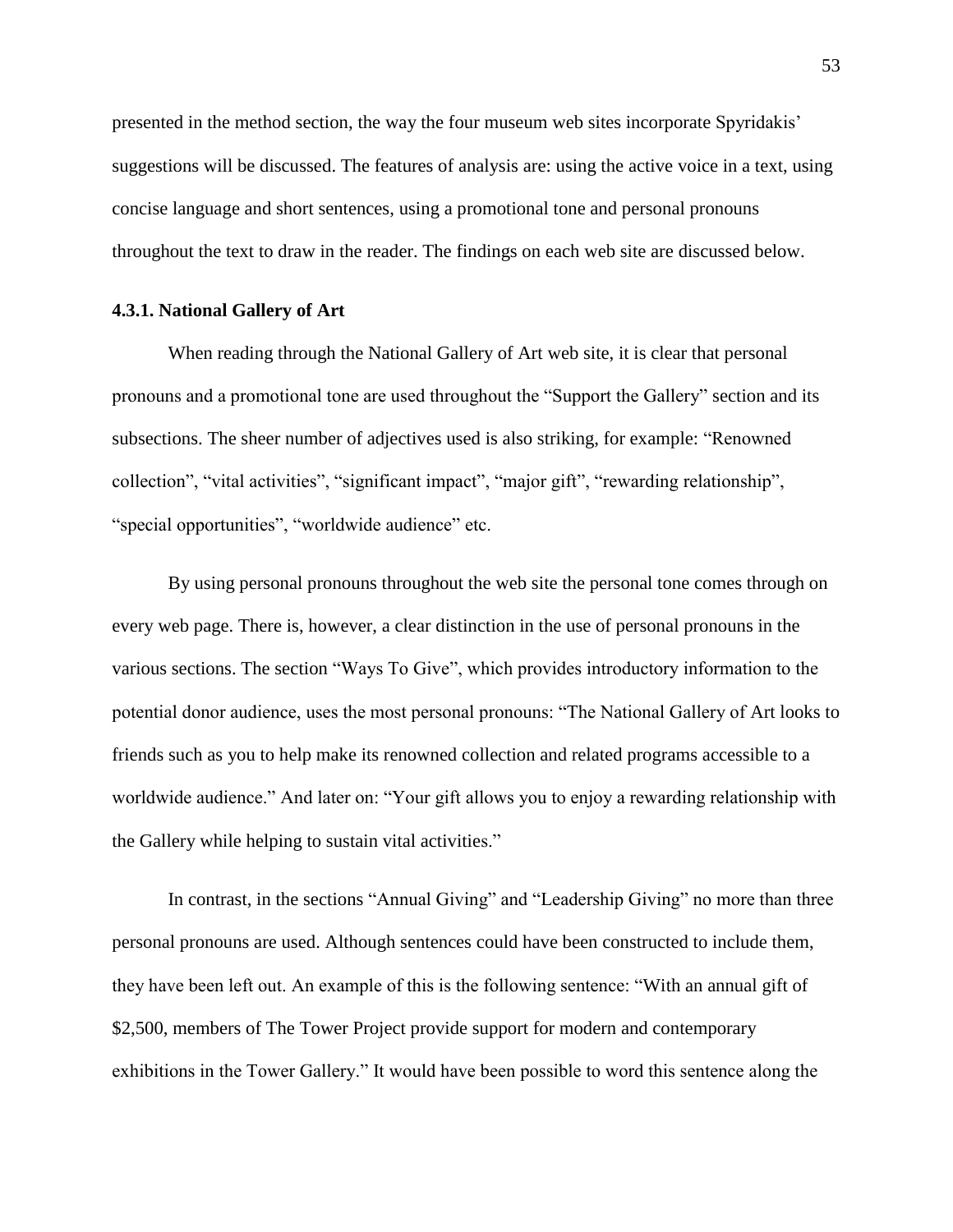following lines: As a member of the Tower Project you support modern and contemporary exhibitions in the Tower gallery with an annual gift of \$2,500. But this approach has presumably been considered and rejected although it is not clear why.

#### **4.3.2. Metropolitan Museum**

The Metropolitan Museum web site has its own specific tone. It uses the active voice, including such exhortations as: "Join today, donate now." At the same time, this web site does not use as many adjectives as the other web sites. The tone is more objective and focuses on providing the visitor with information. The Metropolitan Museum does not present itself in an overtly promotional way. No introduction or promotional sentences can be found trumpeting the greatness and importance of the Metropolitan Museum of Art. Instead, when accessing the "Join & Give" section of the web site, there is an appeal to the visitor to help the institution to continue what they are already doing: "Support the Metropolitan Museum and assist in meeting the enormous cost of providing its programs and services to audiences,

worldwide…"(*Metmuseum.org*)

The lack of a personal and promotional tone can also be found in the subsections "Donate" and "Gifts in Honor and Memory". There are no promotional introductions to be found and no personal pronouns used to pull the reader in. Rather, the web site visitor is presented only with a donation form, with a brief word of thanks at the top: "Your gift to the Metropolitan Museum is greatly appreciated."

Although the web site may not use an overly promotional and personal tone in its texts, appeals to the visitor are being made in different ways. For example, the benefits of joining and becoming a member of the Metropolitan Museum are laid out in great detail and can be found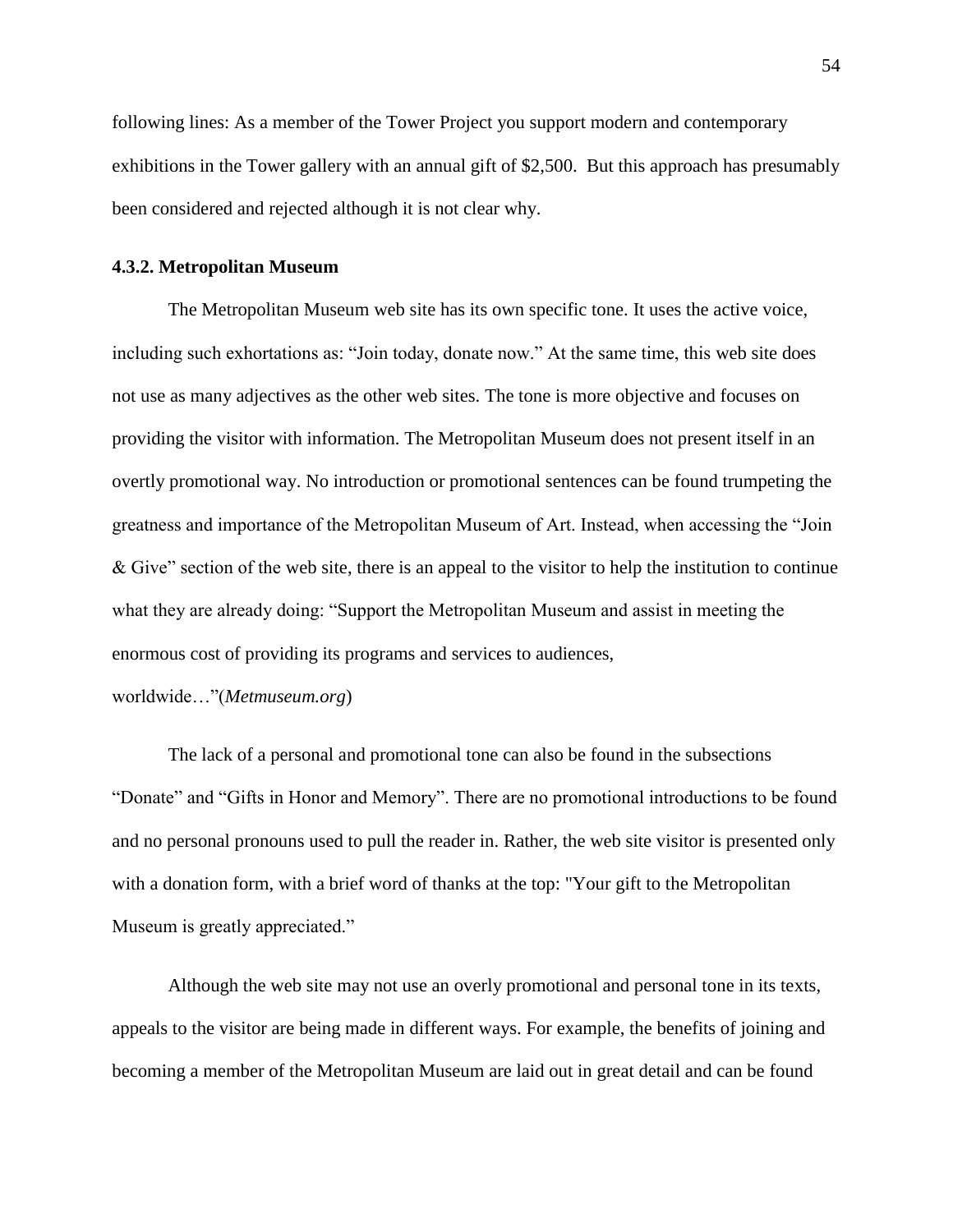throughout the web site. In the "Membership" subsection, for instance, under the "Categories" link, the only text a visitor finds is "Join the Metropolitan Museum of Art today" and a bullet list of benefits. Under this there is only a donation form listing the different memberships and their prices.

#### **4.3.3 Rijksmuseum**

When looking at the Rijksmuseum web site, it is clear that personal pronouns and the promotional tone are used throughout the "Join Us!" section. When accessing the section, the web visitor is greeted with an introductory paragraph, where the Rijksmuseum presents itself as: "Custodians of a world-renowned collection" (*Rijksmuseum.nl*). The web text immediately uses personal pronouns to draw in the reader and an active voice: "…Your involvement is where our dreams begin. With each visit to our permanent collection, a special exhibit or any of our many events in Amsterdam and abroad, you bring vitality and insight to our programs" (*Rijksmuseum.nl*).

This use of pronouns and the active voice continues throughout each subsection. Examples include: "Establishing a named fund enables you to select the topic of greatest interest to you", "As we near the completion of the renovation of our landmark building, your support is crucial in helping to preserve, restore and display our treasured collection", "We can help tailor unique ways to get involved so your leadership, employees or clients can enjoy special access" (*Rijksmuseum.nl*).

The Rijksmuseum has chosen a tone that gives Web visitors the impression that their needs will be taken into consideration by the Rijksmuseum and that what they want is of most importance. Furthermore, various adjectives are used to promote the museum and the benefits of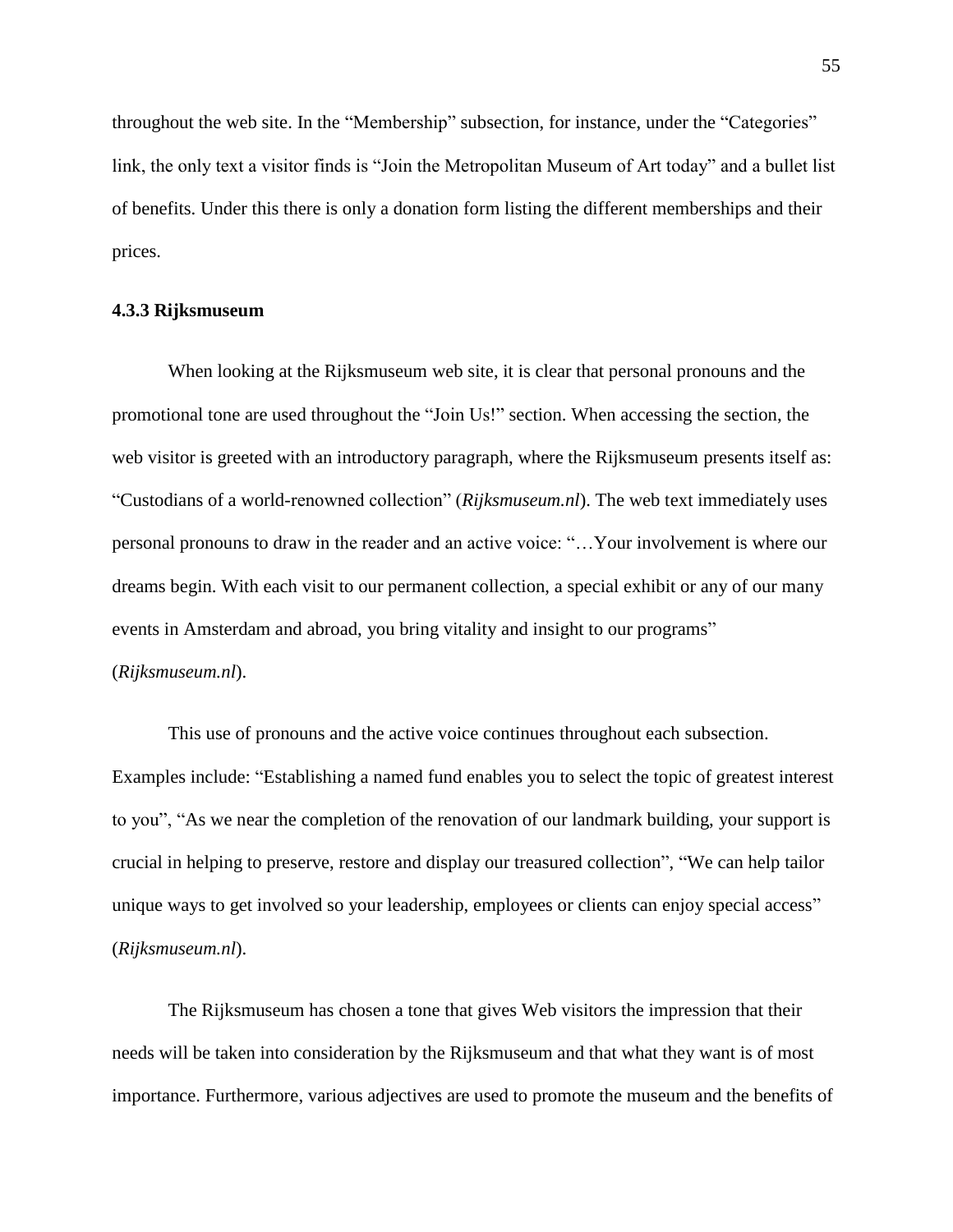joining the Rijksmuseum, for example, "Members enjoy invitations to exclusive events such as the Rijksmuseum reception at TEFAF, the world's largest art and antique fair in the Netherlands" (*Rijksmuseum.nl*).

## **4.3.4 Van Gogh Museum**

The Van Gogh Museum is clearly aware of the effectiveness of a promotional tone in its web text. From the first it presents itself as: "…a dynamic museum environment that inspires about 1.3 million people to visit the Van Gogh Museum each year. These visitor numbers mean the Van Gogh Museum has for years ranked as the Netherlands' most popular museum (*Vangoghmuseum.nl*)."

In the Sponsoring section of the Van Gogh web site, the promotional tone is also evident, as is the use of personal pronouns. The first sentence that visitors come across when accessing the section on supporting the museum reads as follows: "Would you like to give the Van Gogh Museum your (financial) support?" This request is to the point and uses the active voice and the personal pronoun *you*.

The use of the personal pronouns *you* and *yours* continues throughout the Sponsoring section. Examples include: "For you as a sponsor, the Van Gogh Museum offers a leading cultural platform for forging relations with (potential) clients and business associates, employees and the general public," "As a donor you are involved with the museum and become part of a large network of passionate art lovers," "Your involvement in the form of donations, legacies and bequests will contribute in a very personal way to the state-of-the-art management and presentation of the legacy bequeathed by Van Gogh and his contemporaries" and " With your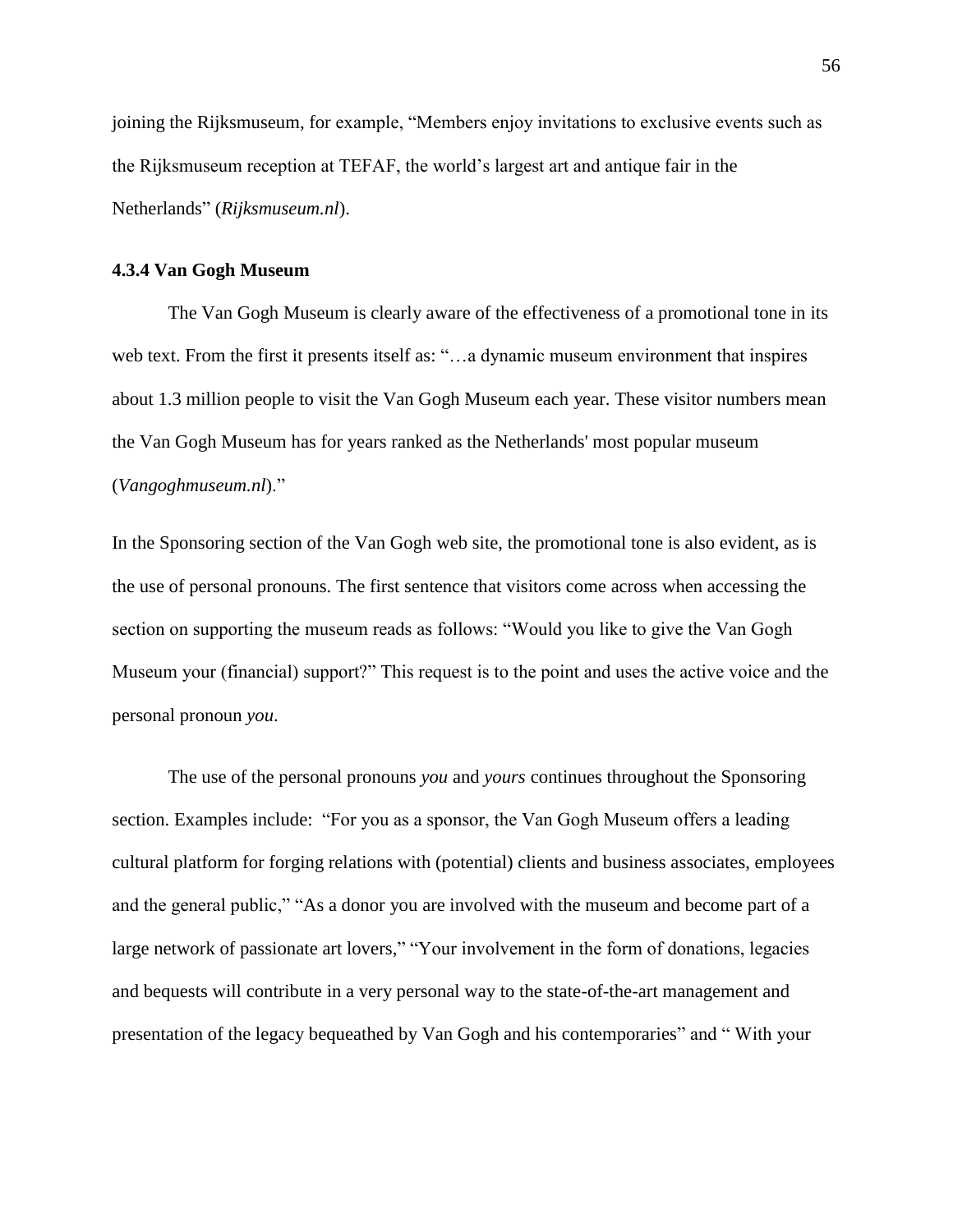help we can make acquisitions, conduct research into Van Gogh and his contemporaries and present the museum's collection in such a way as to do it optimal justice" (*Vangoghmuseum.nl*).

Notably, however, when it comes to the additional "Sponsoring" links to the right of the page, neither the "Sponsors and Benefactors" link nor the "Financing New Acquisitions" link contains personal pronouns or a promotional tone. Instead, they only focus on presenting a large amount of information. As Spyridakis mentions some readers are "reading to learn" and will more actively engage in a text while other readers are "reading to do" (360). It is pertinent to mention that the Van Gogh museum wants readers to donate money. Therefore, the museum does not seem to follow Spyridakis' suggestion that information provided for this purpose should not contain excess verbiage, but be succinct and action oriented.

#### **4.4 Credibility**

This section will describe the way credibility is established on the four museum web sites. Without web visitors believing that a web site is credible obtaining donations will be far harder (Spyridakis 365). The following section will present results and assess if the four museum web sites have integrated the suggestions made by Spyridakis on achieving credibility by incorporating the following features: an author's name, credentials and email address, the date the web site was launched or last updated, up-to-date and accurate information and membership of relevant professional bodies (373).

#### **4.4.1. National Gallery of Art**

The "Make a Gift" link on the National Gallery of Art web site provides the web visitor with the opportunity of making a donation online. The subsection describes various ways to donate to the National Gallery of Art and provides a telephone number and an email address for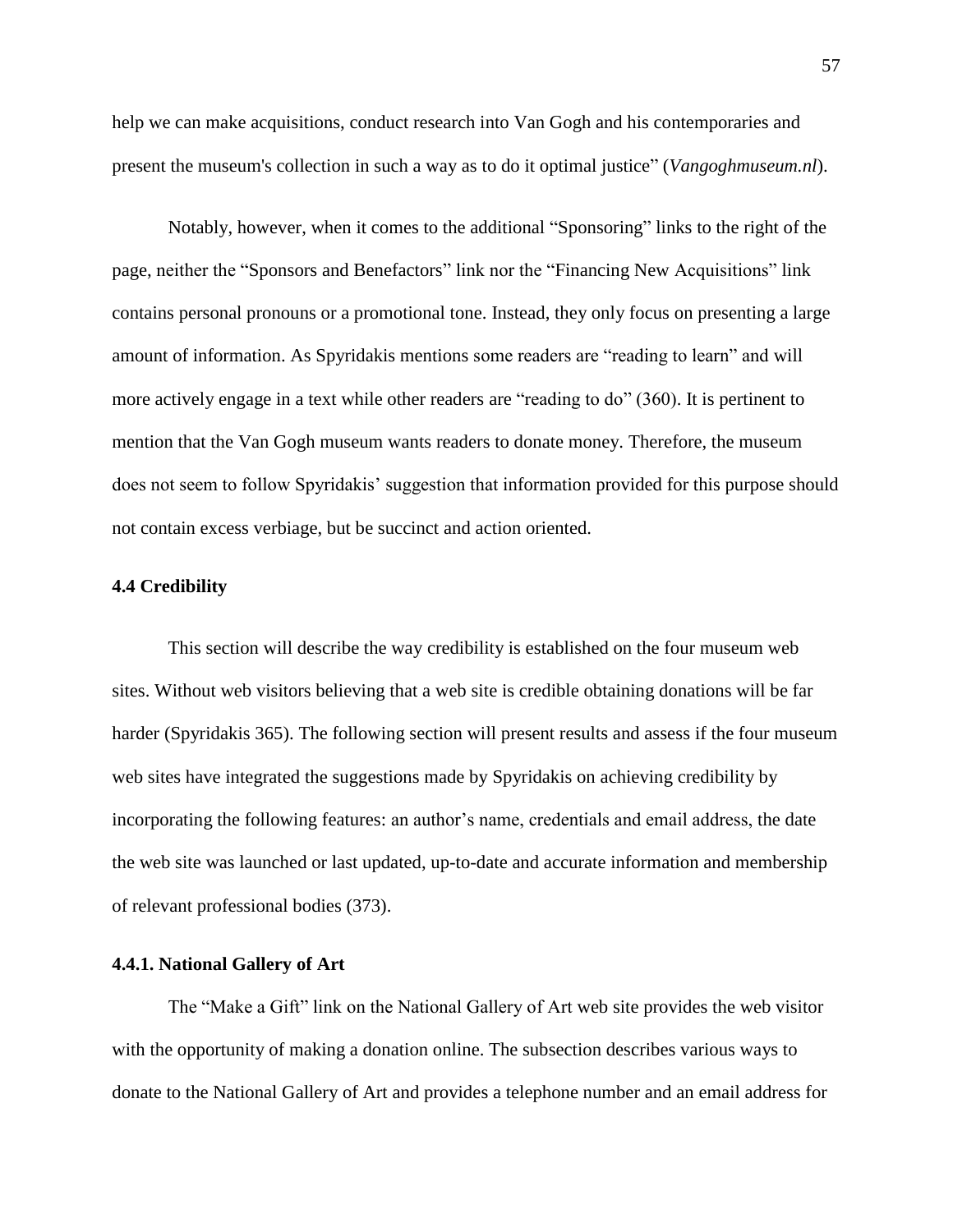inquiries about the security of making gifts online and the security level of the web pages. In the "Make a Gift" section, there is an embedded link entitled "Privacy Policy", which includes the following sentence: "For a description of the protections we offer for making a secure gift online, please see our privacy policy."

When the "Privacy Policy" link is clicked, the web visitor is sent to a new web page containing information on online security. Here the National Gallery provides information regarding the safety of making gifts online. An example includes: "All credit card numbers submitted are encrypted using "Secure Socket Layer" (SSL) encryption. SSL technology is an industry standard for protecting sensitive information as it is transmitted over the Internet" (*Nga.gov*).

The "Support the Gallery" section its various subsections all include relevant links, phone numbers and email addresses and this works enhances the credibility of the site as a whole. The National Gallery of Art web site also has a 2012 Copyright at the bottom of the page. It can therefore be assumed that the site was last updated in 2012 and that the information is therefore up-to-date and contains accurate information. All of these factors contribute to making the web site credible to the web site visitor.

#### **4.4.2. Metropolitan Museum**

The "Donate", "Membership" and "Gift in Honor or Memory" sections on the Metropolitan Museum web site provide the web visitor with the opportunity to donate online. Each of the web sections opens up to a new web page and presents the visitor with a donation form as can be seen below. Next to the form, on the right of the page, the Norton Secured image can be seen with two listed links - one named "Safe and Secure" and the other "Privacy Policy":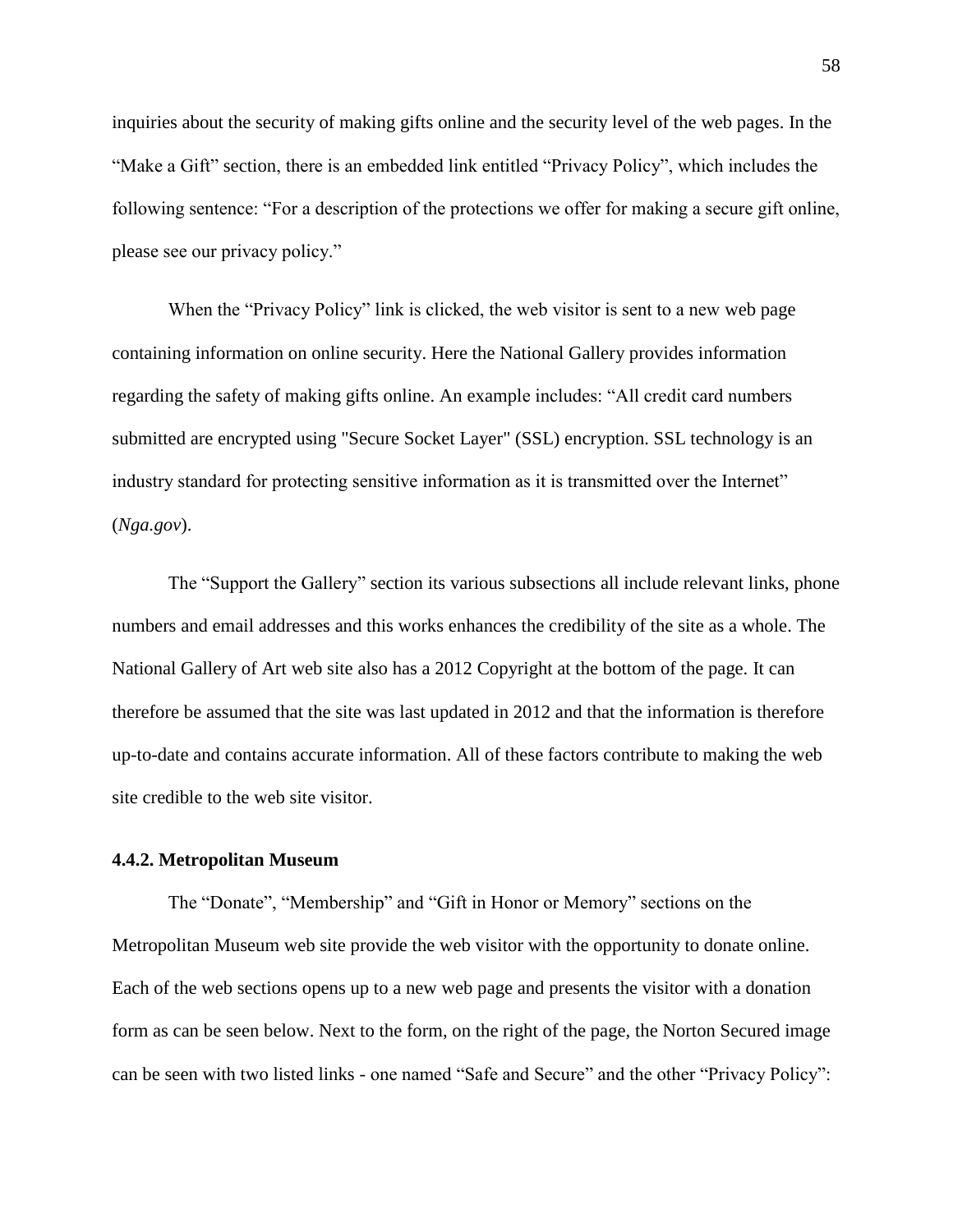| Give and Join                    | Donation Form                                                                                        |                                                                                                                 |
|----------------------------------|------------------------------------------------------------------------------------------------------|-----------------------------------------------------------------------------------------------------------------|
| Donate                           |                                                                                                      |                                                                                                                 |
| Membership                       | 1. Donation Details<br>2. Payment Details                                                            | Safe and Secure                                                                                                 |
| <b>Planned Giving</b>            |                                                                                                      | Norton                                                                                                          |
| <b>Benefit Parties</b>           |                                                                                                      |                                                                                                                 |
| Corporate Support                | Your contribution to the Museum is greatly appreciated.                                              | <b>CONTROL By Variages</b>                                                                                      |
| <b>Curatorial Friends Groups</b> | Your gift in honor or gift in memory will be admowledged with a gift card                            | Our privacy policy ensures.                                                                                     |
| Gifts in Honor or Memory         | informing the family or friend you designate.                                                        | the information you provide<br>is safe and secure.                                                              |
|                                  | Donation Amount                                                                                      |                                                                                                                 |
|                                  | @ \$25 @ \$50 @ \$100 @ \$250 @ \$500 @ \$1,000 @ \$5,000 @<br>\$10,000<br>Other Donation Amount: \$ | The Museum does not<br>share any Member or dono<br>information. For more<br>details read our privacy<br>policy. |

Both links send the web site visitor to the same web page containing information about the privacy policy for online and electronic use. Information about online safety is provided here:

We utilize SSL (Secure Socket Layer) technology, which encrypts our visitors' credit card numbers, names, and addresses. This web site is also a VeriSign Secure Site and PCI DSS (Payment Card Industry Data Security Standard) compliant, and The Met Store online is a GeoTrust Secure Site, and PCI DSS (Payment Card Industry Data Security Standard) compliant, which ensures security and protection of sensitive customer credit card information. (*Metmuseum.org*)

In addition to this, the Metropolitan Museum names a number of affiliations that the reader can verify. It also incorporates other web features to enhance credibility such as names, mailing addresses, email addresses and contact numbers under various subsections, including the privacy policy link. The site also presents visitors with up to date information. At the bottom of the "Give & Join" web page, it is stated that the site was last updated on (May  $7<sup>th</sup>$ , 2012), the day of the visit. In terms of credibility the Metropolitan Museum has incorporated many of Spyridakis' suggestions making the web site seem trustworthy and safe.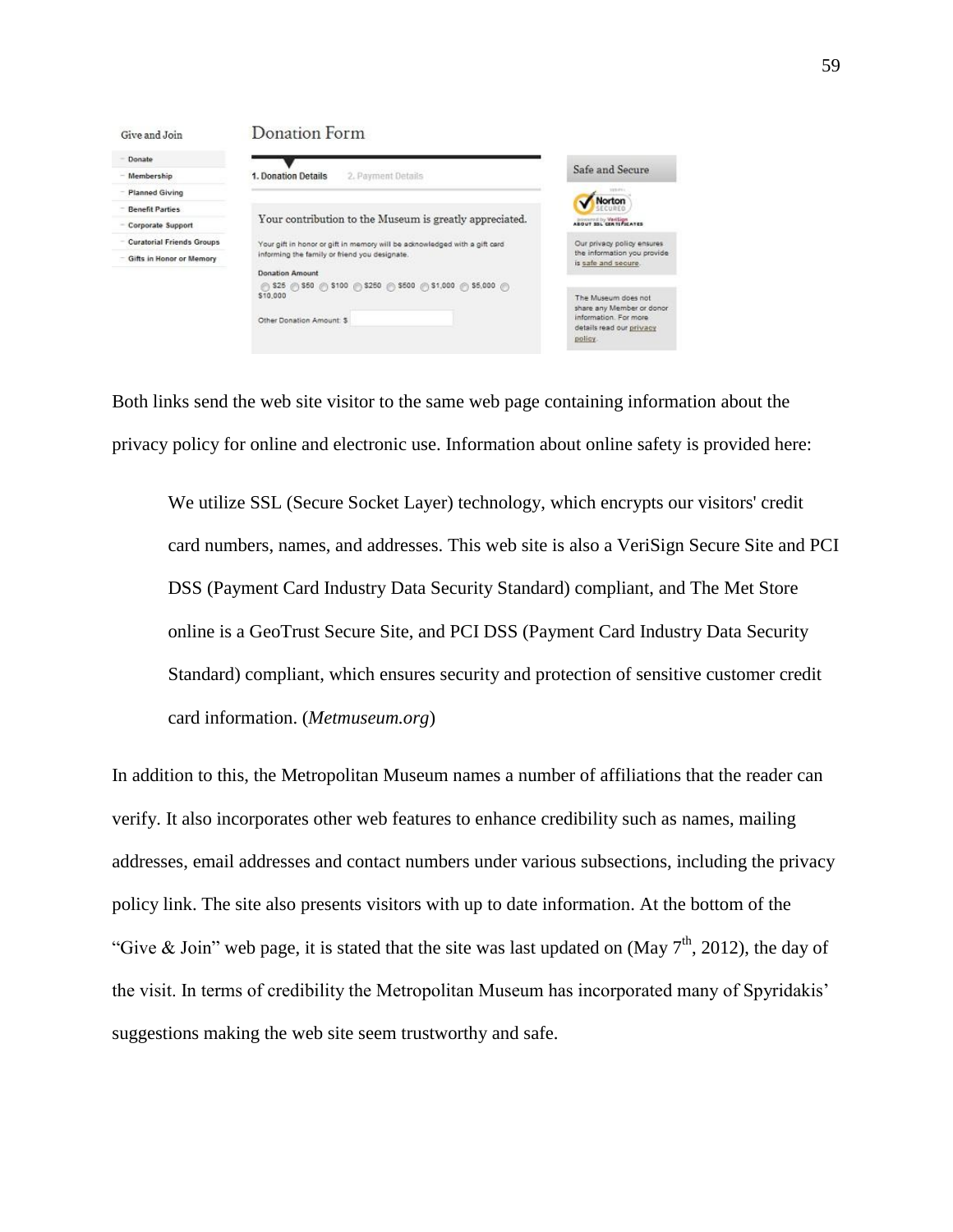#### **4.4.3 Rijksmuseum**

When accessing the subsection "Benefactors of the Rijksmuseum" the web site visitor is provided with a list of the names of benefactors of the Rijksmuseum and the partners and private funds managed by the Rijksmuseum. Moreover, the subsections "Named Fund" and "Corporate Support" provide the web visitor with a list of examples of (American) individuals and companies supporting the Rijksmuseum and the projects they have helped set up with their funding. All this information is open to the web site visitor and can be validated if desired. Mentioning examples of projects, activities and funds is essential for successful online fundraising because it makes clear what exactly the organization does with its gifts, funds and donations. Rogers suggests that this attracts new donors more successfully than organizations that are not clear about stating where the money goes that is given (15).

In addition to this feature, the Rijksmuseum name can be found on each page and provides the web site visitor with names and email addresses that can be validated. Links to relevant sites are also present, as are citations of sources. One area, however, where the credibility of the site might be questioned is its failure to offer proof that it is up to date. No statement on the web site can be found mentioning the last web site update and this could raise questions about the accuracy of the information presented to visitors.

#### **4.4.4 Van Gogh Museum**

The Van Gogh Museum's '*Sponsoring*' section and links also contain a number of features designed to make the museum's sponsorship pitch more effective. Firstly, it presents its own credentials, such as the publishers name (Van Gogh Museum), email addresses, copy right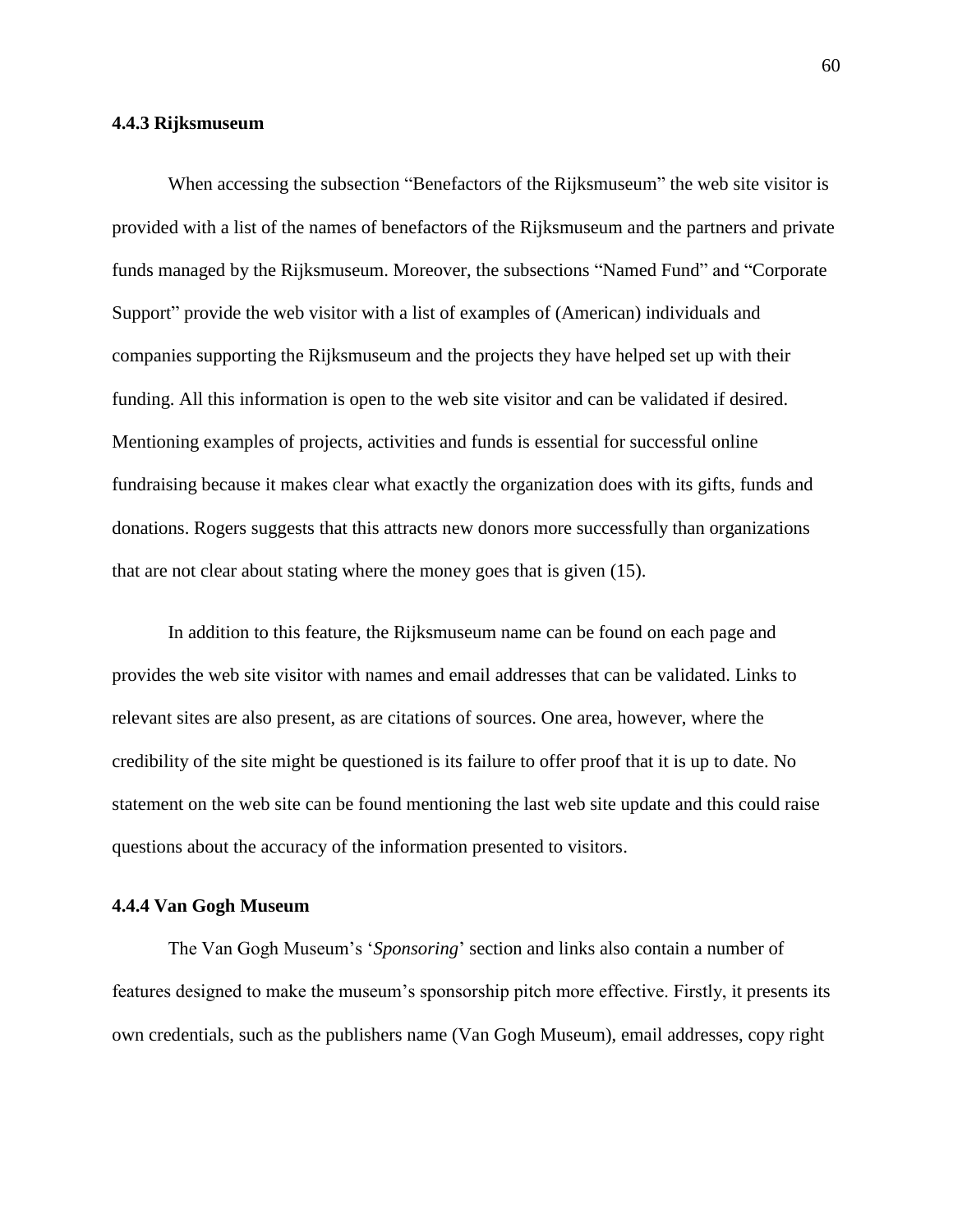of the site and links, in a clear way. Secondly, the dates when the site was posted and was last updated are present and easy to find.

Thirdly, despite earlier stated reservations about the way in which this information is presented, the Van Gogh Museum's seal of approval from the independent Dutch NGO "The Central Bureau on Fundraising (CBF)" in the third paragraph of the "Sponsoring" section does increase the credibility of the fund raising and sponsorship operation. The site explains that this seal of approval is awarded for five years at a time and: "testifies to the fact that funds are raised in a responsible manner and are deployed prudently" (*Vangoghmuseum.nl*).

Lastly, the Van Gogh web site draws attention to the fact that if a sponsor wishes to donate money, but does not want to be named, this wish will be honored. This too serves to build up credibility by showing that the museum takes privacy into account in its fundraising activities and is responsive to benefactor wishes.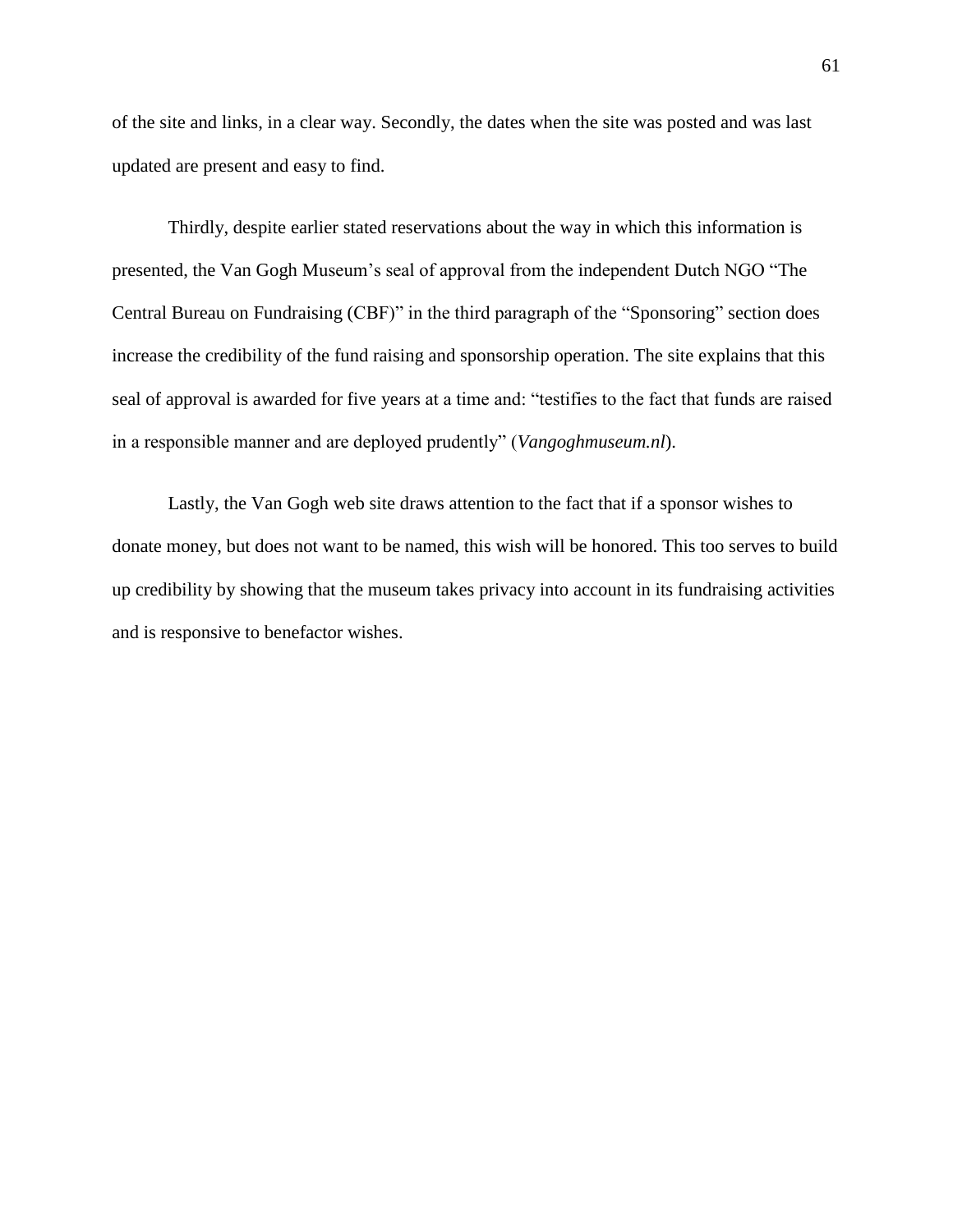#### **Chapter 5: Results Cultural Analysis**

The following chapter will present the results found in the cultural analysis of the four web sites. In the previous chapter, the structure and design of each of the four web sites was potentially different. Thus, individual issues of comprehensibility and heuristics could arise on all of them. This made a site by site analysis worthwhile as it provided the basis for a comparison of all four web sites on a national and a cross-national level.

In contrast, the table below, which lists the cultural analysis findings per museum, shows that the differences between the national web sites are less significant than the differences between the American and the Dutch sites. Consequently most of the results will be presented in the form of a country to country comparison although individual museums are still mentioned to illustrate specific examples or to demonstrate a unique feature.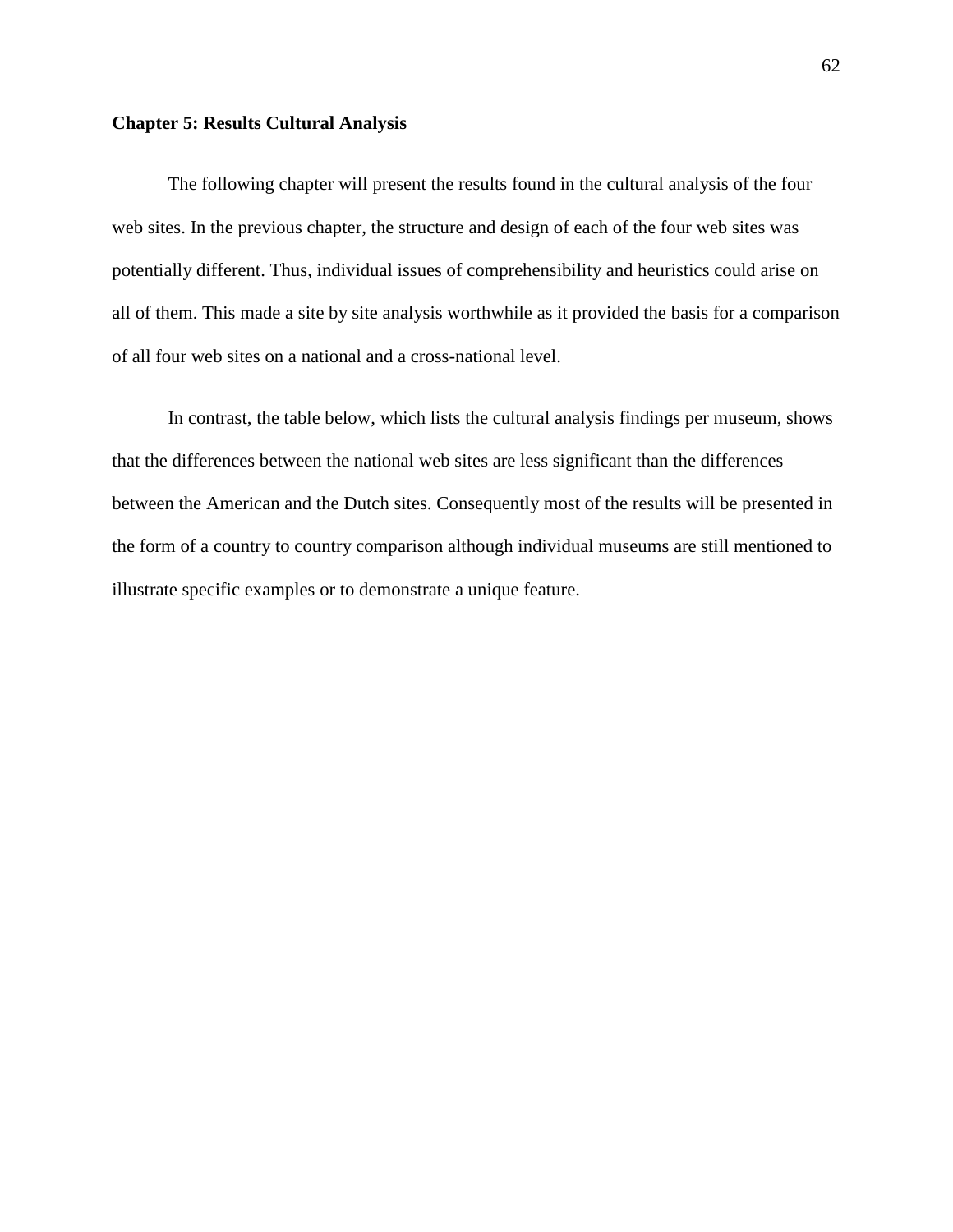## Table 3: Results Cultural Analysis

|                                      | National Gallery<br>of Art | Metropolitan<br>Museum of Art | Rijksmuseum  | Van Gogh<br>Museum |
|--------------------------------------|----------------------------|-------------------------------|--------------|--------------------|
| 1.Individuality                      |                            |                               |              |                    |
| Privacy statement                    | $\checkmark$               | ✓                             |              | $\checkmark$       |
| <b>Product Uniqueness</b>            | ✓                          | ✓                             |              |                    |
| Personalization                      | $\checkmark$               | ✓                             | $\checkmark$ | $\checkmark$       |
| Use of "you"                         | $\checkmark$               | ✓                             | ✓            | $\checkmark$       |
| <b>Benefits</b>                      | ✓                          | ✓                             | ✓            |                    |
| 2. Masculinity                       |                            |                               |              |                    |
| <b>Product Effectiveness</b>         | $\checkmark$               | $\checkmark$                  | $\checkmark$ |                    |
| Clear gender roles in images         |                            |                               |              |                    |
| Hard-sell approach                   | $\checkmark$               | ✓                             |              |                    |
| Included trivia, games, fun<br>facts | ✓                          |                               |              |                    |
| 3. Uncertainty Avoidance             |                            |                               |              |                    |
| Option for online giving             | $\checkmark$               | $\checkmark$                  |              |                    |
| Customer service                     |                            |                               |              |                    |
| Guided navigation                    |                            | ✓                             | ✓            |                    |
| Testimonials                         |                            |                               |              |                    |
| 4. Power Distance                    |                            |                               |              |                    |
| Hierarchy information                |                            |                               |              |                    |
| Pictures of CEO's                    |                            |                               |              |                    |
| Mentioning of awards                 |                            |                               |              |                    |
| Use of proper titles                 |                            |                               |              |                    |
| 5. Low-Context                       |                            |                               |              |                    |
| Hard-sell approach                   | $\checkmark$               | $\checkmark$                  |              |                    |
| <b>Rank or Prestige</b>              | ✓                          | ✓                             | ✓            | ✓                  |
| Use of superlatives                  | ✓                          | ✓                             | ✓            | ✓                  |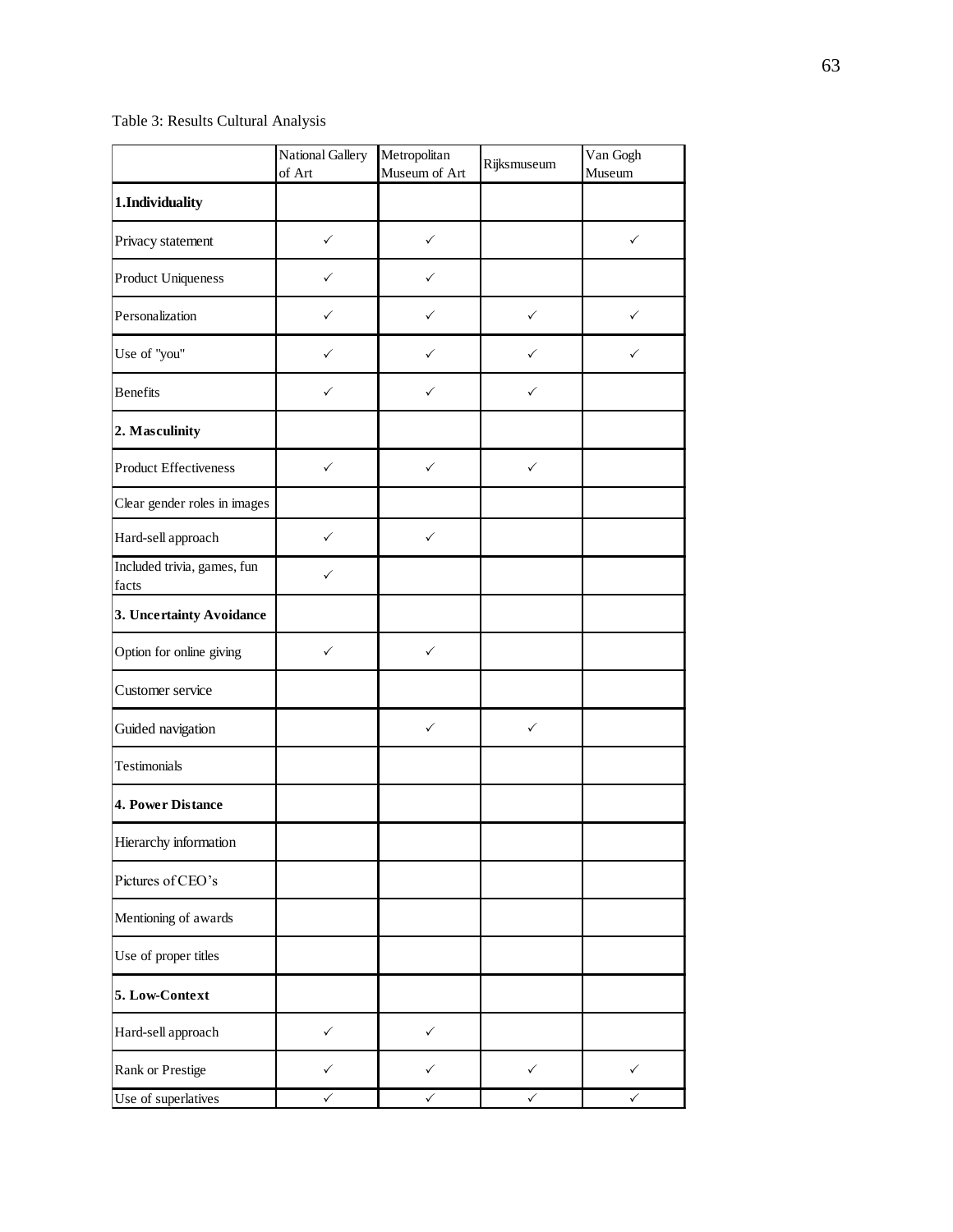#### **5.1 The Dimension of Individuality**

Both the United States and the Netherlands rate at the high end of the spectrum in terms of Hofstede's cultural dimension of Individualism. It can therefore be assumed that there may be significant similarities between them in terms of this specific aspect of web site design.

When the Dutch and the American web sites are analyzed a number of similar features can indeed be found. All web sites emphasize the individual in their texts and speak directly to them using *you* throughout. As Singh and Pereira make clear, independence and being one's own person are important cultural aspirations in both countries and the use of *you* underscores the independence theme (86).

Although all the four web sites are personal in their tone, there are differences. All four museum web sites stress the uniqueness of their institutions, something that Singh and Pereira suggest should be an important feature on web sites designed for an audience scoring high on individuality. When visitors access the fundraising sections on the Dutch web sites, the first paragraphs encountered focus on underlining the uniqueness of the respective museums. Both the Van Gogh and the Rijksmuseum make clear that they are old and respected institutions with renowned art collections. In contrast, when accessing the fundraising sections on the two American web sites, the first paragraphs encountered focus on the uniqueness of joining their museum and the benefits that an individual receives when signing-up. Neither of them mentions the uniqueness and importance of the museum itself at this point. Furthermore, the Van Gogh Museum recognizes its existing sponsors and links their company logo to an image of each painting paid for by their contribution. This is not the case on the American web sites, where the focus is more on what future donors can do than what current donors are doing now.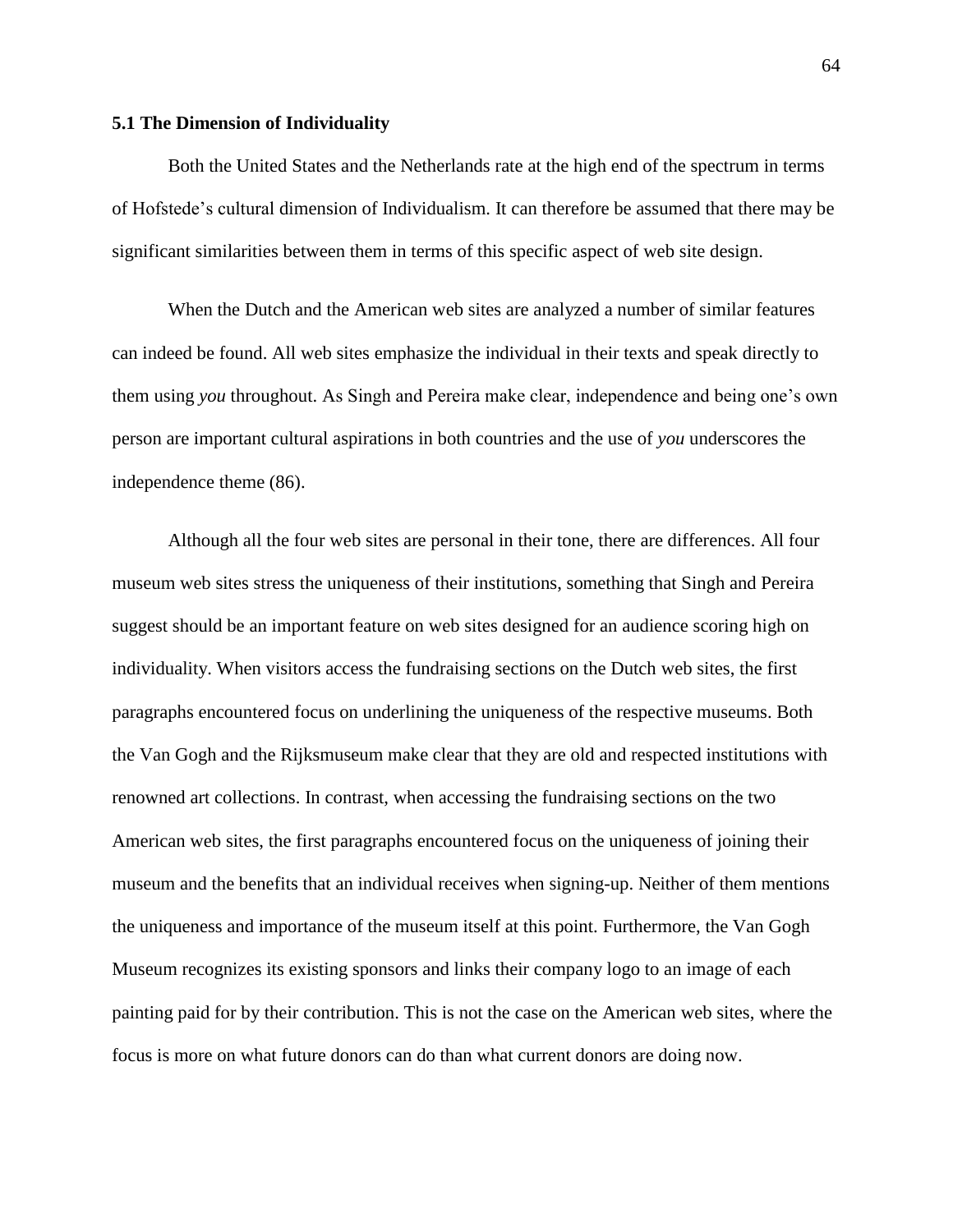In addition to this, the two American web sites offer the web site visitor more choices than the Dutch web sites. This underlines the greater emphasis that they place on the individual and his/her needs. This can, for example, be seen on the Metropolitan Museum web site, where fourteen different membership options are offered for families, foreigners, individuals, students etc., and on the National Gallery web site, where those interested in supporting the museum can choose to join a variation of friends' circles or make a gift in the form of a legacy or planned giving. The Van Gogh Museum, in contrast, offers only an account number for donating money and thus makes this process far less personal and geared to the general audience instead of the individual looking to join or donate.

Singh and Pereira make clear that because personal identity is important in individualistic cultures, so too is its protection. It is, therefore, important to have a clear privacy policy on web sites where visitors share personal information, especially things such as credit card numbers. Although all four web sites offer a clear privacy policy on their homepage, there are differences when it comes to what is to be found in the sections specifically related to gathering support and donations for the museum. Both the American web sites and the Van Gogh Museum offer a clearly labeled link to their privacy policy which offers information on web safety and security measures. The Rijksmuseum, however, does not present privacy policy information in any way in this section. This might be because it does not offer the web site visitor the option of donating money online. Adding this feature would be recommended for Americans to be able to donate online, as, without it, American visitor might not feel safe donating money in this way.

#### **5.2 The Dimension of Femininity/Masculinity**

As previously mentioned, this dimension is interesting because the United States scores considerably higher on the dimension of Masculinity than the Netherlands, the biggest difference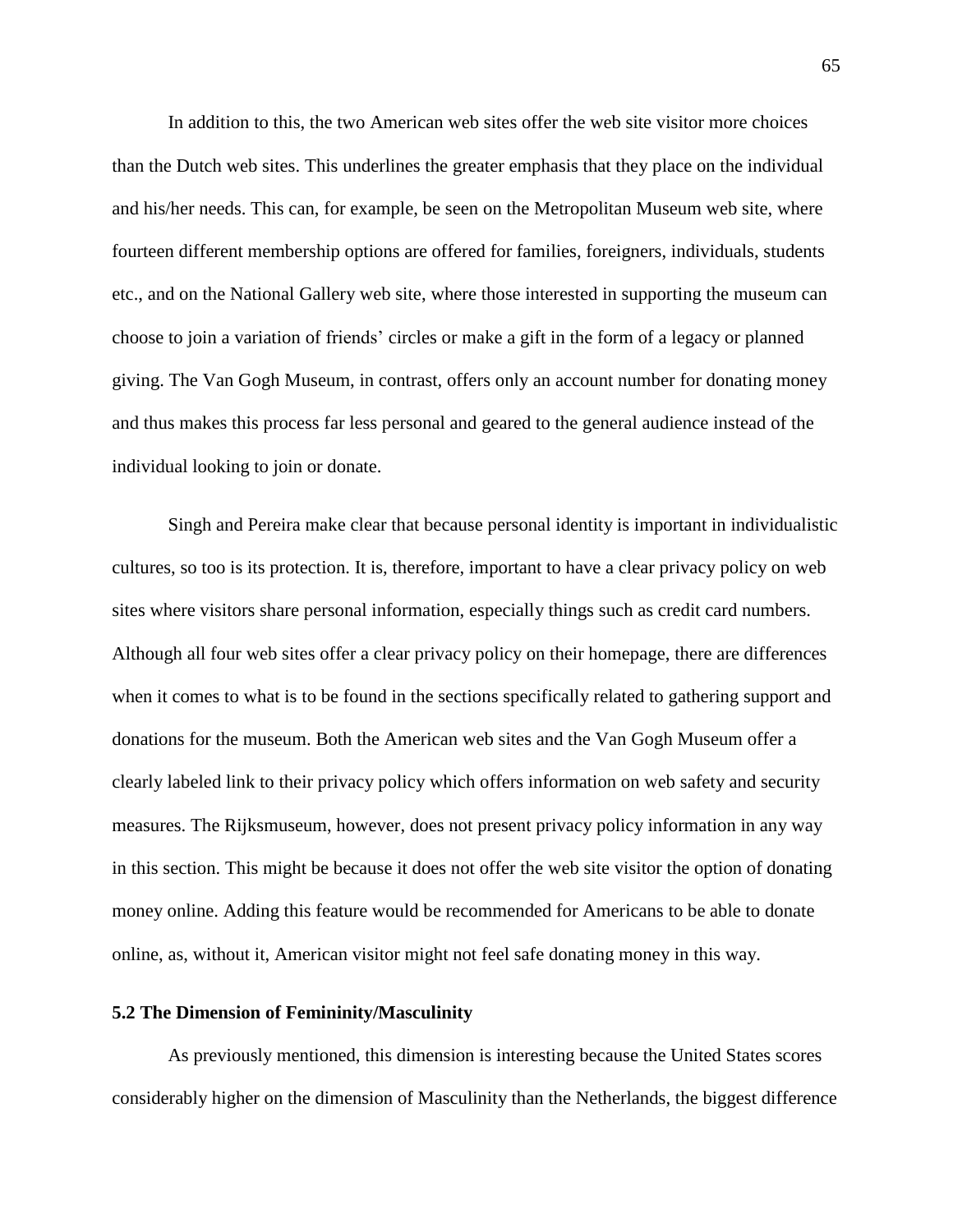between the two countries on all of the five dimensions used in this thesis. When looking at and comparing the way in which information is presented on the Dutch and American web sites, it becomes clear that there are notable differences in the so-called sell approach. The Rijksmuseum and the Van Gogh Museum, for instance, while mentioning the benefits of supporting their museum, do not specifically name or highlight them, but rather mention them in the body of text. The American web sites both use bullet points in their web page design, which offer a clear and direct list of the specific benefits that *you* get when joining a certain circle. Presenting the benefits in a bullet list in bold font enhances the visibility of unique selling points, a common feature found on masculine web sites according to Singh and Pereira. Furthermore, both American web sites first present web site visitors with their potential "rewards" in an apparent effort to convince them to choose their museum above another one. According to Singh and Pereira, this too can be seen as a more masculine way of designing web pages, because it emphasises the individual rewards to be obtained (115).

The lack of these features on both the Dutch web sites and their more soft sell approach may be due to the fact that neither the Van Gogh nor the Rijksmuseum offer the possibility for direct online giving. On the one hand, the museums may not have felt the need to develop a more culturally appropriate way of approaching the potential American benefactor. On the other hand, it could also be interpreted that this was not done because of a difference in culture or a desire to not scare of other nationalities.

The use of imagery and web site aesthetics was also analyzed. It was found that the Van Gogh web site contained nineteen images on its fundraising section, the Rijksmuseum twenty one, the National Gallery of Art eighteen and the Metropolitan Museum of Art thirty four images. At first glance, this might imply that the American web sites make more use of images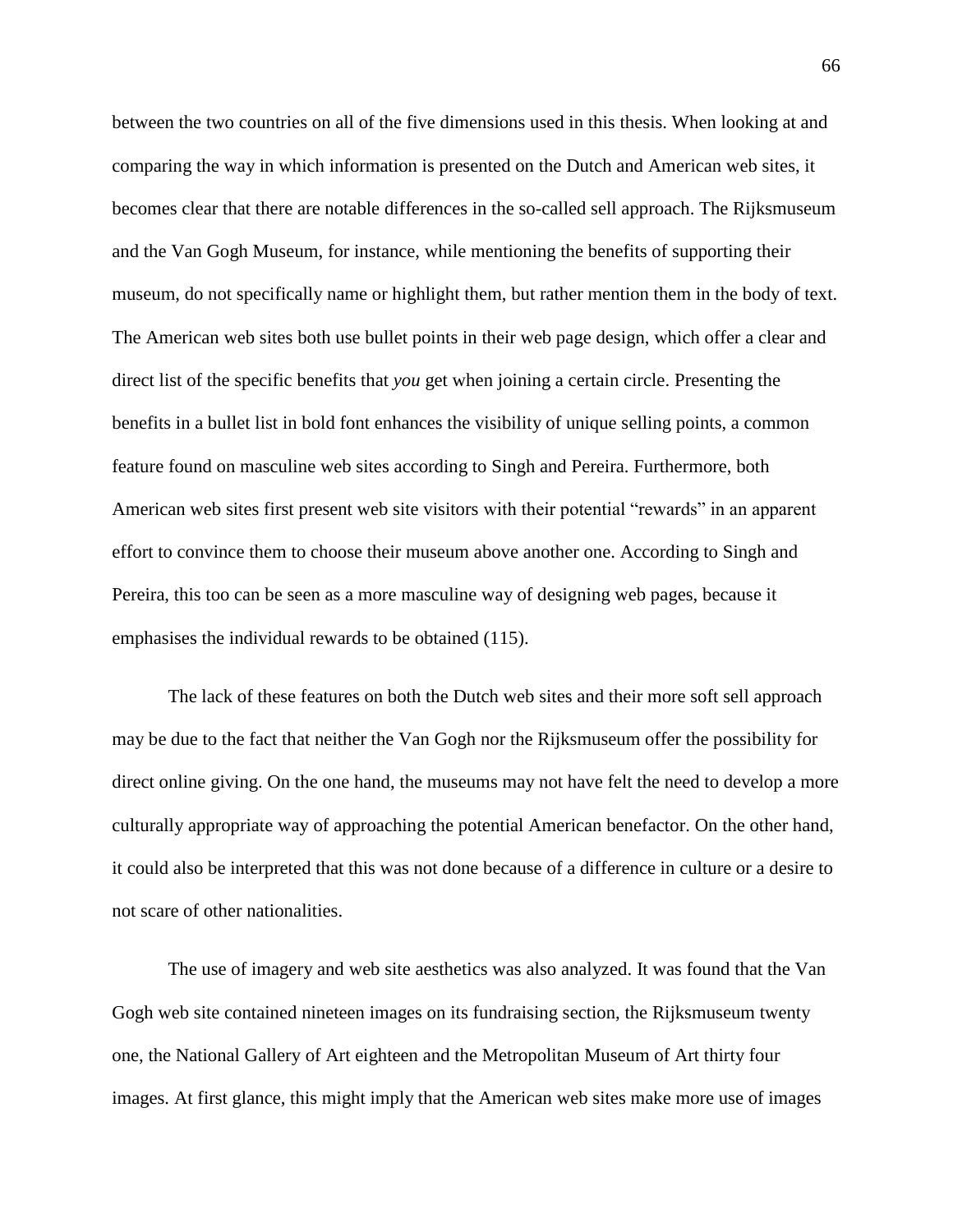than the Dutch web sites do. It must, though, be borne in mind that the American sections on supporting the museum are much more elaborate than the Dutch ones. While the Van Gogh web site's sponsoring section only consists of three web pages, the equivalent section on the Metropolitan Museum web site has over forty web pages. This is also true of the Rijksmuseum with eight pages, compared to the National Gallery web site with twenty five such pages. On this basis, it is fair to conclude that the Dutch web sites use comparatively more images than the American web sites. They also use more colors and bold fonts than their American counterparts do.

When turning to an analysis of the images on all the web sites, no strong difference in the portrayal of gender roles could be found. The National Gallery of Art only uses images from its own art collection. These images are very diverse, varying from images of objects in the museum such as vases and portraits, to depictions of both men and women. The Van Gogh Museum, too, only uses images taken from its own collection, but it also includes the logos of its sponsor companies and organizations. The Rijksmuseum and the Metropolitan Museum use images from their respective art collections, mixed with real photographic images from within the museum itself. Most of these images portray younger children learning about art or on-going museum events and activities, such as restoration. There are no strongly masculine images depicting men in strong leader roles and women as wives or models or distinctly feminine roles on either web site.

When it comes to having a "fun" factor on the web sites, it was found that the National Gallery was the only museum that has incorporated a fund factor into its web site. Under the link "Facts" the web site visitor is presented with some quirky facts about the National Gallery, for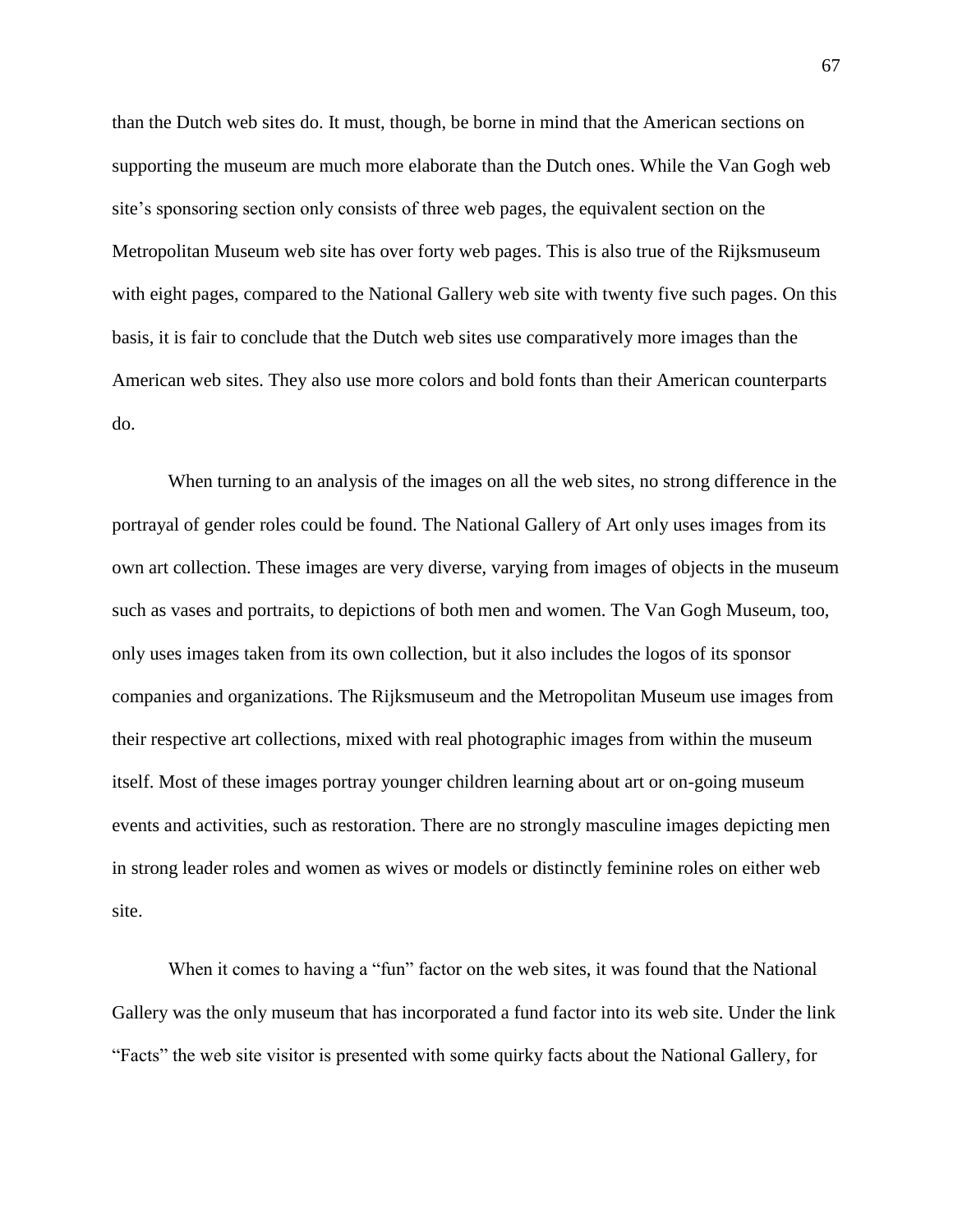example: "The National Gallery of Art owns the only painting by Leonardo da Vinci in the Western Hemisphere."

Incorporating this feature into web sites is thought to keep the web site visitors more interested and stop them from becoming bored. When looking to support an organization, however, this might not be the highest preference for the interested web visitor.

# **5.3 The Dimension of Power Distance**

The Netherlands and the United States both score low on Power Distance. Singh and Pereira make clear that for those countries that score low on power distance, the focus should be on those values on which they have high scores. It was therefore to be expected that neither the American nor the Dutch museum web sites would contain features typical of more high power distance societies and this proved to be true. Not one of the web site sections on supporting the museum contains a hierarchical structure or stresses authority or power. No photographs of important people in the organization are present to help establish a basis of authority. Awards and certificates showing status could not be found on the web site sections analyzed.

#### **5.4 The Dimension of Uncertainty Avoidance**

In terms of Hofstede's cultural dimension of Uncertainty Avoidance both countries score relatively low in comparison to other countries. As neither country scores exceedingly high or low on this cultural dimension no great differences were expected on the web sites. Singh and Pereira mention that the importance of predictably, structure, and order are important for countries scoring high on this dimension. Therefore web design features such as customer service, guided navigation, tradition theme, local terminology, free trials, toll free numbers and transaction testimonials were analyzed.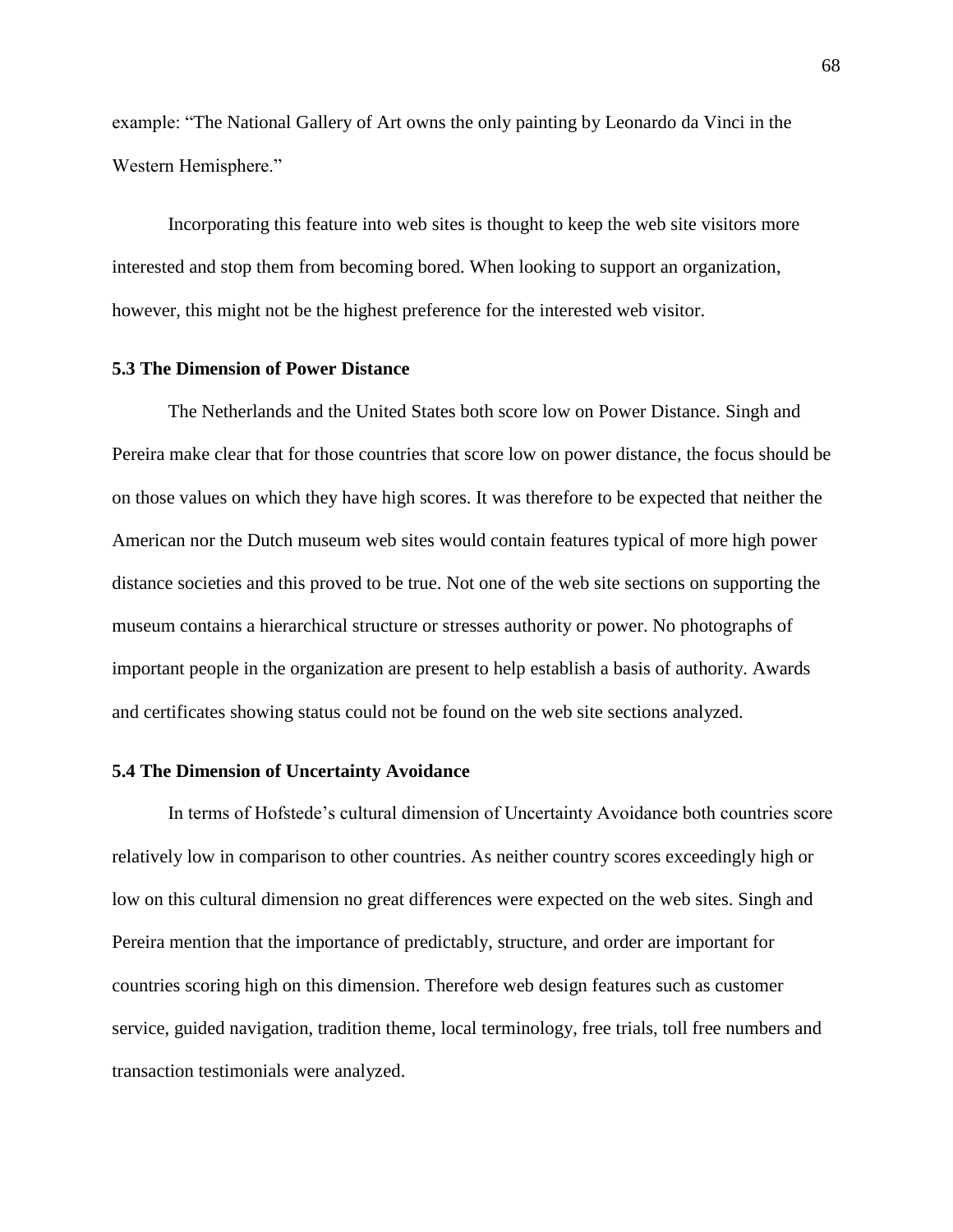Although none of these features could be found on the web sites studied, Singh and Pereira mention that high uncertainty avoidance cultures tend to use electronic media less often, since they are not well suited to reduce uncertainty (106). Web site visitors from high uncertainty avoidance countries are known to be uncomfortable using their credit card online (106). The fact that the Netherlands scores higher on uncertainty avoidance than the United States does, might possibly explain why Dutch sites have incorporated fewer options for donating online than their American counterparts. Only having the account number of the Van Gogh Museum, might make Dutch web site visitors feel more secure about transferring money on their own terms at home or via bank transfer, while an American audience, less worried about making cash transfers online, might perceive it as an unnecessary hassle and something that takes up too much time.

# **5.5 The Dimension of High-Low Context**

Both the Netherlands and the United States have been classified as low context cultures (Singh and Pereira 141). It is claimed that an aggressive and hard-sell approach are features found in these cultures. In the United States it is pervasive at every level, be it an Internet marketing company or a small town bagel restaurant (Singh and Pereira 148). In the Netherlands, directness and a no-nonsense approach are often cited by foreigners as defining Dutch business life *(Stuffdutchpeoplelike.com).* As already stated in Chapter Four, the overall tone of the four web sites could be characterised as direct and promotional in style.

Although the two American sites did not use more of a promotional tone filled with superlatives in their web text than the Dutch sites, it was apparent that they did provide the web site visitor with more direct and rational information on the benefits of joining the museum. These benefits were listed in bulleted lists emphasizing their presence on the web page and providing the web site visitor with rational arguments for choosing the museum. It can be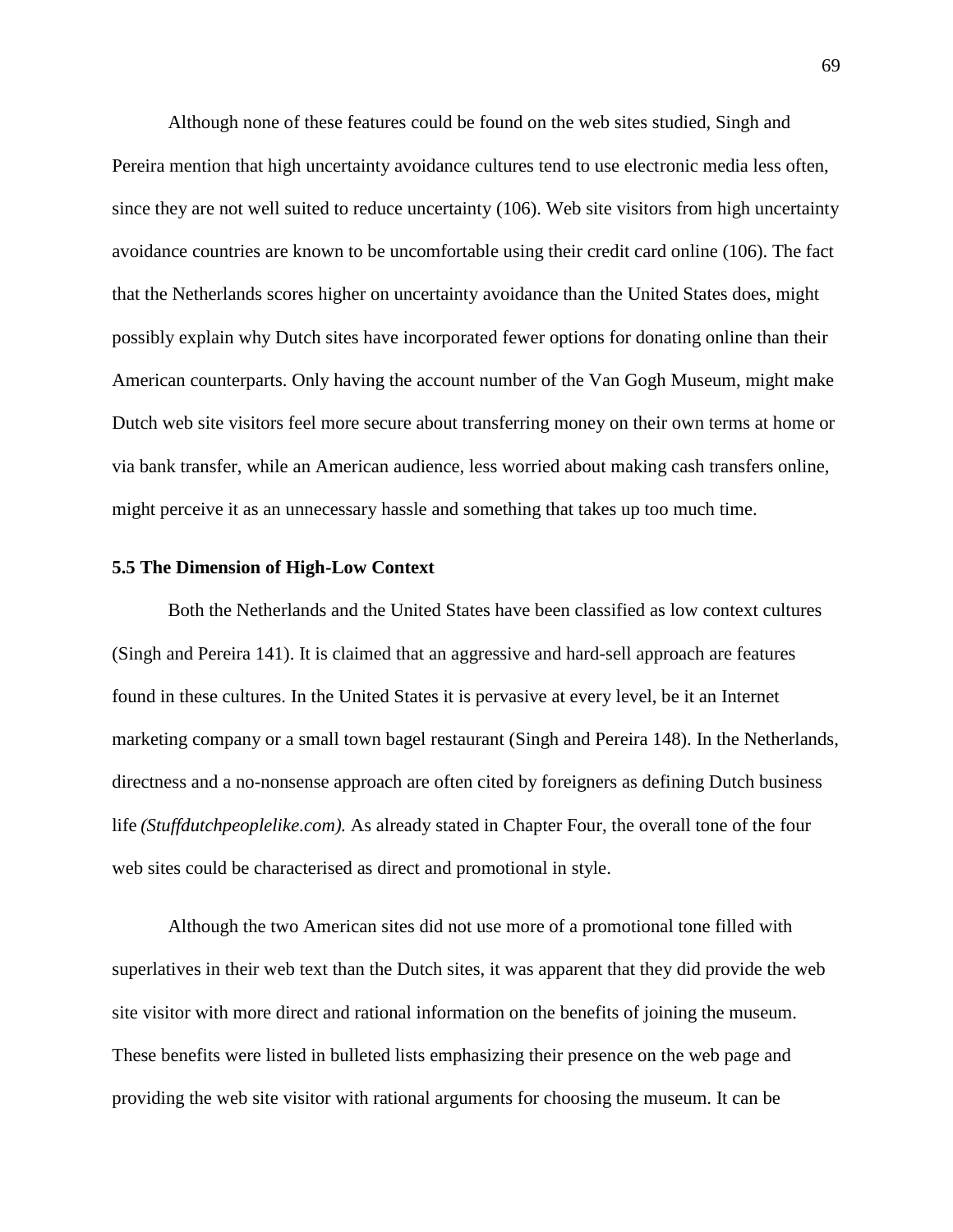concluded that whereas the tone might not have been that much more direct on the American web pages, the way that content was emphasized was more hard sell than on the Dutch web sites.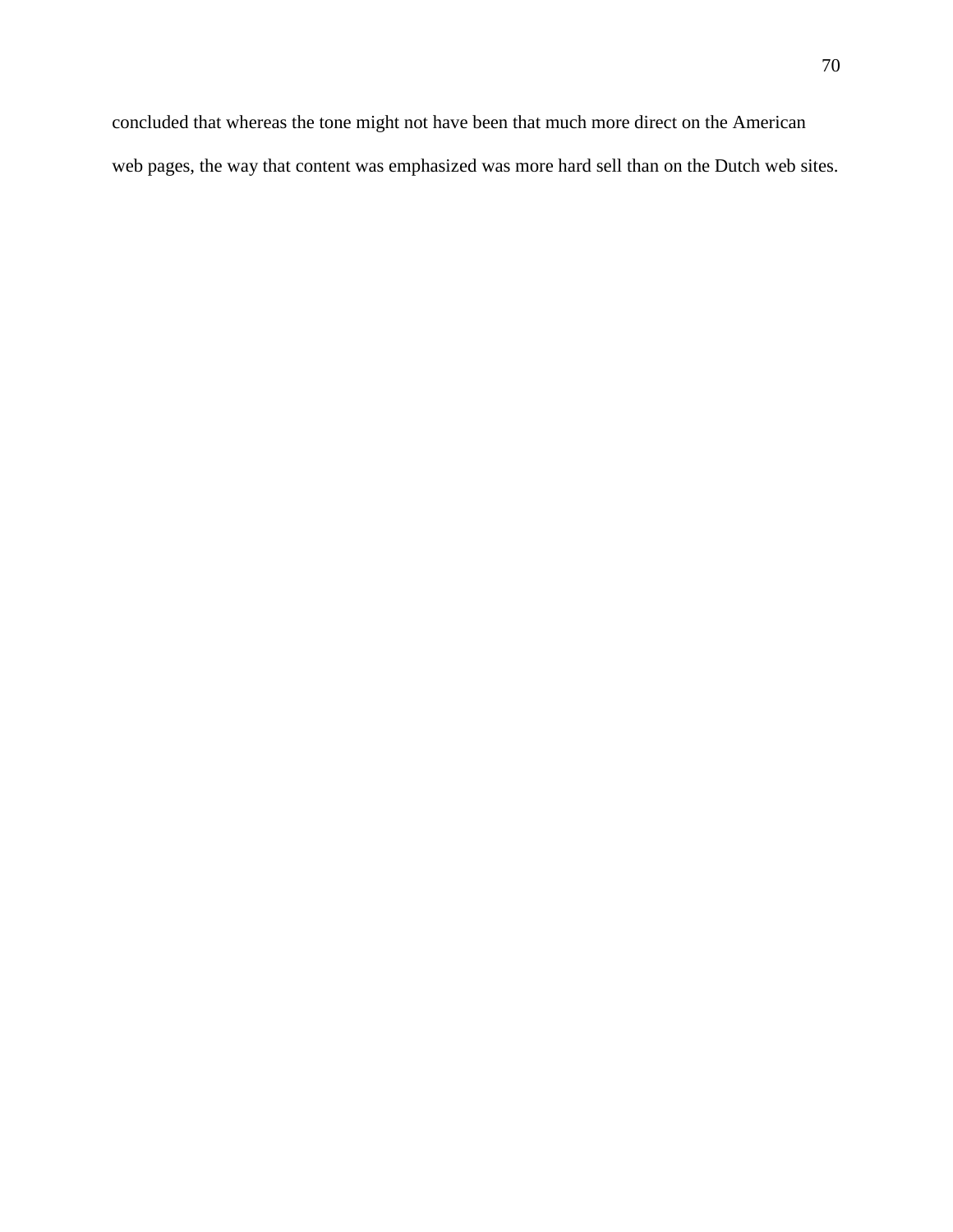# **Chapter 6: Conclusion**

This thesis has examined the English language donor/benefactor sections of four web sites run by the National Gallery of Art and the Metropolitan Museum in the United States and the Rijksmuseum and Van Gogh Museum in the Netherlands. At issue is the extent to which each web site presents the information that a prospective donor might need to know in a comprehensible, effective and culturally aware manner and whether this information is likely to encourage such a visitor to donate to the museum concerned.

For the first part of the analysis, Spyridakis was used as a guide to analyze the comprehensibility of the web sites and the content, approach to the visitor, tone and style and credibility of the pages in question. In terms of overall navigation and comprehensibility it can be concluded that all four web sites were fairly easy to navigate. This supports Hypothesis 1 of this thesis, which suggested that as professional organizations, with access to professional web design expertise, all the museums would meet most of Spyridakis' guidelines on comprehensible web sites.

When it comes to accessing sponsoring information, however, a distinction can be made. Three museums provide direct links to specific sections covering supporting and joining the museum. Only the Van Gogh Museum does not currently have such a link to a separate section on the home page main menu. The fact that "Sponsoring" is not found on the main menu might affect the number of potential to actual donors, because it makes it more difficult for a potential donor to find and access the information they require easily and quickly and make an informed decision on sponsoring the museum.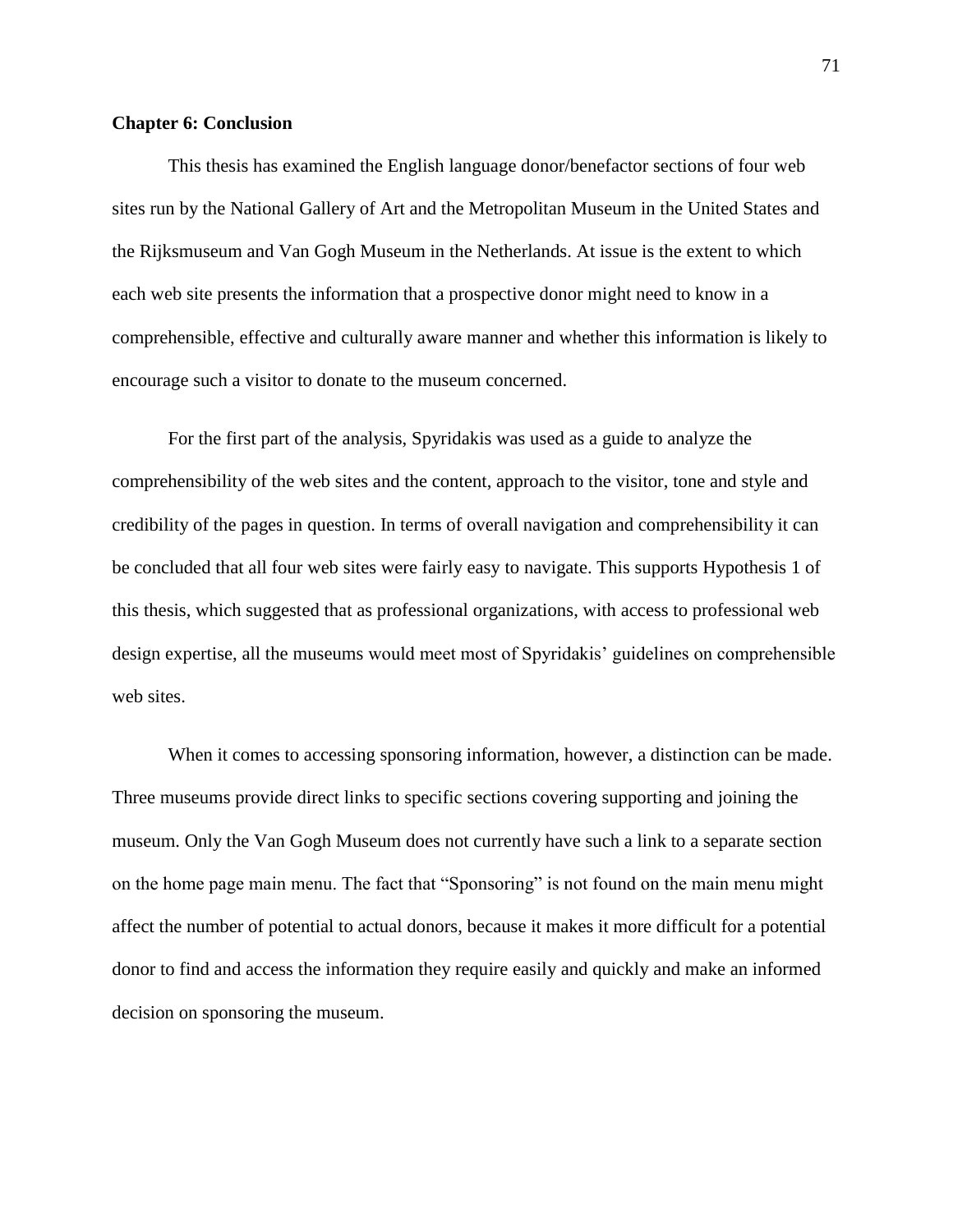In terms of the content recommendations made by Spyridakis (relevant links, an informative title, introduction, and introductory sentences) all four web sites were found to have incorporated these elements. For example, the Rijksmuseum, National Gallery and Metropolitan Museum all make use of subsections on the different types of membership available, making use of relevant links leading directly to information on the different membership categories. The presence of these subsections and the clear headings decreases the time needed to locate the information and discover inter-relationships. Furthermore, providing links to separate sections dealing with different kinds of membership, or ways to support the museum, helps to limit the amount of information on any one page and keep it short and to the point. All of which makes it easier for the web visitors to find what they are looking for. Although the Van Gogh Museum uses informative titles and introductory sentences, it does not provide the web site visitor with information on membership options.

The next step in the analysis was to ascertain the extent to which each museum seemed to be aware of its potential audience. In this case, potential American individuals, who might be encouraged or persuaded to financially support one of the museums. The two Dutch web sites both have English language sponsorship pages, thus making it possible for an American audience to access the information. All four museums showed an awareness of the fact that there might be potential benefactors who would use their respective web sites to find online information about donating to the museum. In addition, the Rijksmuseum, National Gallery of Art and the Metropolitan Museum provided web visitors with online information on the possibilities for joining various friend groups/circles. Although the membership options were different at all the museums, the Metropolitan Museum web site went the furthest in accommodating its audience's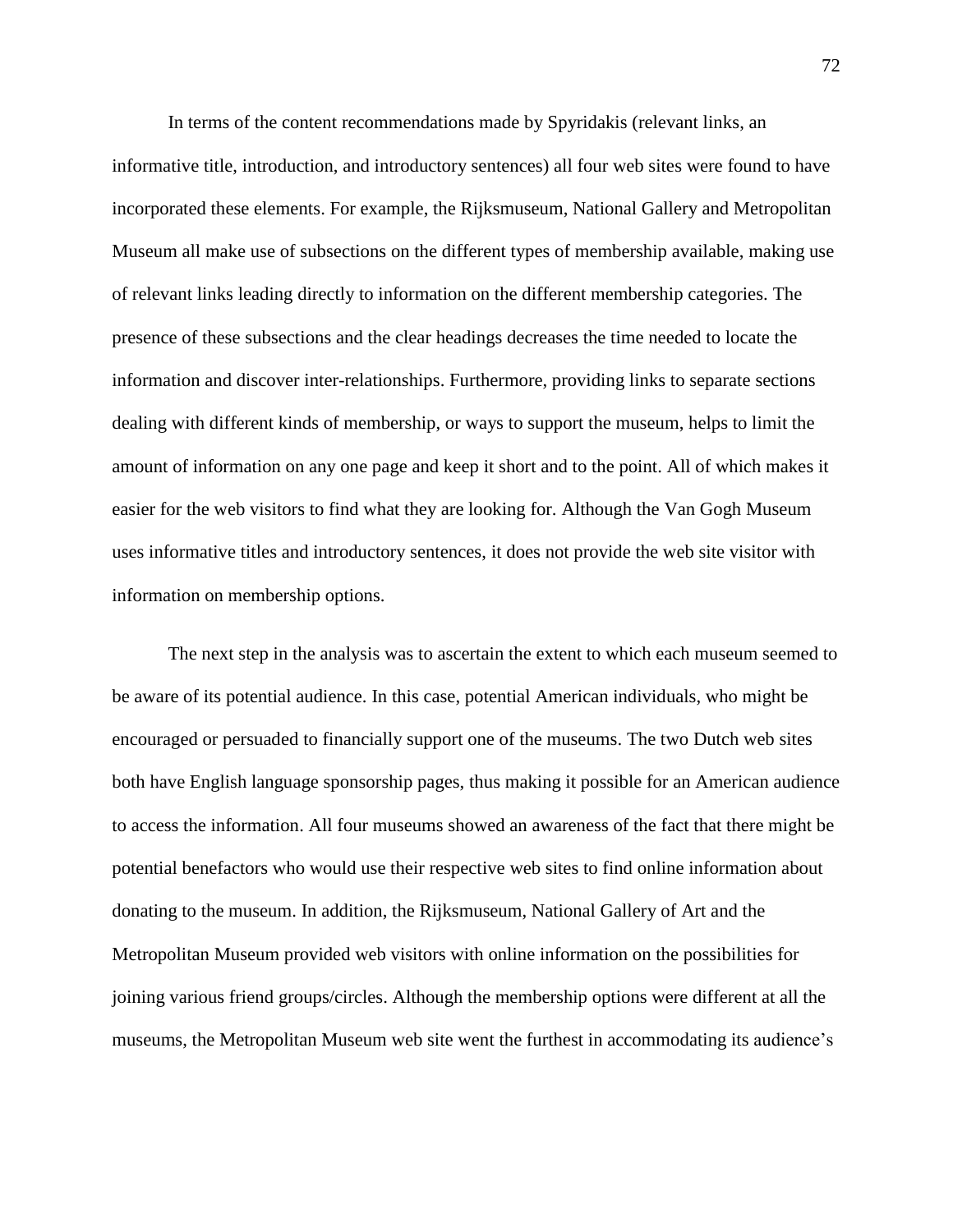needs by listing sixteen different possible membership categories, including family circles and young adult memberships neither of which were mentioned on any other web site.

Looking at the two Dutch Museums, the Rijksmuseum seemed very aware of its American audience throughout the site. It offers the option of joining an International Friends of the Rijksmuseum Circle and has an American audience specifically in mind in its '*Tax-Effective Giving*' subsection. The very name of the section shows an understanding of American web visitors and knowledge of their concerns, since tax-deductible giving plays a big role in the American donor culture.

The Van Gogh Museum on the other hand, seems to be geared at a different target audience, namely support from Dutch-based corporations. Although individual donors are referred to in the web site text and there is an option for donating directly to the museum online, there is no information about friends' circles or membership categories. Furthermore, there is no mention of any form of American involvement on the entire web site.

It is clear that in line with Hypothesis 2, the American museums have an easier task of identifying what is important to potential American benefactors. While the Rijksmuseum site does show a clear awareness of the need to appeal directly to an American audience, the Van Gogh Museum has not identified American donors as being a group worthy of special attention.

When analysing the tone and style used on the four web sites it is clear that all the museums have chosen a similar tone that fits the message and audience of the web page. This is the promotional tone that has been shown to appeal to web site visitors when it comes to the purpose of online fundraising. Of the four museums, the Metropolitan Museum uses this tone the least. As fundraising competition is fierce between museums at the moment, it seems reasonable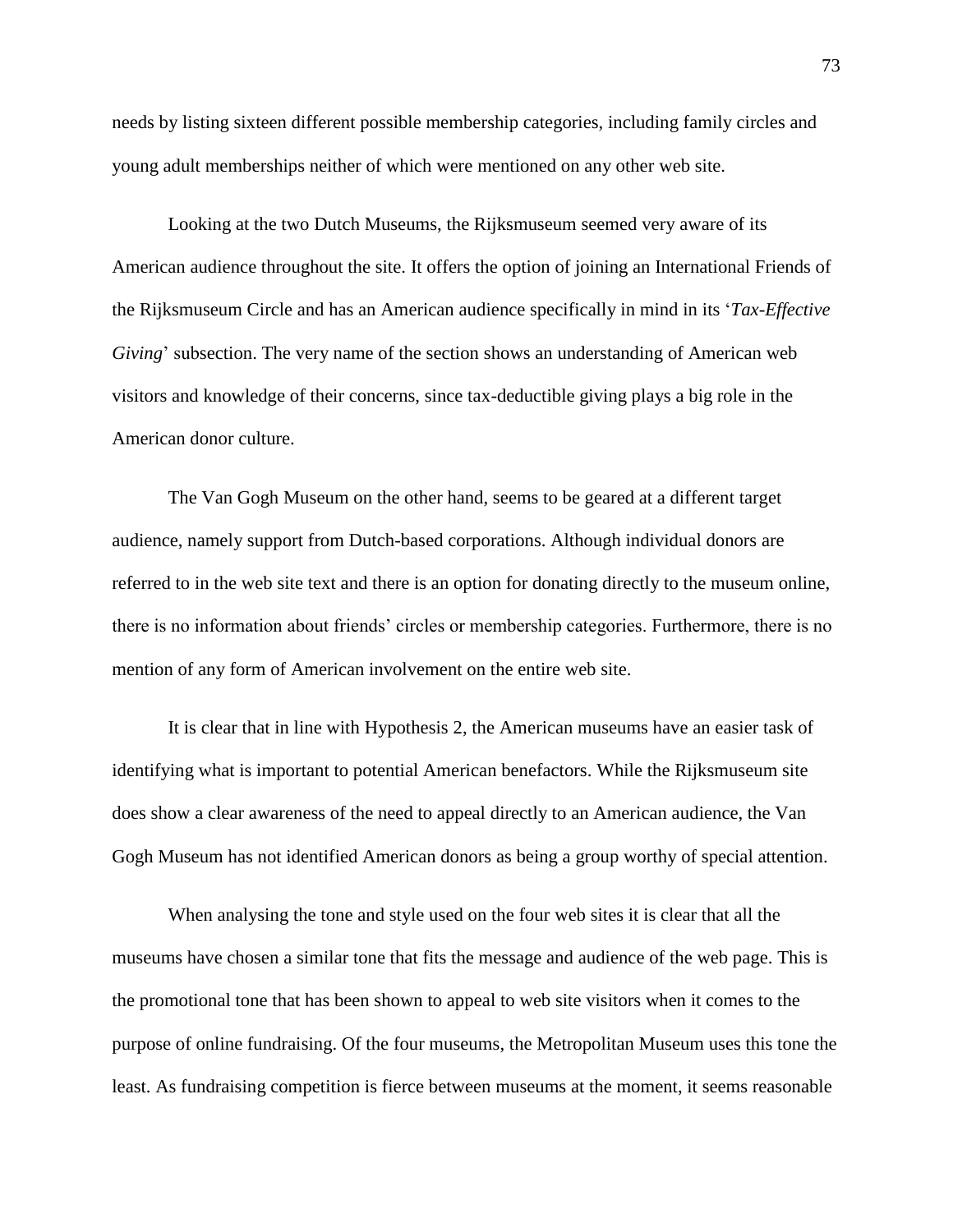to presume that the promotional tone has been adopted in all cases because it is felt to be the best way to convince web site visitors that joining their specific museum is the best choice. Both the Dutch and the American web site texts use a large number of adjectives, such as: *worldrenowned, dynamic,* and *significant* to promote the museum and the benefits of supporting it. However, it is clear that overall, the American web sites use more adjectives than the Dutch ones do. This could affect the efficiency of online fundraising, because the use of powerful adjectives might make a potential benefactors feel that they are making the right choice and feel confident about donating money.

In addition to the promotional tone, all the museum web sites make use of the personal tone, with the Metropolitan Museum once again using it the least. The web site visitors are addressed as *you. S*upporting the museum is something that *you* the web site visitor can do. The use of personal pronouns is intended to make the text more relevant to the reader and to draw them in and make them feel part of the activities of the museum concerned. This approach may well have been chosen by the museums to emphasize the bond between them and their benefactors. Considering the American audience and the goal of persuading them to support the museum an overly formal tone might not have had the desired effect.

Although both American museums do use the promotional tone, the fact that the Metropolitan museum uses it the least seems at odds with Hypothesis 3 that the two American web sites would make more use of the promotional tone than the two Dutch sites. This though should be taken in the context of the fact that the American web site, mention the benefits of sponsorship much more and clearly emphasize these benefits to potential benefactors and donors The American sites are much more direct and explicit on the benefits of joining. All of the categories have a bullet list of all the benefits summed up. The Rijksmuseum only mentions the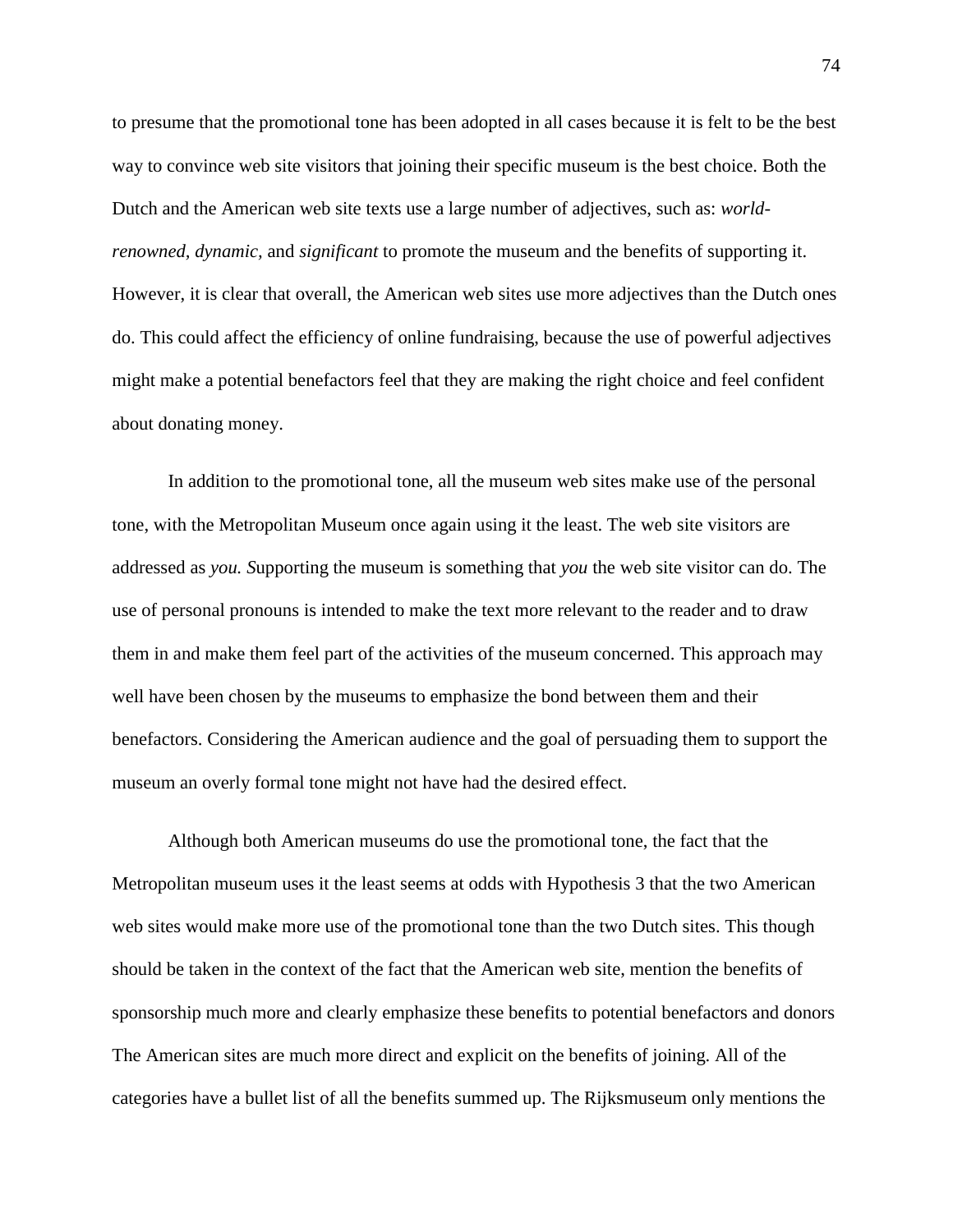benefactor privilege of joining in on the annual Maastricht Antiques Fair (TEFAF) but does not list other benefits that accrue from sponsorship of the museum.

All four of the web sites studied have made an attempt to establish their credibility. This can be seen from the fact that all four clearly present their institutional identity on each page of their respective web sites, supported by a series of emails and telephone numbers. This basic information about the museums themselves is supported by lists of existing benefactors, either private or corporate. Some lists are extensive, especially the American ones, but they are present on all the sites studied. The Rijksmuseum provides a separate list of international individuals and companies and the projects they have supported. The Van Gogh Museum, in contrast, cites mainly Dutch organizations in its list of main sponsors. The seal of approval from the Central Bureau on Fundraising might serve to increase the confidence of potential benefactors.

Only the Rijksmuseum fails to offer proof that it is up to date. The other three all offer a copyright update for 2012 and the Metropolitan Museum claimed to have been up-to-date on the date accessed for this thesis. Although it might not be of significance to a web site visitor, the absence of this feature on the Rijksmuseum web site could potentially cause a potential benefactor to hesitate. It must be noted however, that the Rijksmuseum is working hard on a new web site and this might be the reason why the site is not up-to-date.

The major distinction when it comes to the credibility of the four sites is that the two American ones appeal for and accept donations online. Although the Van Gogh Museum mentions an account number on its web page and invites visitors to donate, it does not present the visitor with a donation form online. The Rijksmuseum web site, for its part, suggests that potential benefactors contact its development department for more information. The American

75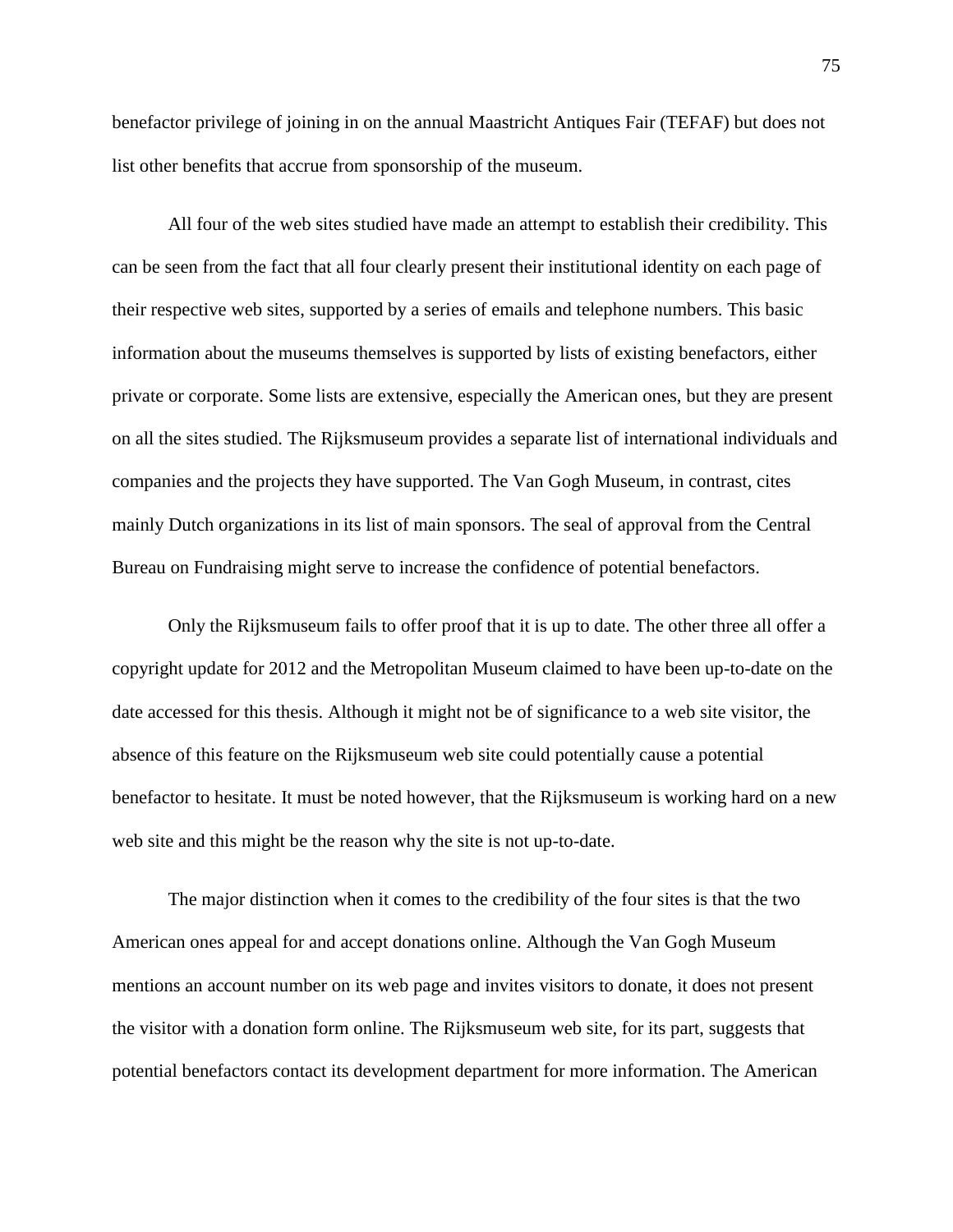web sites offer an elaborate privacy policy and guarantee the security level of the web site, while the Dutch web sites do not mention or contain a privacy policy link or guarantee any form of security. As they do not offer an option for donating online, it could be suggested that this does not affect their credibility. However, since this thesis concentrates on the American visitor, it could be suggested that the absence of these two features might undermine their credibility for American visitors, used to seeing such features on American web sites.

The second part of this thesis examined the same English language donor/benefactor sections of the four web sites and investigated to what extent these sections portrayed a culturally customized web site and whether the web features were consistent with the Cultural Values Framework set up by Singh and Pereira. Using Singh and Pereira as a guide, the second part of the analysis concentrated on uncovering cultural design differences between the Dutch and American web sites and determining if the Dutch web sites had taken their American audience into account.

Hypothesis 4 suggested that Individuality would prove to be an important dimension when reflecting on the web site design of both countries. This proved to be true, as both countries incorporate more of the web features mentioned by Singh and Pereira on this dimension than any other. Whereas both American web sites incorporate all of the features listed, the Dutch web sites do not include all of them. Although web features such as the personal tone and uniqueness of their institutions can be found, the Dutch sites both seem less focused on the needs of the individual web visitor. The American web sites offer visitors an array of choices to best suit them in supporting the museum, hereby taking individual needs and goals into account. The Dutch web sites provide general information and give the American visitor no choice in the kind of support they want to give. Furthermore, the Dutch web sites do not offer as much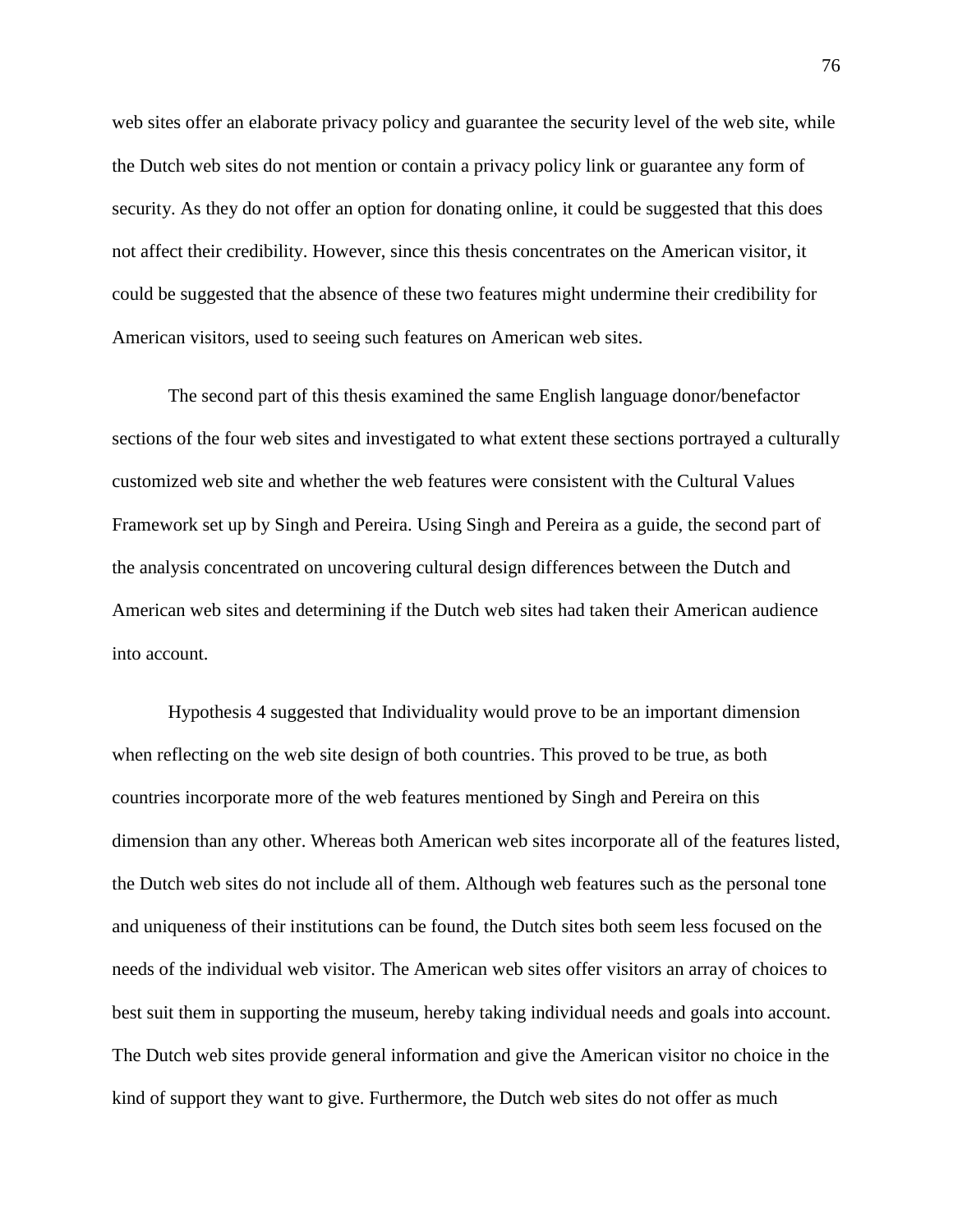thorough information on what the individual would gain by supporting the museum. This might be because the English language part of the site has not been designed with only American visitors in mind.

In terms of Hofstede's dimension of Masculinity it was predicted in Hypothesis 5 that identifiable differences might be found when comparing the four web sites as the United States is rated as being a more masculine society than the Netherlands. Traits such as assertiveness, material possessions, and success were anticipated to be more evident on the American web sites, whereas feminine traits such as helping others, aesthetics of the web sites and imagery were expected to be more apparent on the Dutch web sites. This proved to be partly true. While language was not found to be overtly more direct, decisive or aggressive on the American web sites, the way that the benefits of supporting the museum were represented was much more to the point and direct.

Additionally, it was found that the Dutch web sites use comparatively more images, making more use of colors and bold fonts than their American counterparts. This implies that the Dutch web sites may have been designed with a greater sense for the aesthetic. No clear gender roles are depicted in the images, however, and this might be because the museum world is not an overtly masculine domain or because they are aware of the negative effect such images might have. In terms of fun facts or trivia, the National Gallery of Art was found to be the only museum incorporating such a feature. Overall, while the Dutch sites do show some feminine traits, for example a greater use of images, both Dutch museums have taken into account the cultural values of the American audience in their choice of language.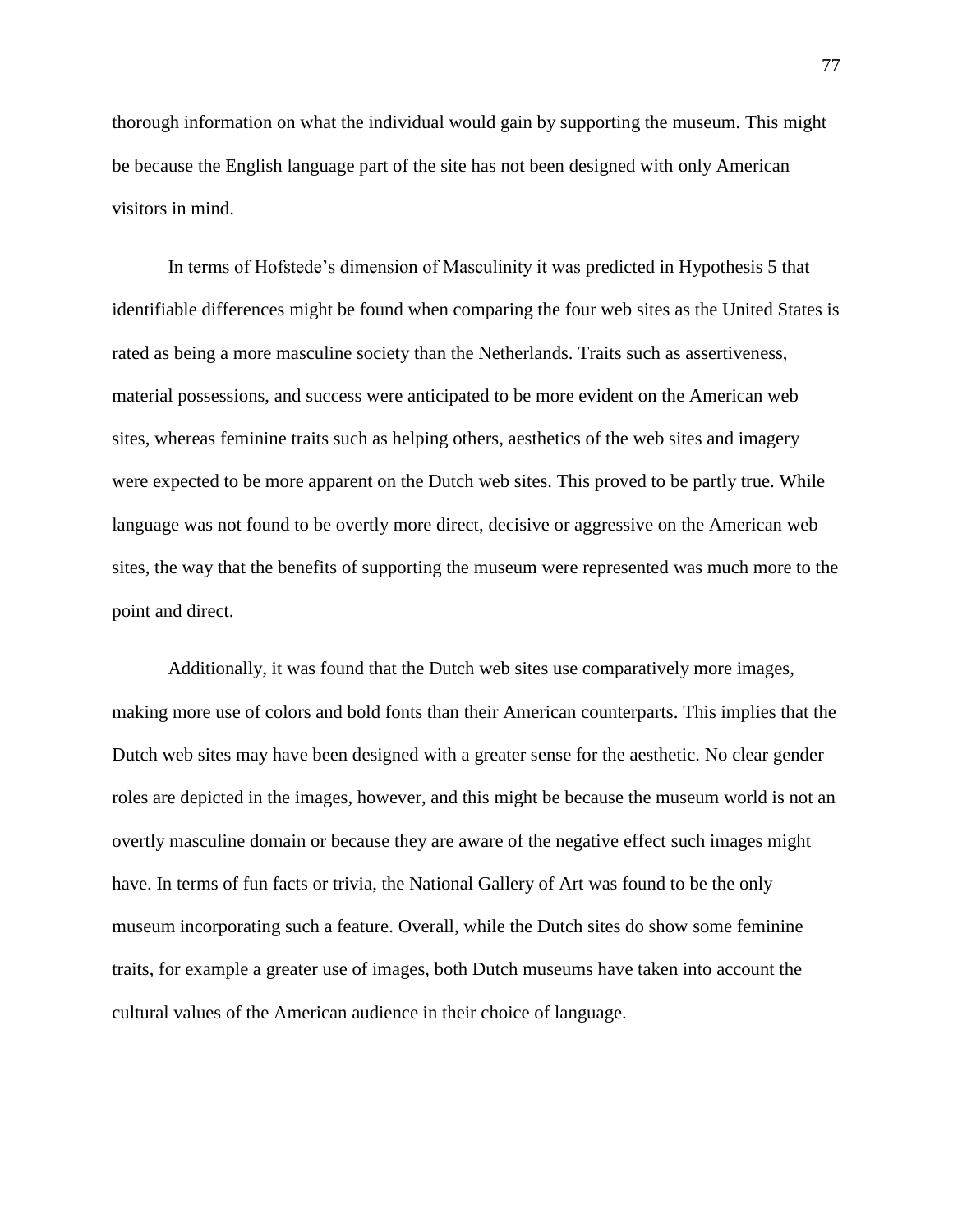As both countries score low on Power Distance, Hypothesis 6 predicted that none of the web sites would display features thought to be of importance to societies scoring high on this dimension. This proved to be true. It was found that both the American and the Dutch web sites did not contain any web features thought to be important in this dimension such as pictures of CEO's, proper titles and mentioning of awards.

Similarly, Hypothesis 7 suggested that none of the web sites were expected to display many of the features cited as being of importance in the Uncertainty Avoidance dimension as both countries score relatively low. In practice, though, one Dutch web site and one American web site incorporated a so called "breadcrumb trail" on their web site, a feature associated with decreasing uncertainty for web site visitors. Of much greater significance, however, is the fact that the Dutch sites, as opposed to their American counterparts, do not present web site visitors with an online donating option. This might be due to the fact that the Netherlands scores higher on Uncertainty Avoidance than the United States and that they are therefore more apprehensive of the Internet and online donations.

As both countries can be classified as Low Context countries, Hypothesis 8 assumed that the web sites would have a similar communication style and be action oriented. It was expected that all web sites would feature explicit and direct language, a hard-sell approach, use of superlatives and emphasize prestige. Whereas all web sites featured the use of superlatives that emphasized prestige, it was found that the American web sites used a more hard-sell approach when compared to the Dutch ones. On the American web sites the benefits of joining the museum are listed in bulleted lists stressing their importance. Although the communication style on all the web sites is influenced by the Low Context dimension, on the Dutch web sites its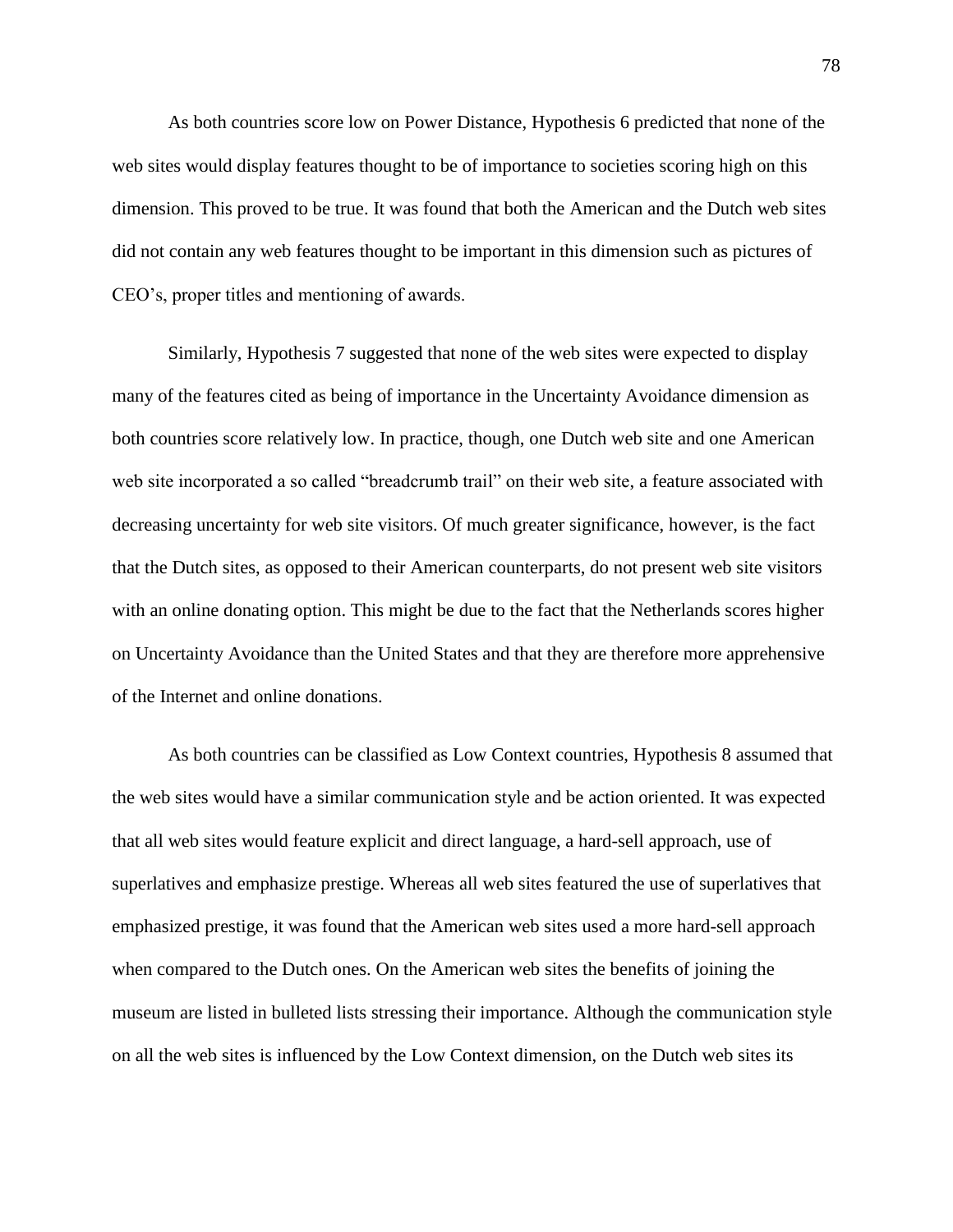effects may well be mitigated by the influence of the Feminine dimension, which lays less emphasis on assertiveness and the hard sell approach but more on the soft-sell approach.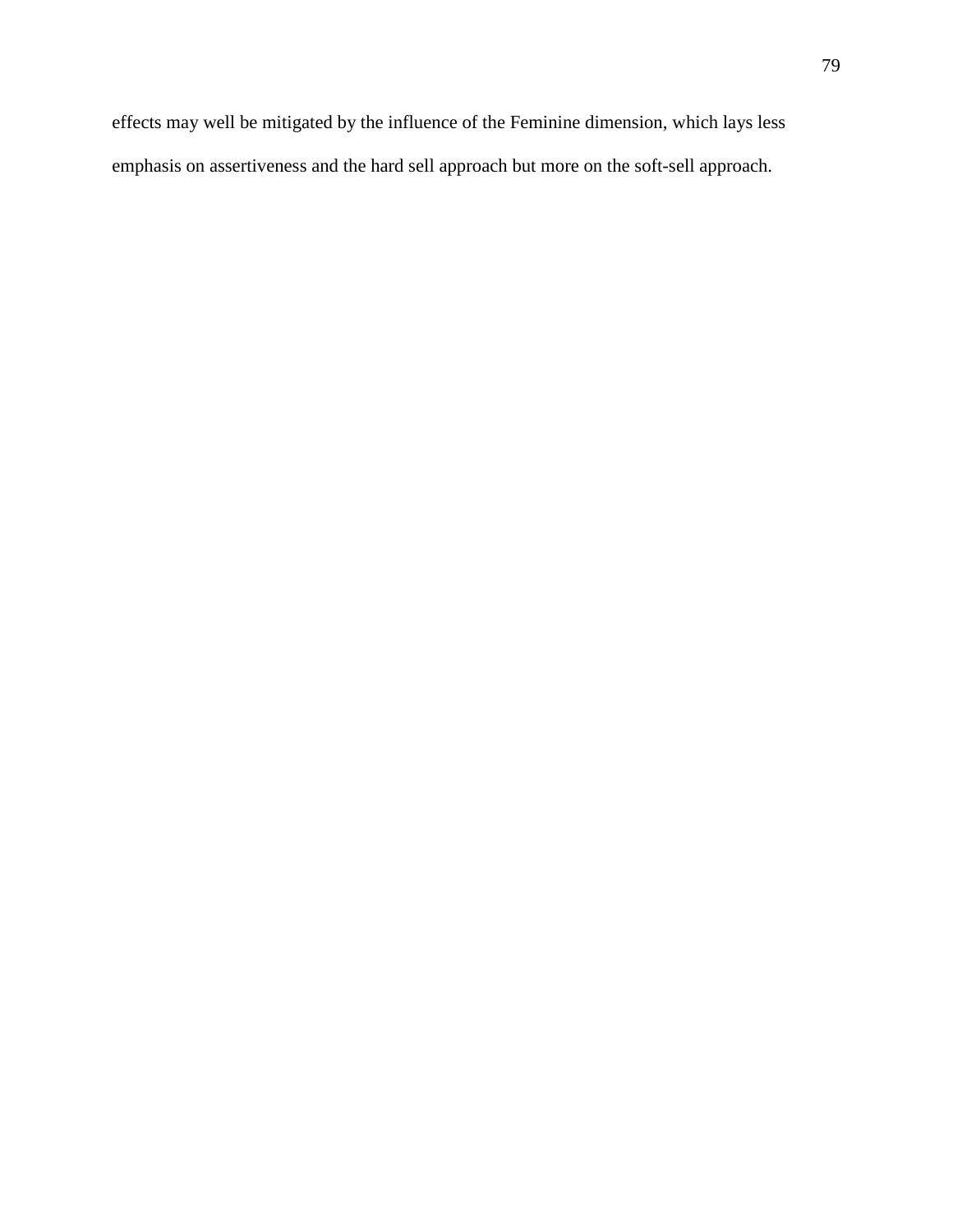# **Chapter 7: Recommendations**

As both Dutch web sites have underdeveloped options for online giving compared to the American web sites certain recommendations based on the research done in this thesis can be made.

Firstly, it is advised that the Dutch museums should incorporate the possibility for benefactors to donate online through their existing web sites. As the research in this thesis illustrates, online fundraising and the role of the Internet is starting to become more important. Although setting up the web pages might cost some money and time, the research in this thesis suggests that if done in the right way, it would be worth it.

Secondly, it is advised that the Dutch web sites provide the American web visitor with different membership options. As is clear from comparisons with the American Museum web sites, Dutch museums should provide potential benefactors with a variety of choices when it comes to donating money. By customizing more to the needs of their audience and providing information on the benefits of different membership and different prices of membership a broader segment of people might be reached.

Thirdly, it is recommended that if the American audience is truly a target audience for both museums they be specifically named. This can already be seen on the Rijksmuseum web site where the American audience is singled out and addressed. By referring to specific institutions and by providing assistance to American benefactors, the Dutch museums can make it more attractive and easier for an American audience to donate.

Fourthly, both museums could use more adjectives to appeal to an American audience. Using adjectives could possibly pull Americans across the line to donate to their museums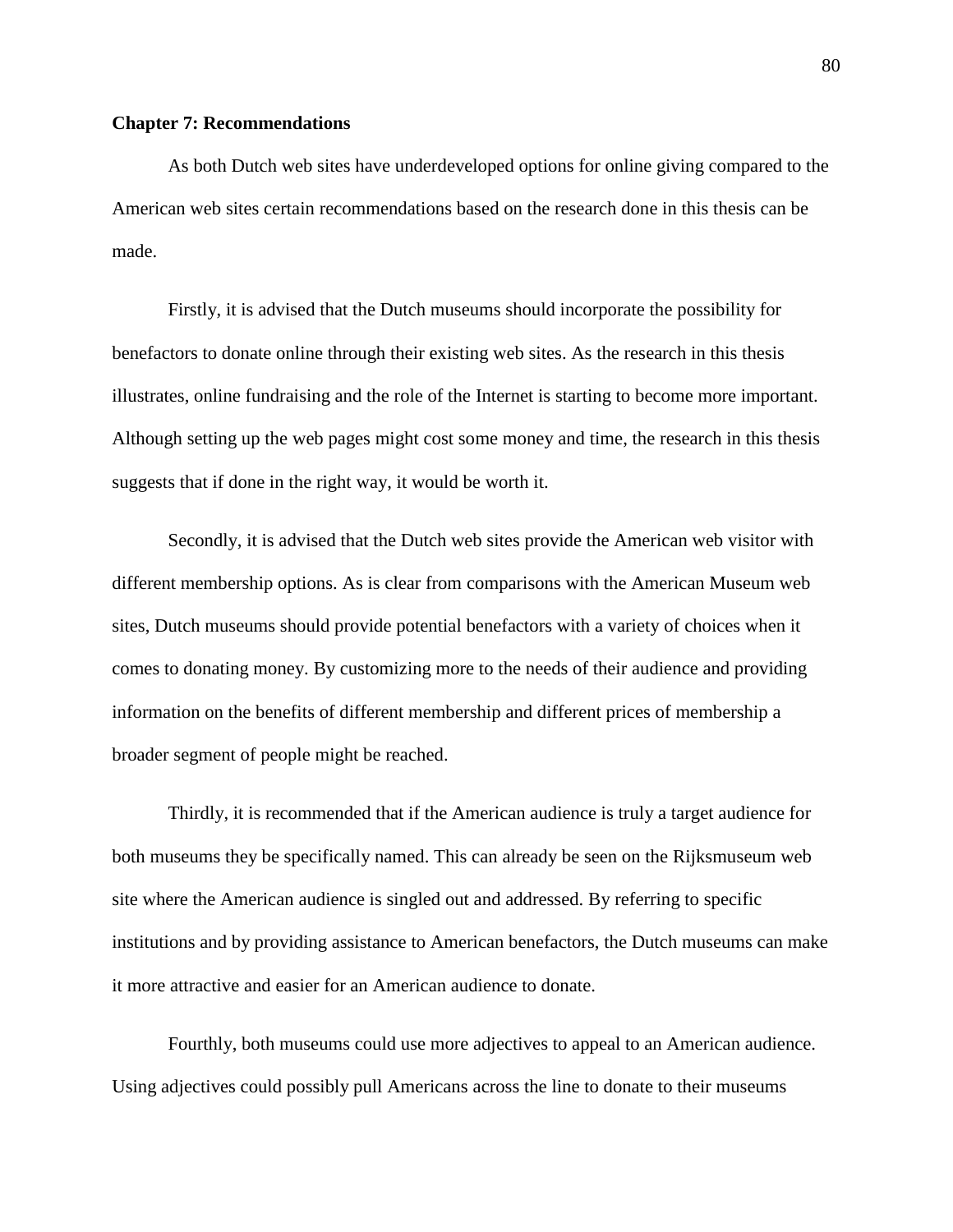instead of an American institution. Most importantly however, the Dutch web sites should concentrate on emphasizing the benefits of membership and donating. By presenting these benefits in a clear bullet list it becomes more apparent and explicit for the American web visitor what they stand to gain as an individual when choosing to support the museum.

Fifthly, if the option for donating online were incorporated in the Dutch web sites it is important that they include more up to date security information. This will mark the web site as being credible and safe. Ideally it might be wise to incorporate the Norton security logo seeing as this is used on both American web sites and will probably make the web visitor trust the web site.

Lastly, if the Dutch government is serious about giving cultural institutions less subsidy and making them more benefactor dependent, a tax and regulatory framework should be made and present on the web site to encourage giving.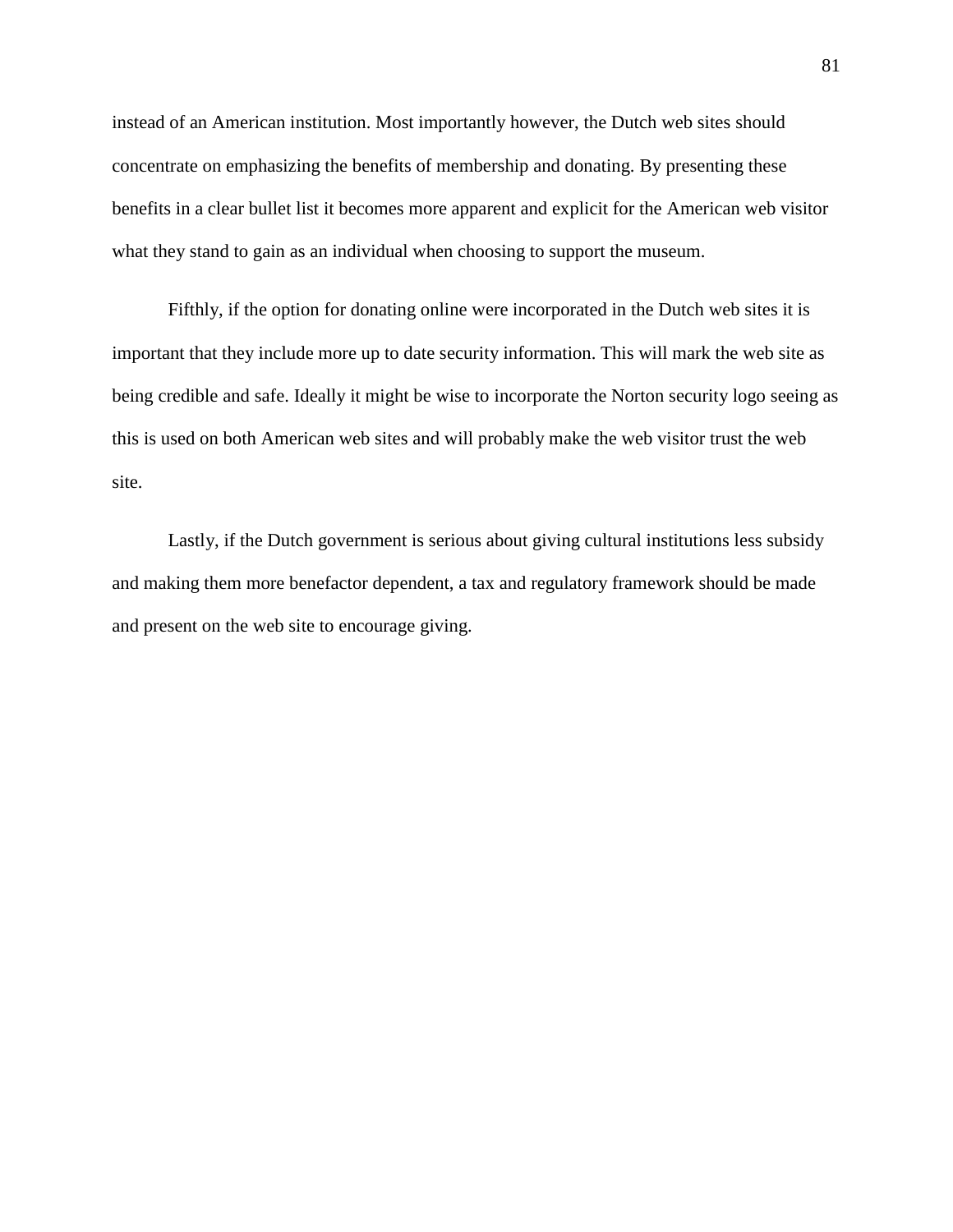# **Chapter 8: Limitations**

Although the analyses of web site comprehensibility and cultural customization provide an important insight into the current support sections found on the Dutch and American museum web sites certain limitations must be mentioned.

It must be noted that the expert evaluation method used in this thesis is known to have certain shortcomings. This is due to the fact that this means of analysis may have an undesired effect on the trustworthiness of the research because experts cannot be seen as objective and free from bias. Furthermore, although research might have been done before hand, it is hard for experts to judge the needs, language use and preferences of a specific audience. Thirdly, as the expert evaluation method means that only one person is judging the web sites, certain features might be overlooked that could be of importance.

Although Hofstede's dimensions have proven to be a valid basis for web site analysis on local cultures, they are general and it should not be assumed that cultures are homogenous and that no subcultures exist. Therefore, the findings of this research by no means claim that all Americans or all Dutch people will agree that the web features presented are the important ones and that they will be effected by their existence in a positive or negative way.

It must be kept in mind that this thesis only examined the way in which web sites could be customized to appeal to a specifically American audience. The Dutch museums might be aware of web features that they could include to make the web sites more appealing to Americans but they may have chosen not to incorporate them in case it might put off people from other cultural backgrounds.

Finally, little research has so far been done on the success of customizing web sites. Therefore more data is required before any final conclusions can be made on its effectiveness.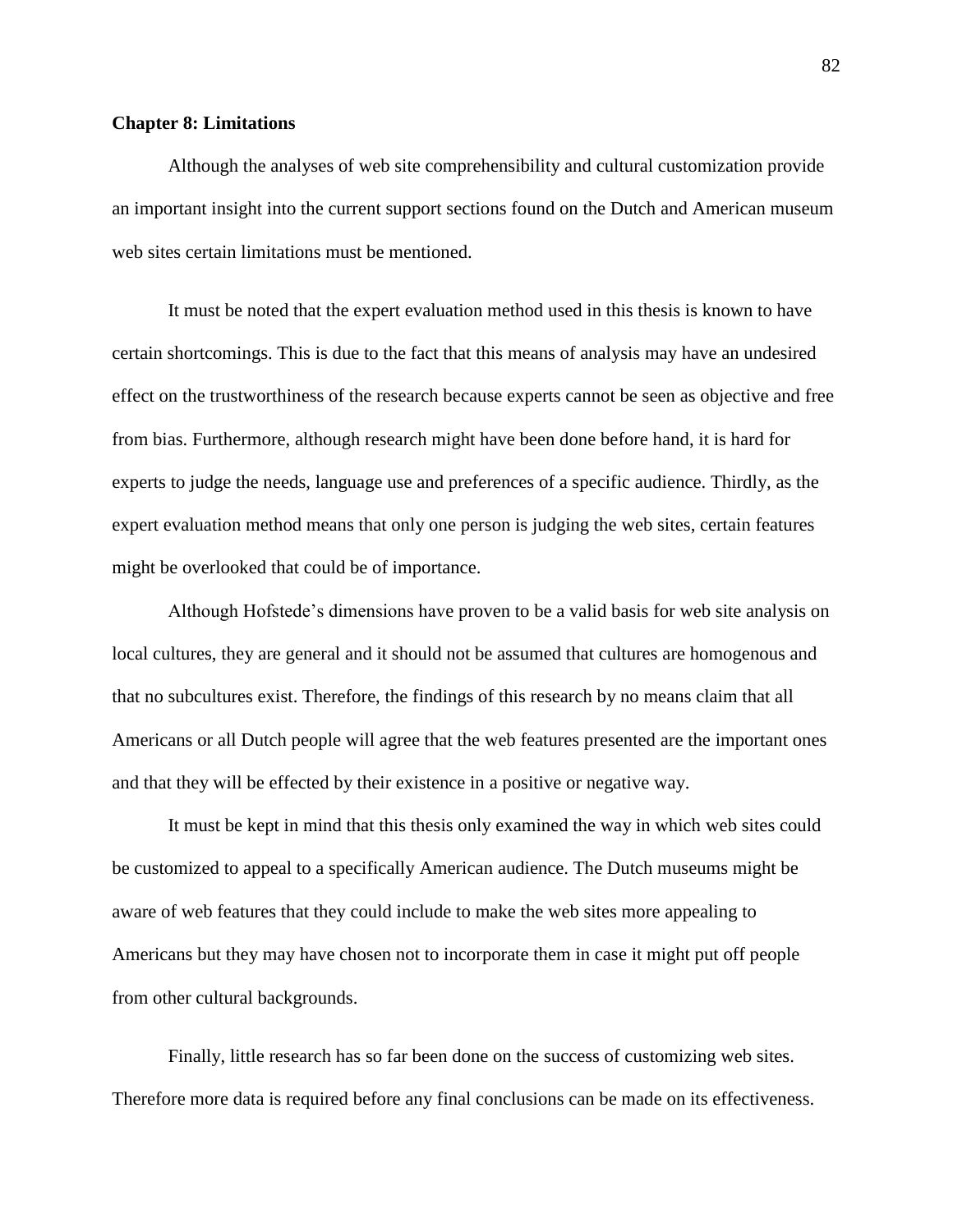Furthermore, as the Internet is such a global entity the cultural differences on web sites might become less apparent over time, as people from different cultures move across the Internet with more freedom and get used to one dominant approach to web site design and features.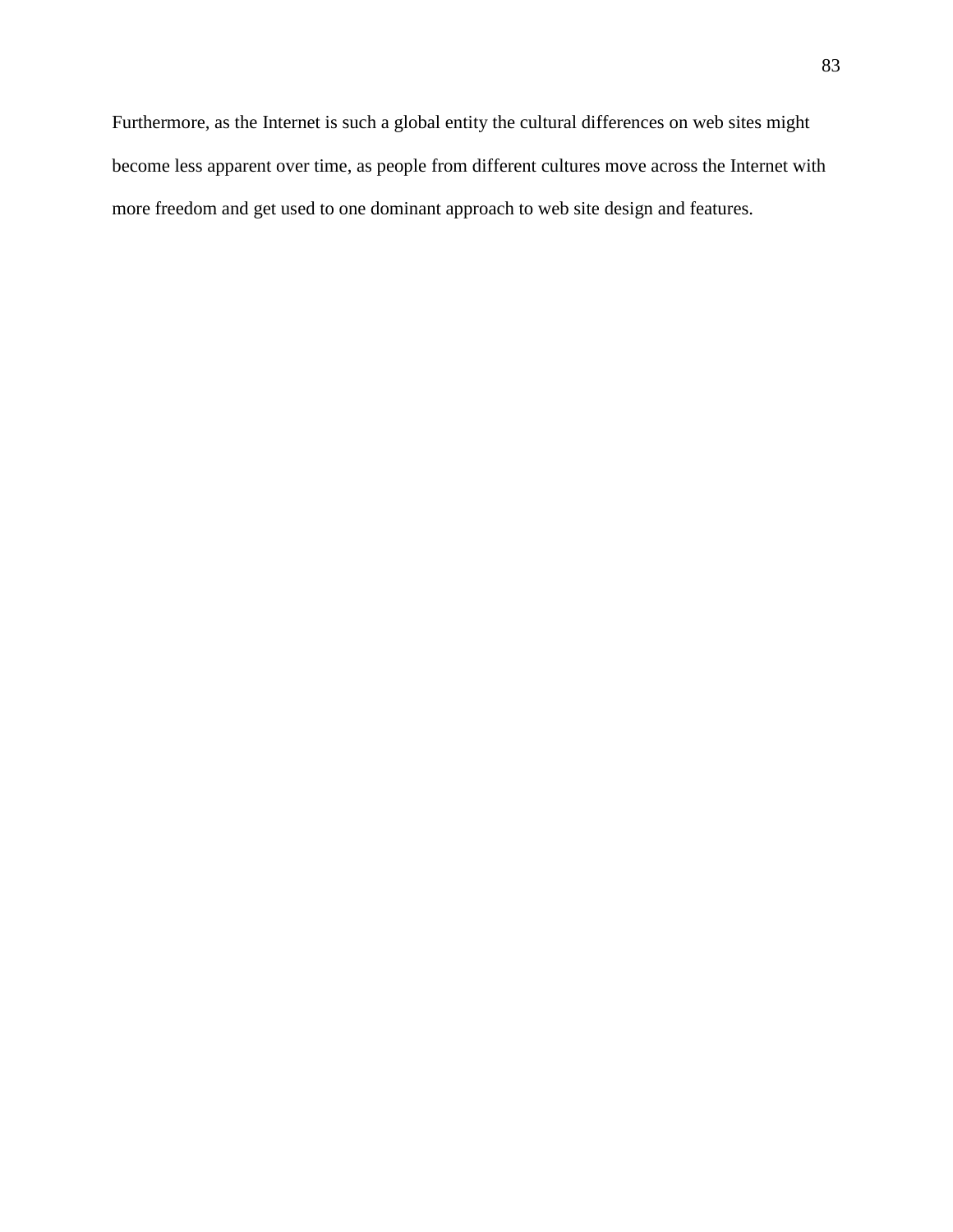#### **Works Cited**

- "Annual Report 2009." *Rijksmuseum Amsterdam*. Rijksmuseum, Jan. 2009. Web. 03 Aug. 2012. <http://www.rijksmuseum.nl/organisatie/jaarverslag?lang=en>.
- "Annual Report 2010-2011." *The Metropolitan Museum of Art.* The Metropolitan Museum of Art, 2012. Web. 03 Aug 2012. [<http://www.metmuseum.org/>](http://www.metmuseum.org/)
- "Annual Report 2010." *Van Gogh Museum Amsterdam.* Van Gogh Museum, 2012. Web. 03 Aug 2012. [<http://www.vangoghmuseum.nl/>](http://www.vangoghmuseum.nl/)
- Barber, Wendy, and Albert Badre. "Culturability: The Merging of Culture and Usability." *4th Conference on Human Factors & the Web*. Georgia Institute of Technology, 5 June 1998. Web. 03 Aug. 2012. <http://research.microsoft.com/en-us/um/people/marycz/hfweb98/barber/>.
- "Federal Plain Language Guidelines." *Plain Language: Improving Communications from the Federal Government to the Public March 2011 – rev 1. May 2011.* The Plain Language Action and Information Network. Web. 03 Aug. 2012. <http://www.plainlanguage.gov/>.
- Ferraro, Gary. *The Cultural Dimension of International Business*. Upper Saddle River, NJ: Pearson Prentice Hall, 2006.
- Hall, Edward T. *Beyond Culture*. New York: Anchor Books, 1977.
- Harrison-Walker, L. Jean, and Kathleen M. Williamson. "Building E-support for Cause-related Marketing through Strategic Alliances." *International Journal of Nonprofit and Voluntary Sector Marketing* 5.3 (2000): 248-59.
- Hofstede, Geert H. *Culture's Consequences: Comparing Values, Behaviors, Institutions, and Organizations across Nations*. Thousand Oaks, CA: Sage Publications, 2001.

Hofstede, Geert. *Cultural Dimensions of the Netherlands*. Itim. Web. 03 Aug. 2012.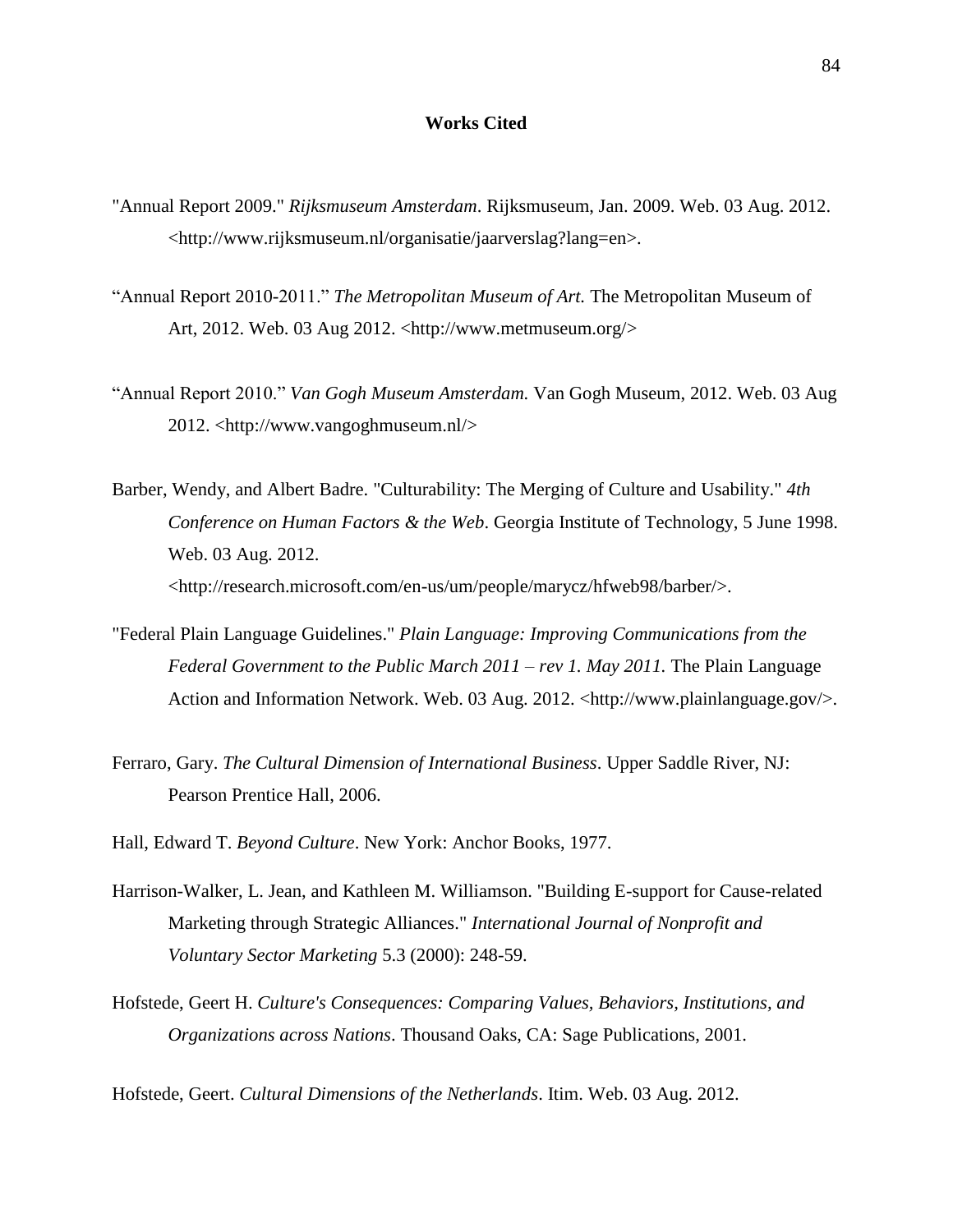<http://geert-hofstede.com/netherlands.html>.

- Jong, M. de, Lentz, L., Elling, S en Schellens, P.J. "Scenario-evaluatie van gemeentelijke websites. De ontwikkeling en toepassing van een expertgericht evaluatie-instrument." *Aspect 69*, 2004. Universiteit Twente, Afdeling Communicatiewetenschap. Enschede.
- Lentz, L., & H. Pander Maat. "Functional analysis for Document Design." *Technical Communication* 51 (3), 2004, pp. 387-398.
- "Meer Dan Kwaliteit, Een Nieuwe Visie Op Cultuurbeleid." *Rijksoverheid*. Rijksoverheid, 10 June 2011. Web. 03 Aug. 2012. <http://www.rijksoverheid.nl/documenten-en-publicaties/notas/2011/06/10/meer-dankwaliteit-een-nieuwe-visie-op-cultuurbeleid.html>.
- Moore, Christopher W., and Peter J. Woodrow. *Handbook of Global and Multicultural Negotiation*. San Francisco: Jossey-Bass, 2010.
- *National Gallery of Art Washington*. National Gallery of Art Washington DC, 2012. Web. 03 Aug. 2012. <http://www.nga.gov/>.
- *Oxford English Dictionary.* Oxford University Press. 2012. Web. 03 Aug. 2012. <http://www.oed.com/>.

*Rijksmuseum Amsterdam*. Rijksmuseum. Web. 03 Aug. 2012. <http://www.rijksmuseum.nl/>.

Rogers, David L. *The Network Is Your Customer: Five Strategies to Thrive in a Digital Age*. New Haven: Yale UP, 2010.

Rokeach, Milton. *The Nature of Human Values*. New York: Free Press, 1973.

Singh, Nitish, and Arun Pereira. *The Culturally Customized Web Site*. Burlington, MA: Elsevier, 2005.

Spencer-Oatey, Helen, and Peter Franklin. *Intercultural Interaction*. Basingstoke: Palgrave